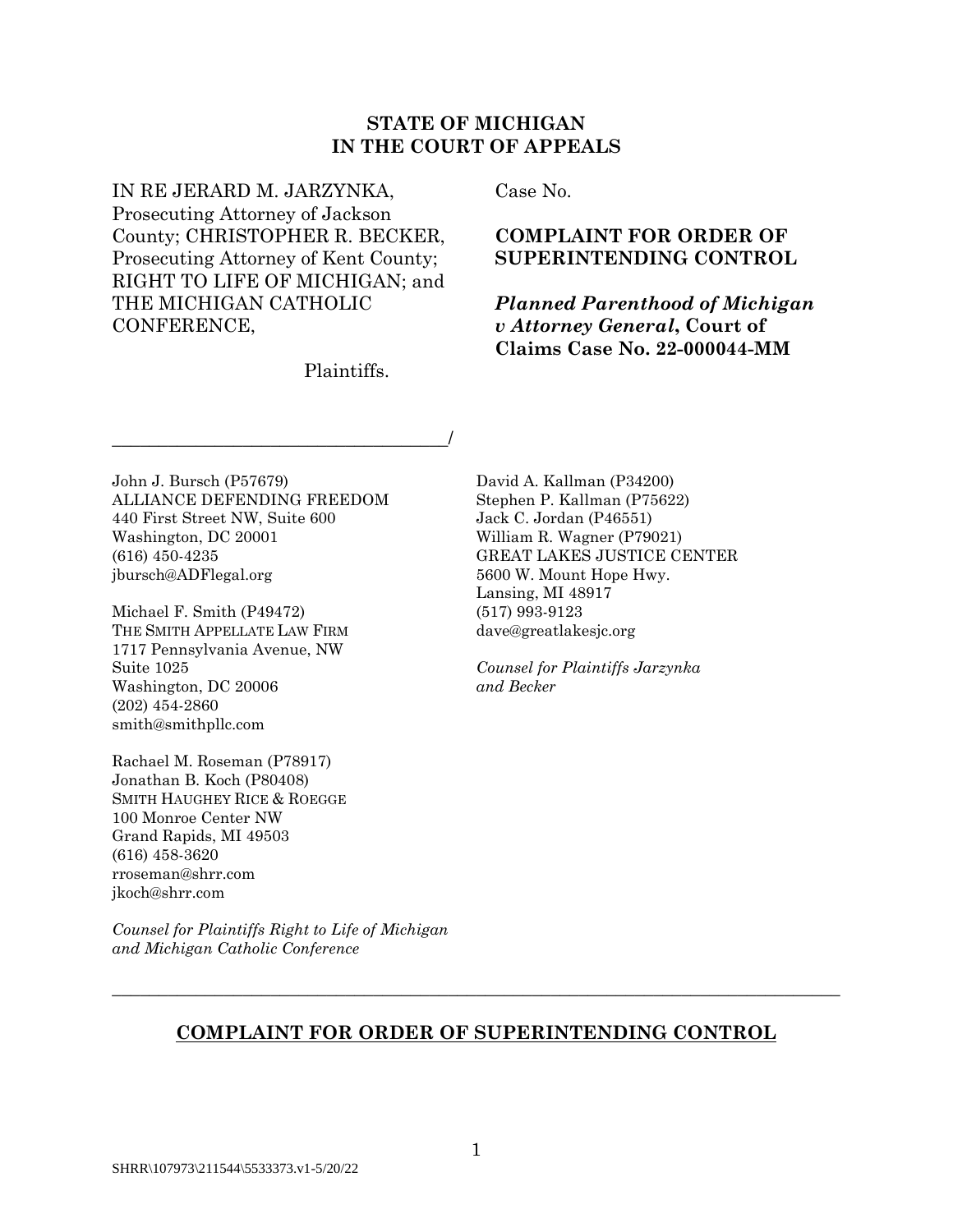Pursuant to MCR 7.206(B) and MCR 3.302, Jerard M. Jarzynka, the Prosecuting Attorney for Jackson County, Christopher R. Becker, the Prosecuting Attorney for Kent County, Right to Life of Michigan, and the Michigan Catholic Conference ("Plaintiffs"), respectfully ask this Court to issue an order of superintending control over the Hon. Elizabeth L. Gleicher of the Court of Claims in *Planned Parenthood of Michigan v Attorney General*, Court of Claims Case No. 22- 000044-MM.

The ACLU, Planned Parenthood of Michigan, and one of its employees sued Attorney General Nessel in the Court of Claims based on fears that the U.S. Supreme Court *might* overrule *Roe v Wade*, 410 US 113 (1973). They seek a declaration that the Michigan Constitution creates a right to abortion and an injunction barring the Attorney General from enforcing the State's abortion laws, including MCL 750.14, a statute that bars performing elective abortions. Yet the Attorney General is a supporter of abortion rights who pledged not to defend or enforce MCL 750.14 years before this litigation. The Attorney General has repeatedly asserted in the Court of Claims action that she is not adverse to the ACLU and Planned Parenthood, the Court of Claims accordingly lacks jurisdiction, and the Court of Claims action should therefore be dismissed.

Even though the Attorney General admits that there is no adversity between the parties or actual controversy here, the Court of Claims refused to dismiss the case for lack of jurisdiction and granted Planned Parenthood a preliminary injunction that addresses one of the most controversial issues of our time without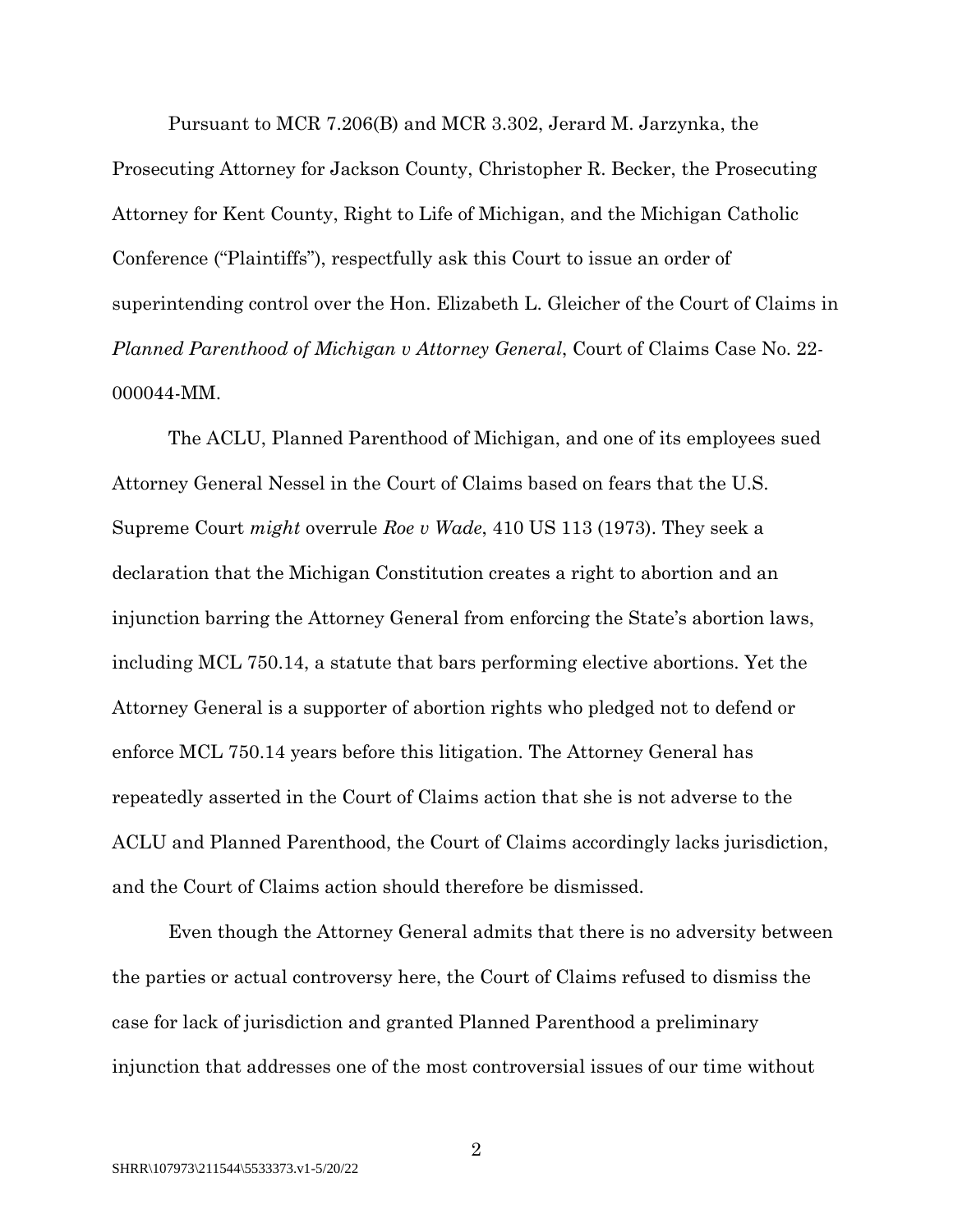any party filing a merits brief or presenting oral argument against that relief. In her order, Judge Gleicher held that the Michigan Constitution likely creates a right to abortion and preliminarily enjoined the Attorney General—and all prosecuting attorneys in the State, even though they are not parties to the action—from enforcing MCL 750.14. The Attorney General, who already declined to file a motion to dismiss or file a brief opposing the requested preliminary injunction on the merits, now cheers her own defeat and the Court of Claims's purported injunction. Not surprisingly, she now refuses to appeal. In short, this Court of Claims action has become a runaway train and only this Court can apply the brakes.

This Court must intervene and do so immediately. Michigan courts lack jurisdiction over manufactured disputes where there is no adversity, no actual controversy, and the plaintiff's claims are hypothetical, moot, and not ripe. Plaintiffs respectfully ask this Court to issue an order vacating the preliminary injunction and directing the Court of Claims to dismiss the case for lack of jurisdiction. At a bare minimum, Plaintiffs respectfully ask this Court to vacate the Court of Claims's preliminary injunction (issued May 17, 2022) and order Judge Gleicher to adhere to the objective appearance-of-impropriety standard and recuse herself.

Time is of the essence, as the Court of Claim's injunctive order will become unappealable after June 7th, the 21st day following the order's issuance. It is up to this Court to restore the rule of law in Michigan. And it must do so now, before the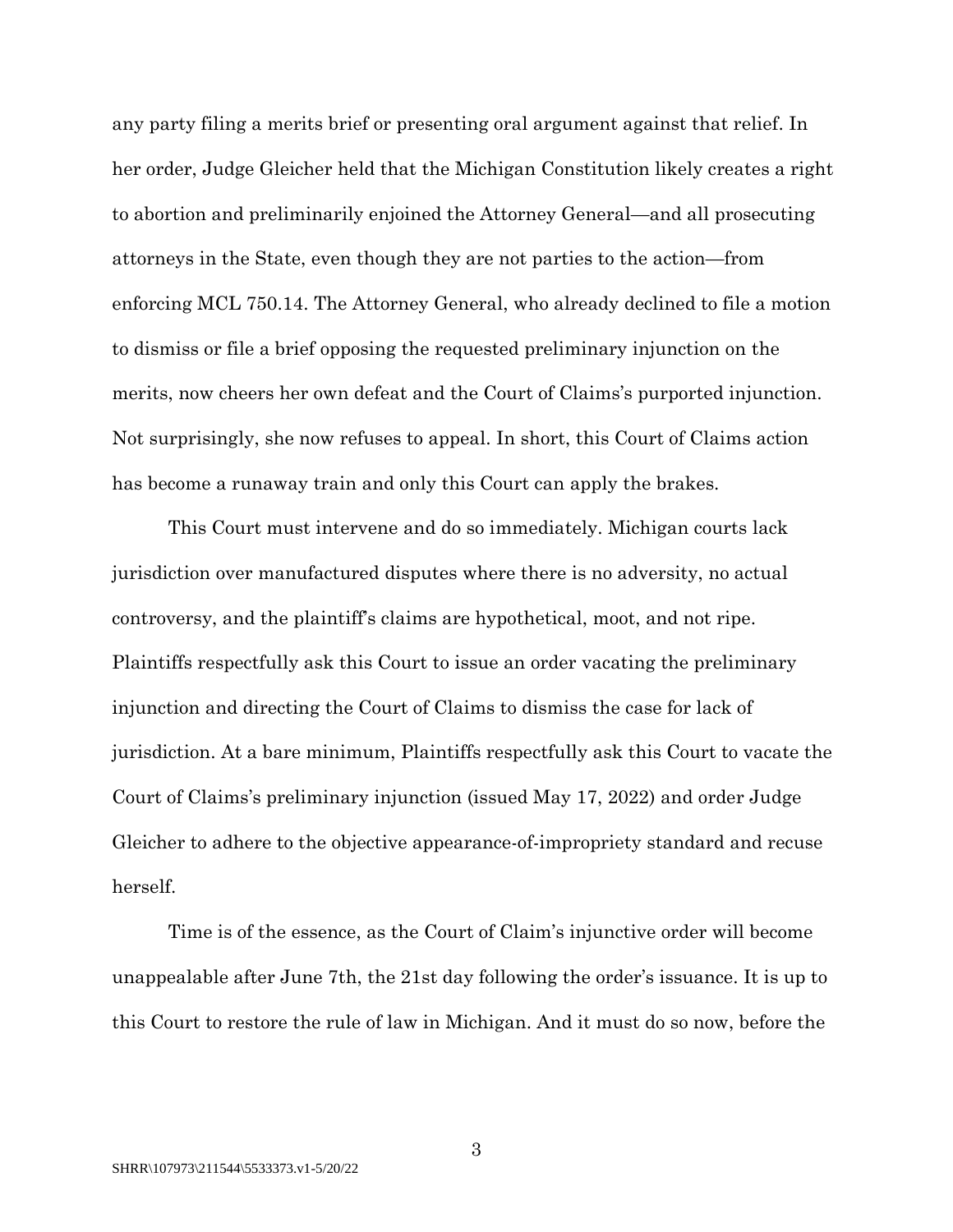Court of Claims litigation erodes the public's perception of a fair and impartial judiciary any further.

#### **LEGAL BACKGROUND**

## **I. MCL 750.14 and its construction by Michigan courts**

1. MCL 750.14 is a 91-year-old statute that bans performing an abortion unless necessary to save the life of the mother. The law does not regulate or target women, only medical professionals or others who seek to take innocent, unborn life. For nearly 60 years it has existed peaceably side-by-side with the Constitution that Michiganders ratified in 1963, without altering any of the State's abortion laws. Those who ratified the Michigan Constitution in 1963 were fully aware of MCL 750.14 and its limits on abortion: it has been the law-of-the-land for 32 years.

2. The Michigan Supreme Court has already held that no woman in Michigan can be charged under MCL 750.14 for having an abortion or assisting with her own abortion. *In re Vickers*, 371 Mich 114, 117-118; 123 NW2d 253, 254 (1963).

3. In 1973, the Michigan Supreme Court in *People v Bricker* construed MCL 750.14 to comport with the U.S. Supreme Court's recent holding in *Roe*, narrowing MCL 750.14 as follows:

[W]e construe § 14 of the penal code to mean that the prohibition of this section shall not apply to 'miscarriages' authorized by a pregnant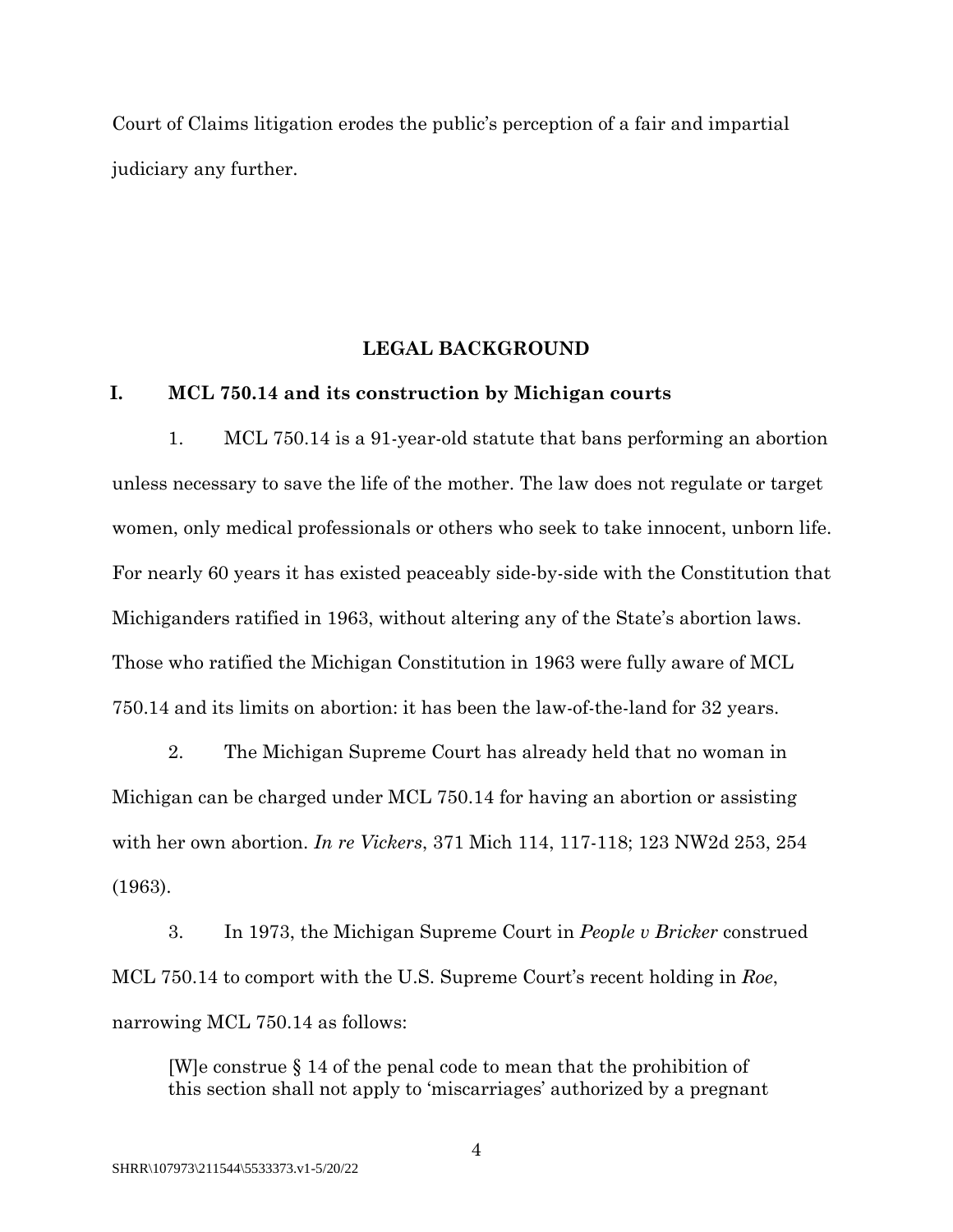woman's attending physician in the exercise of his medical judgment; the effectuation of the decision to abort is also left to the physician's judgment; however, a physician may not cause a miscarriage after viability except where necessary, in his medical judgment to preserve the life or health of the mother. [*People v Bricker*, 389 Mich 524, 529– 30; 208 NW2d 172, 175 (1973)]

4. In 2001, this Court in *People v Higuera* recognized that courts "are

obliged to read [MCL 750.14] in light of . . . *Bricker*" and narrowed the statute still

further based on *Bricker*'s "deference to the subjective good-faith medical judgment

of the physician," holding that a prosecuting attorney

must allege, and, to convict, the prosecution must prove, that the fetus was twenty-eight weeks old and viable, that defendant himself subjectively believed that the fetus was twenty-eight weeks old and viable, and that defendant, in his own mind, did not hold the subjective belief or medical judgment that the procedure was necessary to preserve the life or health of the mother. [244 Mich App 429, 449, 625 NW2d 444, 455–56 (2001)]

5. Now, 21 years later, the law is the same. MCL 750.14 remains in

effect, but its scope is limited by *Vickers*, *Bricker,* and *Higuera*. And charges (let

alone convictions) under Michigan's abortion statute are exceptionally rare.

- **II. In a published decision issued after 1990, this Court rejected a right to abortion under the Michigan Constitution in a case where Planned Parenthood was represented by the presiding judge in the action at issue here.**
	- 6. In 1994, the president of the Detroit City Council and several abortion

doctors asked a state court to declare that the Michigan Constitution protects a

right to abortion. *Mahaffey v Attorney General*, 222 Mich App 325, 332; 564 NW2d

104, 108 (1997). The right they asserted would forbid not just major abortion bans

but minor preconditions to an abortion, such as providing women information about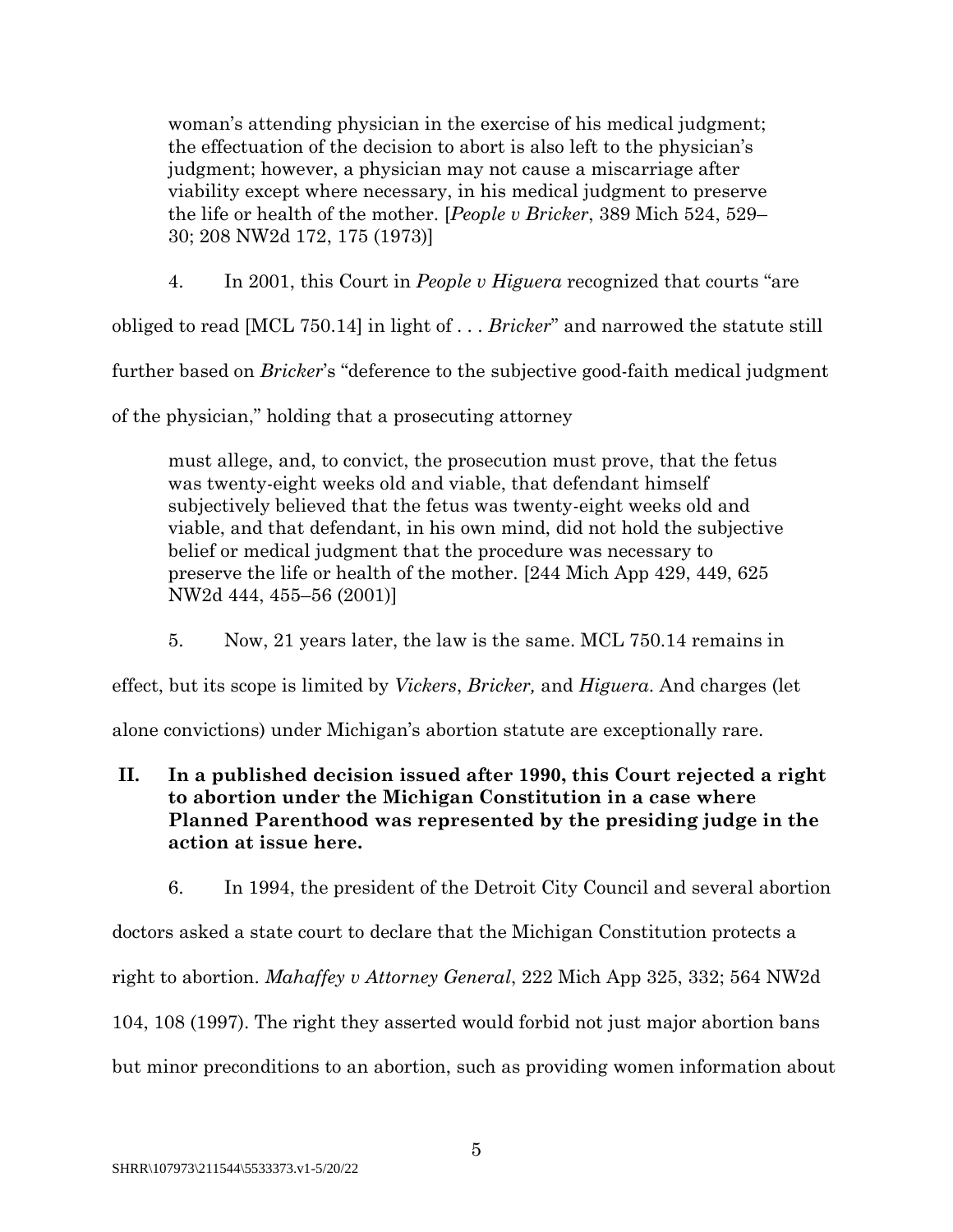their unborn children and mandating a 24-hour waiting period for women to review this information. 222 Mich App at 329–30, 564 NW2d at 107. The *Mahaffey* plaintiffs were represented by a group of ACLU attorneys that included Judge Gleicher, who is now presiding over the present suit in the Court of Claims.

7. Abortion advocates won in the trial court, which held that the Michigan Constitution includes a right to abortion that subjects *any law* (ban or regulation) to strict scrutiny. 222 Mich App at 333, 564 NW2d at 109. This Court reversed in a published decision, unambiguously holding "that the Michigan Constitution does not guarantee a right to abortion that is separate and distinct from the federal right." 222 Mich App at 339, 564 NW2d at 111. *Mahaffey* established that nothing in the Michigan Constitution subjects abortion laws (of whatever type) to anything more than rational-basis review. For a quarter century all agreed that "[t]his Court has held that the Michigan Constitution does not provide a right to end a pregnancy." *Taylor v Kurapati*, 236 Mich App 315, 347; 600 NW2d 670, 687 (1999) (citing *Mahaffey*, 222 Mich App at 334–39). Indeed, *Mahaffey*'s clarity on this issue extends beyond Michigan's borders. *Planned Parenthood of the Heartland v Reynolds ex rel State*, 915 NW2d 206, 254 n.10 (Iowa 2018) (Mansfield, J., dissenting) ("Michigan state courts have found no right to an abortion at all in their state constitution.") (citing *Mahaffey*).

8. Under MCR 7.215(C)(2), "[a] published opinion of the Court of Appeals has precedential effect under the rule of *stare decisis*," which means that *Mahaffey*  controls in the Court of Claims. Similarly, under MCR 7.215(J)(1), *Mahaffey*'s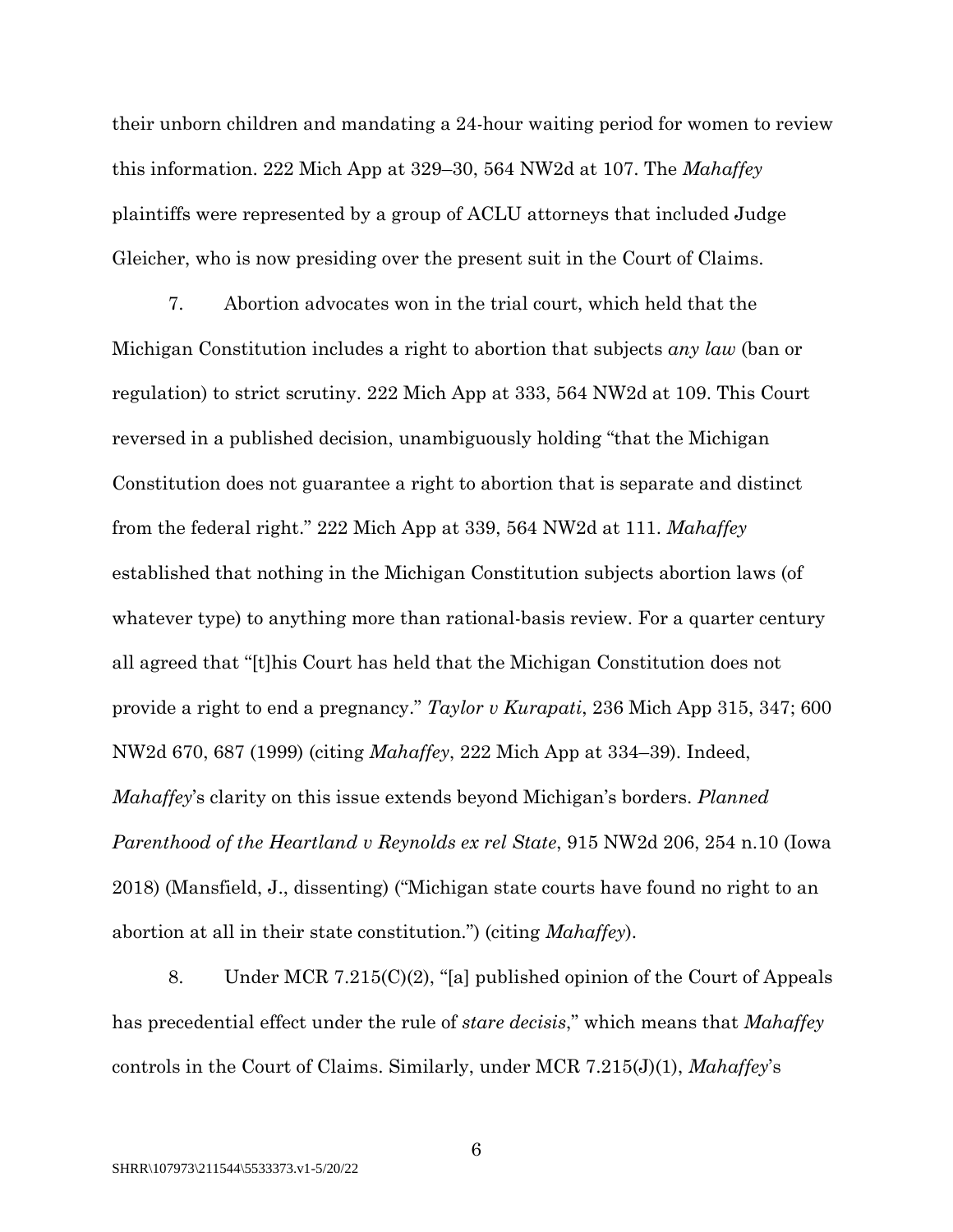holding remains binding on subsequent panels of this Court because it was issued after November 1, 1990.

#### **III. The multi-front attack on** *Mahaffey*

9. The Governor, Attorney General, and Planned Parenthood have now concocted an extraordinary, three-pronged attack on *Mahaffey* of which this case represents one part. All three initiatives are premised on a hypothetical future event: that the U.S. Supreme Court in *Dobbs v Jackson Women's Health Org*, No 19- 1392, *might* overrule *Roe*. For her part, Governor Whitmer sued prosecuting attorneys in the Oakland County Circuit Court, requesting a declaration that MCL 750.14 violates the state constitution and an injunction against its enforcement "because of the U.S. Supreme Court's imminent decision in *Dobbs*," which "has created *uncertainty* about . . . the federal right to abortion." Compl in *Whitmer v Linderman,* Oakland County Circuit Court Case No. 22-193498-CZ, ¶¶ 59, 61 (emphasis added).

10. But the Governor has admitted, quite candidly, that "both the circuit court and the Court of Appeals are bound to decide, in light of *Mahaffey*, that there is no state constitutional right to abortion." 4/7/22 Br in Support of Governor's Exec Message in *Whitmer v Linderman,* Supreme Court Case No. 164256, p 11. Accordingly, the Governor filed an executive message in the Michigan Supreme Court, seeking an order directing the trial court to certify the legal question of whether the Michigan Constitution mandates a right to abortion. *Id.* at 6.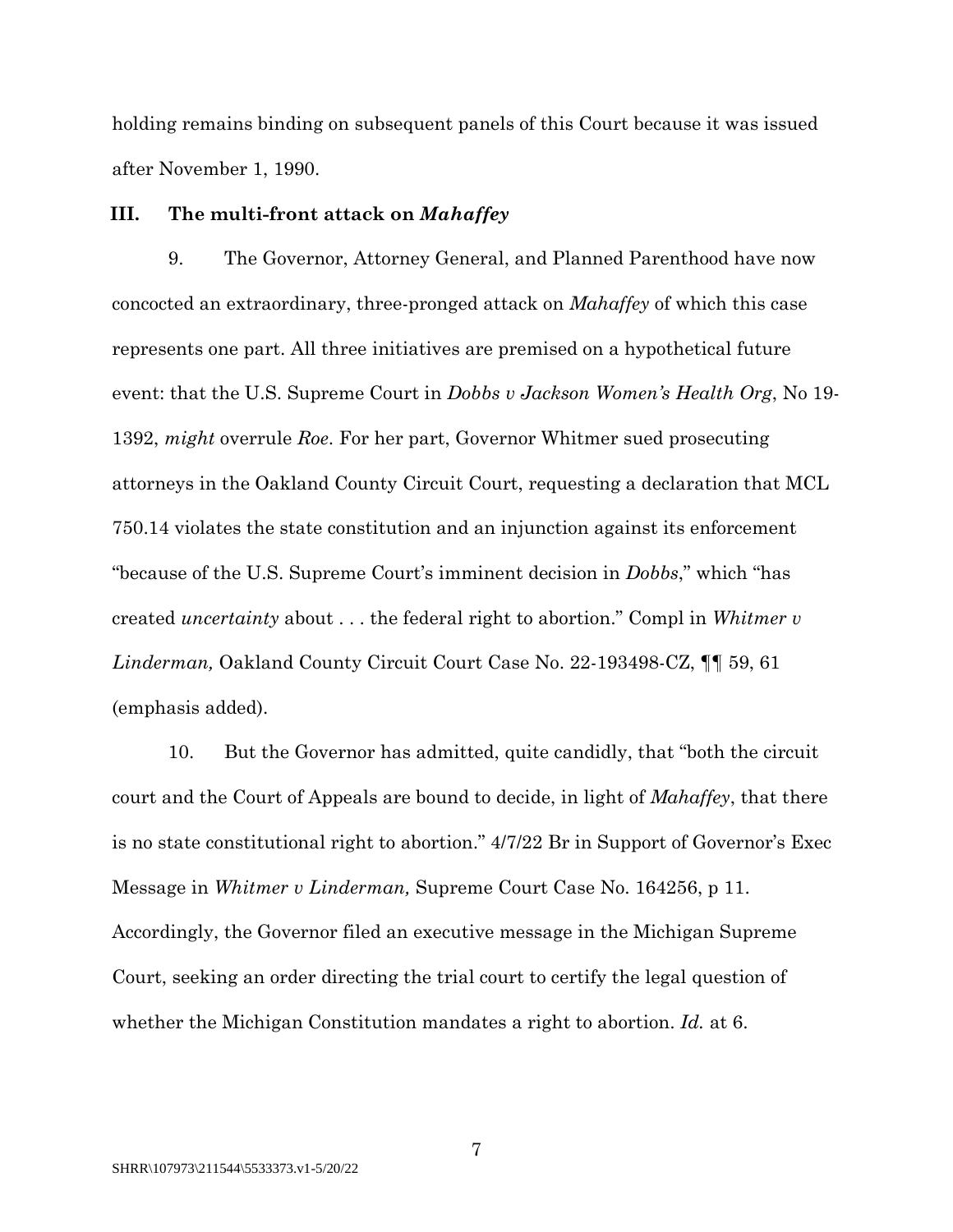11. Planned Parenthood took a parallel path. It sued Attorney General Dana Nessel in the Court of Claims, requesting a declaration that MCL 750.14 violates the Michigan Constitution and an injunction against its enforcement. Planned Parenthood did so fully aware that the Attorney General is an avid proponent of abortion who would refuse to defend MCL 750.14. What's more, Planned Parenthood argued that the Court of Claims should either ignore or endrun *Mahaffey*, rather than adhere to this Court's controlling precedent. 4/7/22 Br in Supp of Pls.' Mot for Prelim Inj in *Planned Parenthood of Mich v Att'y Gen*, Court of Claims No. 22-000044-MM, at 22 n.10, 34–35.

12. The floodgates are already opening to friendly lawsuits tailor-made to nullify duly enacted statutes. Another case on an abortion issue was just filed against Attorney General Nessel on May 18, 2022. *Elizabeth Cady Stanton Trust v Nessel,* Court of Claims No. 22-000066-MM. This Court must put an immediate stop to this underhanded practice. The judiciary is for the resolution of actual disputes, not a forum for state-wide policy changes sought by non-adverse litigants.

### **LOWER COURT PROCEEDINGS**

#### **I. The ACLU files suit on Planned Parenthood's behalf**

13. On April 7, 2022, the ACLU filed suit on behalf of Planned Parenthood and its chief medical officer against Attorney General Dana Nessel, as the sole defendant, in the Court of Claims. The ACLU and Planned Parenthood argued that, notwithstanding *Mahaffey*, the Court of Claims should (1) declare that the Michigan Constitution includes a right to abortion, and (2) enjoin the Attorney General and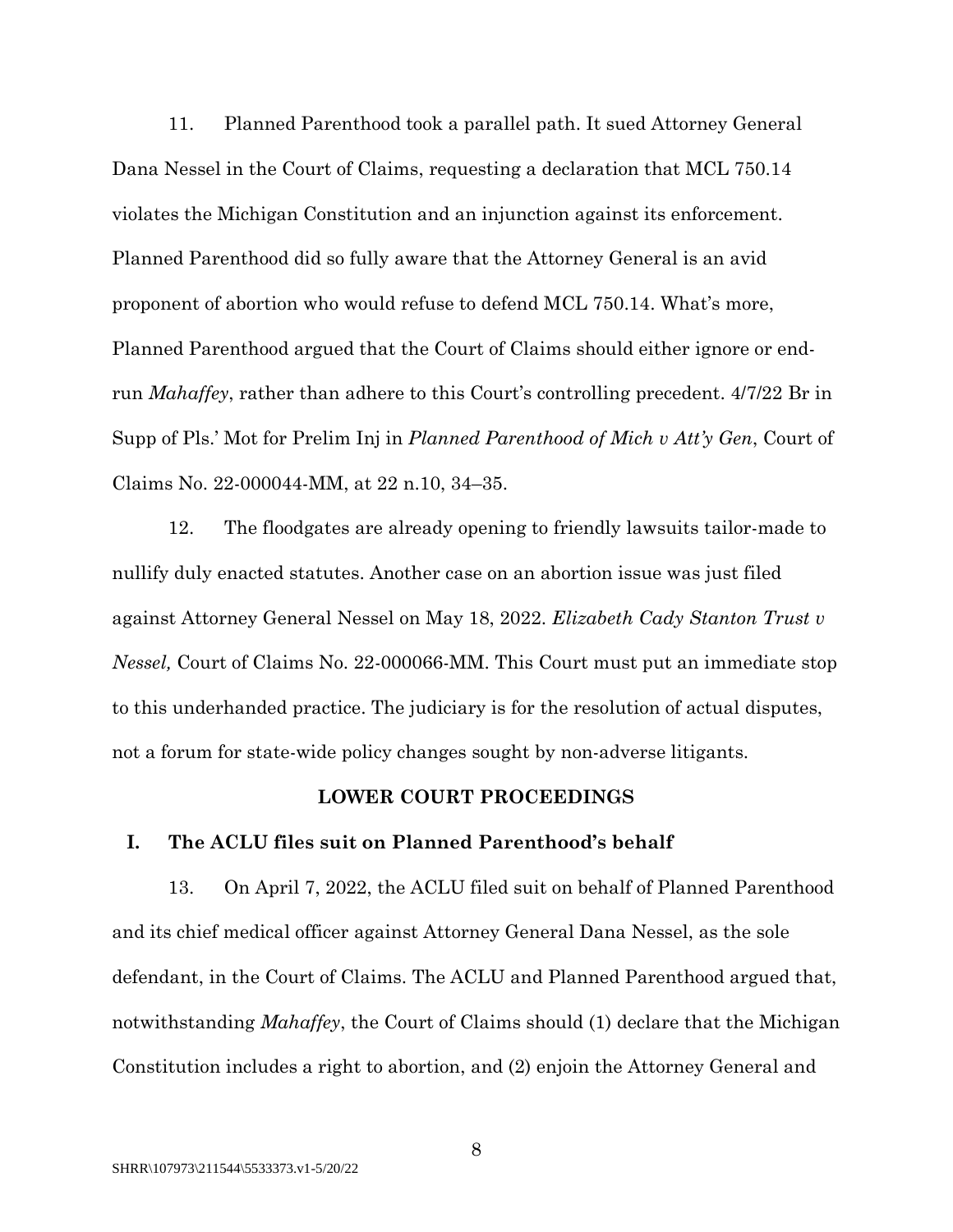all prosecuting attorneys from enforcing MCL 750.14 and other abortion regulations. 4/7/22 Planned Parenthood Verified Compl ¶¶ 34–35, attached as **Exhibit 1**.

14. The ACLU and Planned Parenthood's suit is based explicitly on the future possibility that the U.S. Supreme Court could "modify" *Roe* and *Casey* in *Dobbs*. *Id.* ¶ 96. If a change in federal abortion law occurs, the ACLU and Planned Parenthood fear *Bricker*'s construction of MCL 750.14 "may no longer protect Michigan abortion providers." *Id.* ¶ 96. They sued to prevent "uncertainty" in light of this "potential[ ] revising," even though almost 50 years of post-*Roe* modifications had not altered *Bricker* up till now. *Id.* ¶ 121.

15. Right after filing the complaint, the ACLU and Planned Parenthood also filed a motion for preliminary injunction in the Court of Claims. They sought an order enjoining the enforcement of "MCL 750.14 *and any other Michigan statute or regulation* to the extent that it prohibits abortions authorized by a licensed physician before viability, or after viability when necessary in the physician's judgment to preserve the life or health of the pregnant person." 4/7/22 Br in Supp of Pls' Mot for Prelim Inj at 39 (emphasis added), attached as **Exhibit 2**.

16. The lawsuit was immediately assigned to Judge Gleicher.

# **II. The Attorney General refuses to defend Michigan law while recognizing there is no adversity and the Court of Claims lacks jurisdiction.**

17. Just hours after the plaintiffs filed their lawsuit and motion for preliminary injunction in the Court of Claims, Attorney General Dana Nessel—the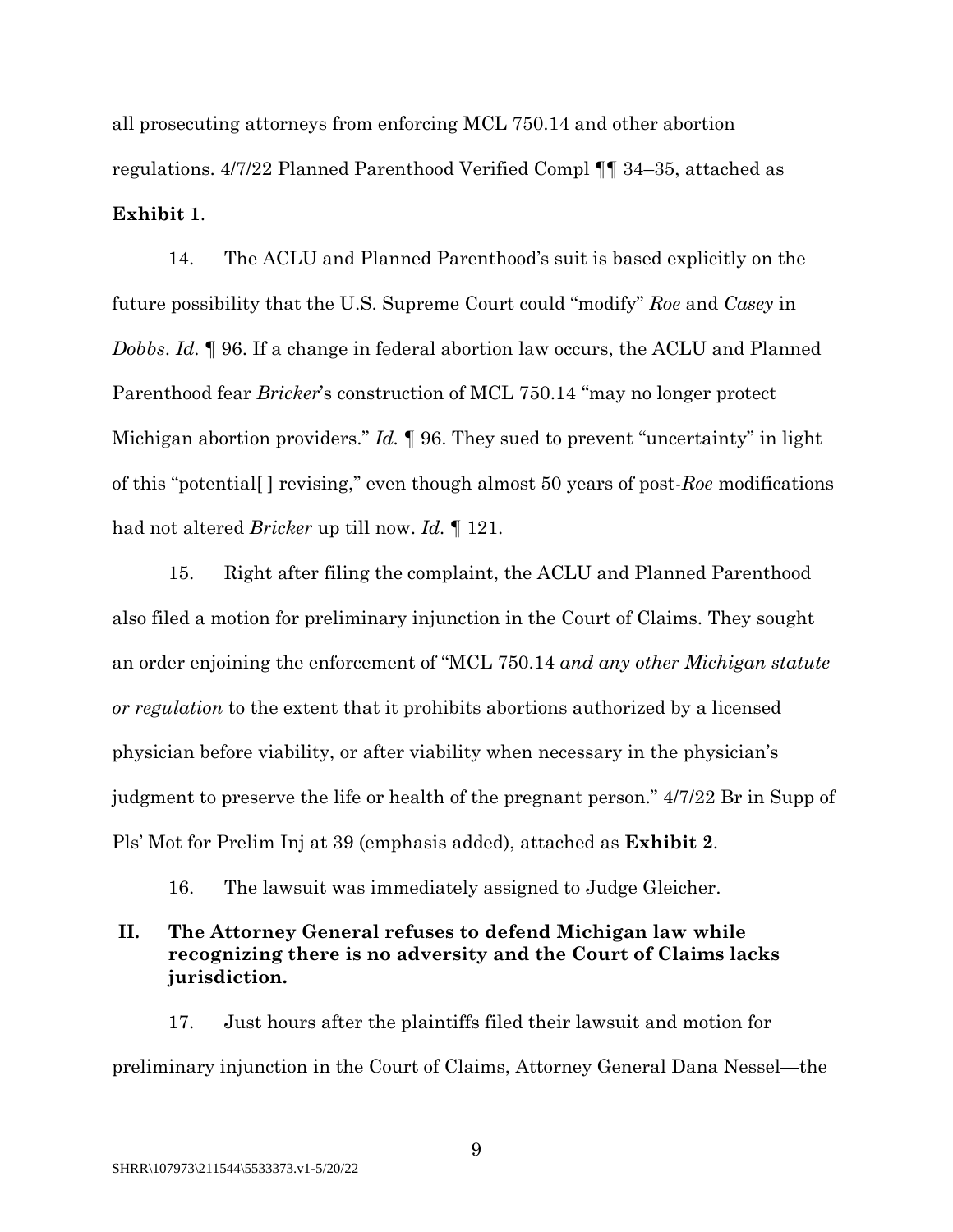sole defendant—issued a press release declaring that she would not defend MCL 750.14 and would support the ACLU and Planned Parenthood's legal position. 4/7/22 Atty Gen Press Release, attached as **Exhibit 3**.

18. On April 20, 2022, Judge Gleicher set a briefing schedule for Plaintiffs' motion for preliminary injunction. The Attorney General's response was due on May 5, 2022, and Plaintiffs' reply was due on May 10, 2022. The Court indicated that it would schedule oral argument on the motion approximately 14 days after Plaintiffs filed their reply. 4/20/22 Briefing Schedule Order, attached as **Exhibit 4.**

19. Before the Attorney General's response to the ACLU and Planned Parenthood's motion for preliminary injunction was due on May 5, 2022, the parties stipulated to a status conference, which Judge Gleicher held on May 2, 2022.

20. At this point, Right to Life of Michigan and the Michigan Catholic Conference had already filed an amici brief with the Court of Claims explaining that the Court lacked jurisdiction because, among other things, there was no jurisdiction because the matter lacked adversity and the case was not ripe because the Attorney General did not intend to enforce or defend Michigan law. Amici's counsel, John Bursch, received an invitation to the status conference, which was convened over Zoom. But Judge Gleicher excluded him and everyone else from the status conference other than attorneys from the Attorney General's Office, the ACLU, and Planned Parenthood—all of whom support a state constitutional right to abortion and agree that MCL 750.14 should be enjoined.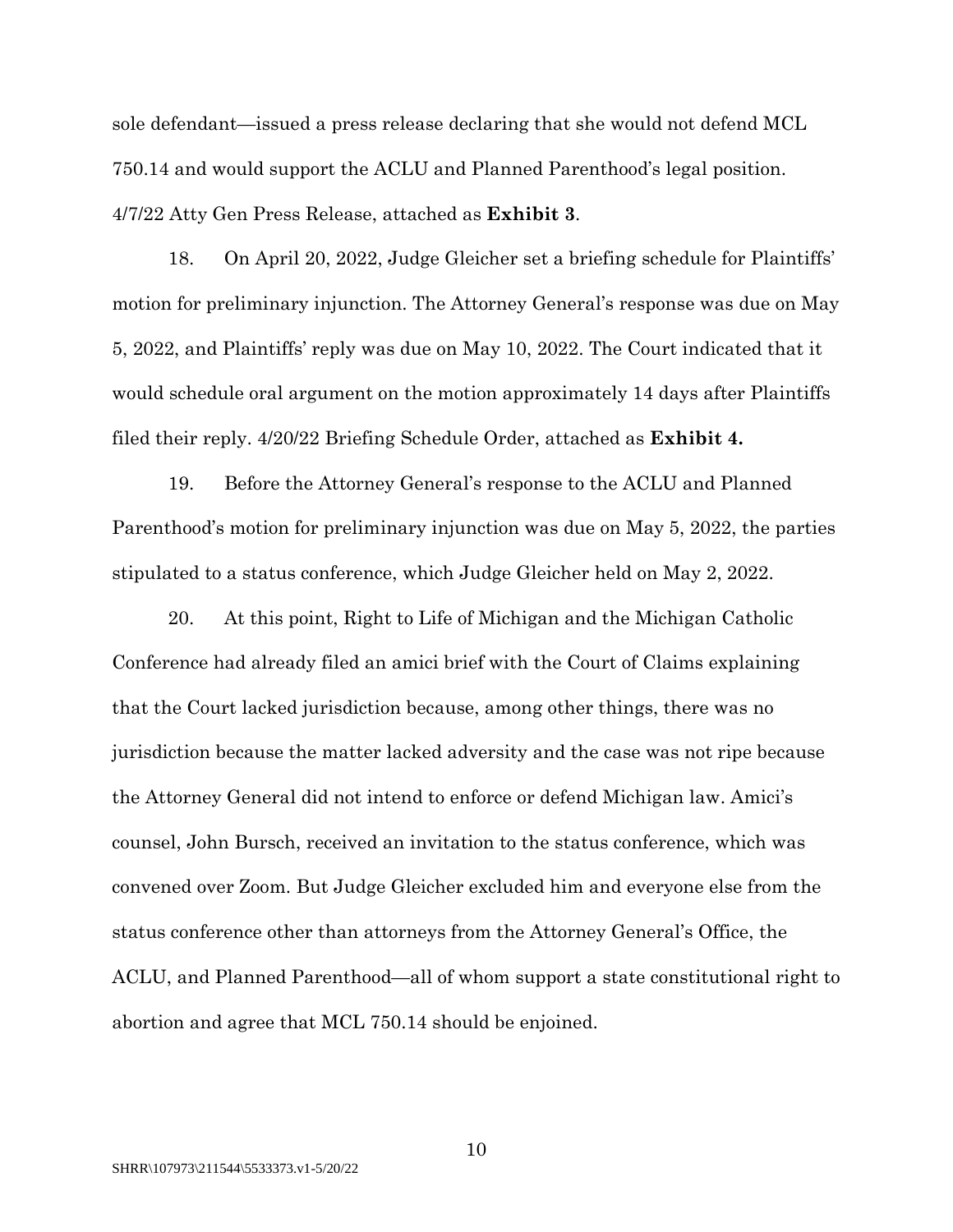21. On information and belief, at this status conference, the Attorney General's Office took the position that the Court of Claims lacked jurisdiction because there was no adversity between the parties. Despite the obvious lack of adversity between the Attorney General's Office, the ACLU, and Planned Parenthood, the parties apparently waived a hearing on the motion for preliminary injunction. 5/17/22 Op & Order at 25, attached as **Exhibit 5.** But this waiver was not made public. The Court of Claims's April 20, 2022 scheduling order still indicated that "[t]he Court will set a date for oral argument, which will be conducted approximately 14 days after the plaintiffs' reply brief is filed."

22. On May 5, 2022, the Attorney General filed her response to Plaintiffs' motion for preliminary injunction. 5/5/22 Def's Resp to Pls' Mot for Prelim Inj, attached as **Exhibit 6.** This brief confirmed that the Attorney General agreed with the ACLU and Planned Parenthood's legal theories, shared their desired outcome, and refused to defend MCL 750.14 and related laws. As a result, the Attorney General recognized that the Court of Claims lacked jurisdiction, just as Right to Life of Michigan and the Michigan Catholic Conference had explained:

> • "As a candidate, the Attorney General made clear she would not enforce Michigan's criminal abortion statute, MCL 750.14, and shortly after taking office in January 2019, she reconfirmed that commitment *at a conference held by Plaintiff* Planned Parenthood of Michigan." *Id.* at 1 (emphasis added).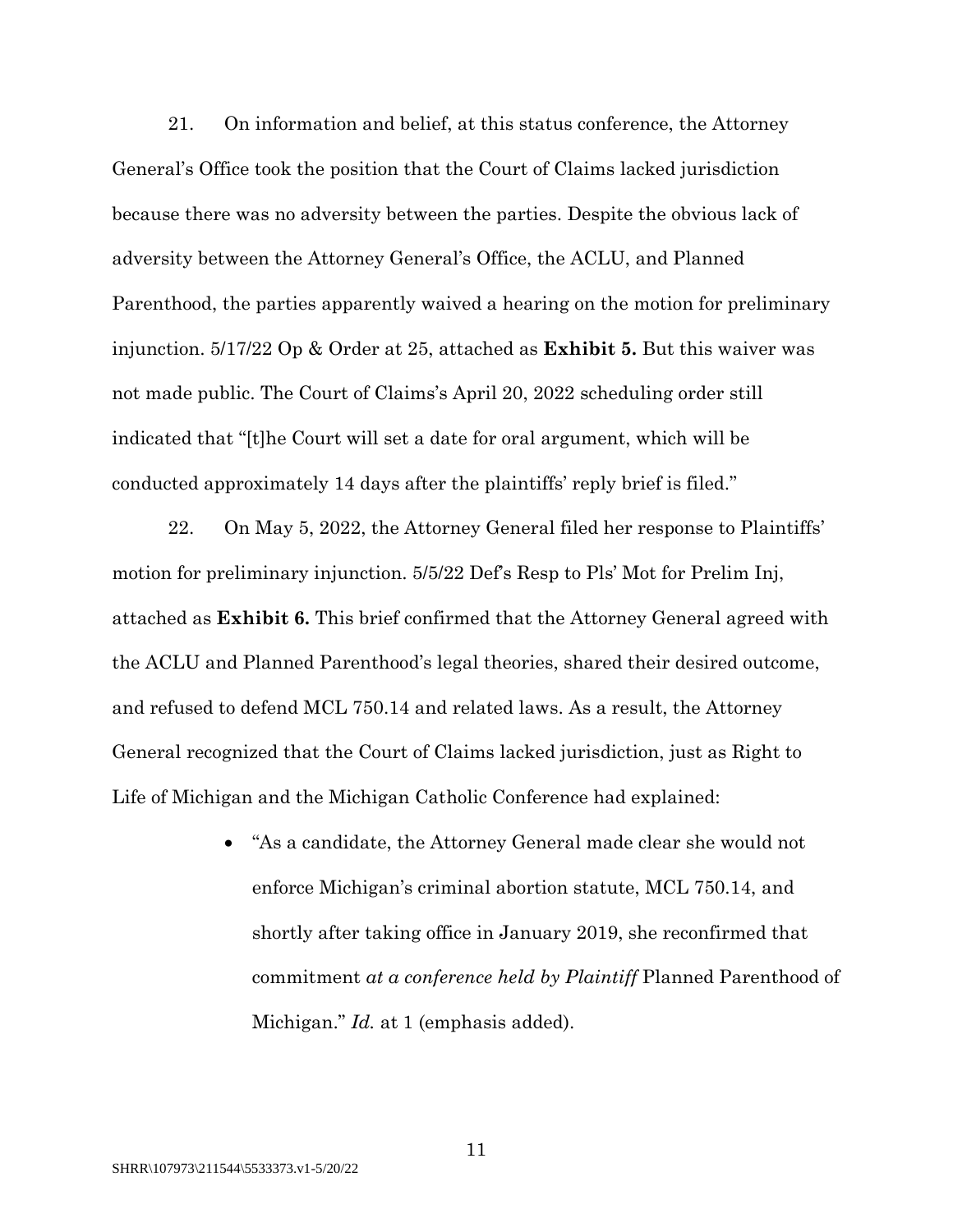- "Plaintiffs' complaint powerfully and persuasively alleges that Michigan's criminal abortion statute, MCL 750.14, violates several provisions of the Michigan Constitution, including the Due Process Clause, art 1, § 17, and the Equal Protection Clause, art 1, § 2. The Attorney General agrees that the statute is unconstitutional under the theories alleged by Plaintiffs. And because she agrees, the Attorney General will not exercise her discretion to defend the statute, a point she made clear the day the lawsuit was filed." *Id.* at 4.
- "Given the Attorney General's exercise of discretion not to defend MCL 750.14, there is at present a lack of adversity. Before the Court can order any declaratory or injunctive relief, there must first be an actual, live controversy before the Court. And for there to be a controversy, there needs to be adversity between the parties, which does not presently exist in this case." *Id.* at 8 (citations omitted).
- "Because the parties' interests are aligned, the Court is now confronted with the question of its jurisdiction to hear this matter. For jurisdiction to exist, there must be a live, actual controversy between adverse litigants. Given the Attorney General's decision not to defend the statute, there is presently a lack of adversity sufficient to support jurisdiction." *Id.* at 1.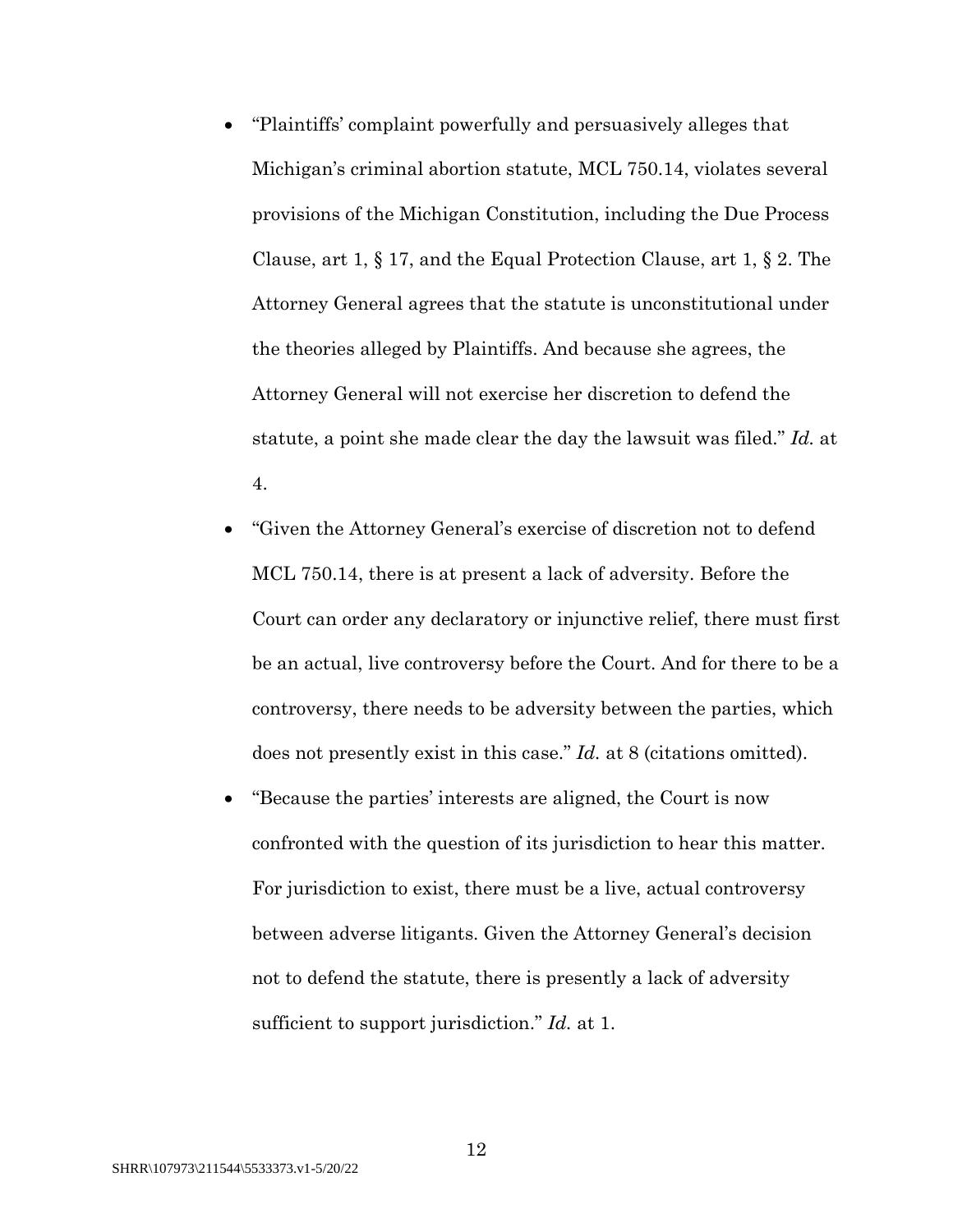23. Despite admitting that the Court of Claims lacked jurisdiction, the Attorney General refused to "move to dismiss the action" because she agreed with the ACLU and Planned Parenthood that "[t]he legal issues in this case are important." *Id.* at 10.

24. Rather than creating the necessary adversity by erecting a conflict firewall that might allow other members of the Attorney General's Office to defend MCL 750.14, *id.* at 9–10, the Attorney General offered multiple suggestions to the ACLU, Planned Parenthood, and Judge Gleicher regarding how the Court might allow the lawsuit to proceed and "ensure a defensible result." *Id.* at 10.

25. This would require bringing "an additional party . . . into this lawsuit to create the necessary adversity and stave off claims that the suit is nothing more than a 'friendly scrimmage brought to obtain a binding result that both sides desire.'" *Id.* at 8-9 (quoting *League of Women Voters v Secretary of State*, 506 Mich 905; 948 NW2d 70 (2020) (Viviano, J., concurring).

26. First, the Attorney General confessed that:

[w]hen a court lacks jurisdiction, it loses its power to hear the case. But that need not happen here. Plaintiffs can amend their lawsuit to add an appropriate party to ensure adversity exists. The Attorney General has offered to stipulate to such an amendment. Plaintiffs may then continue to press, and this Court can resolve, the substantial legal questions presented by this case and so important to the women of Michigan.

*Id.* at 1.

27. Second, the Attorney General suggested that "various joinder rules also permit the addition of parties to litigation," but recognized that "[i]t is unclear,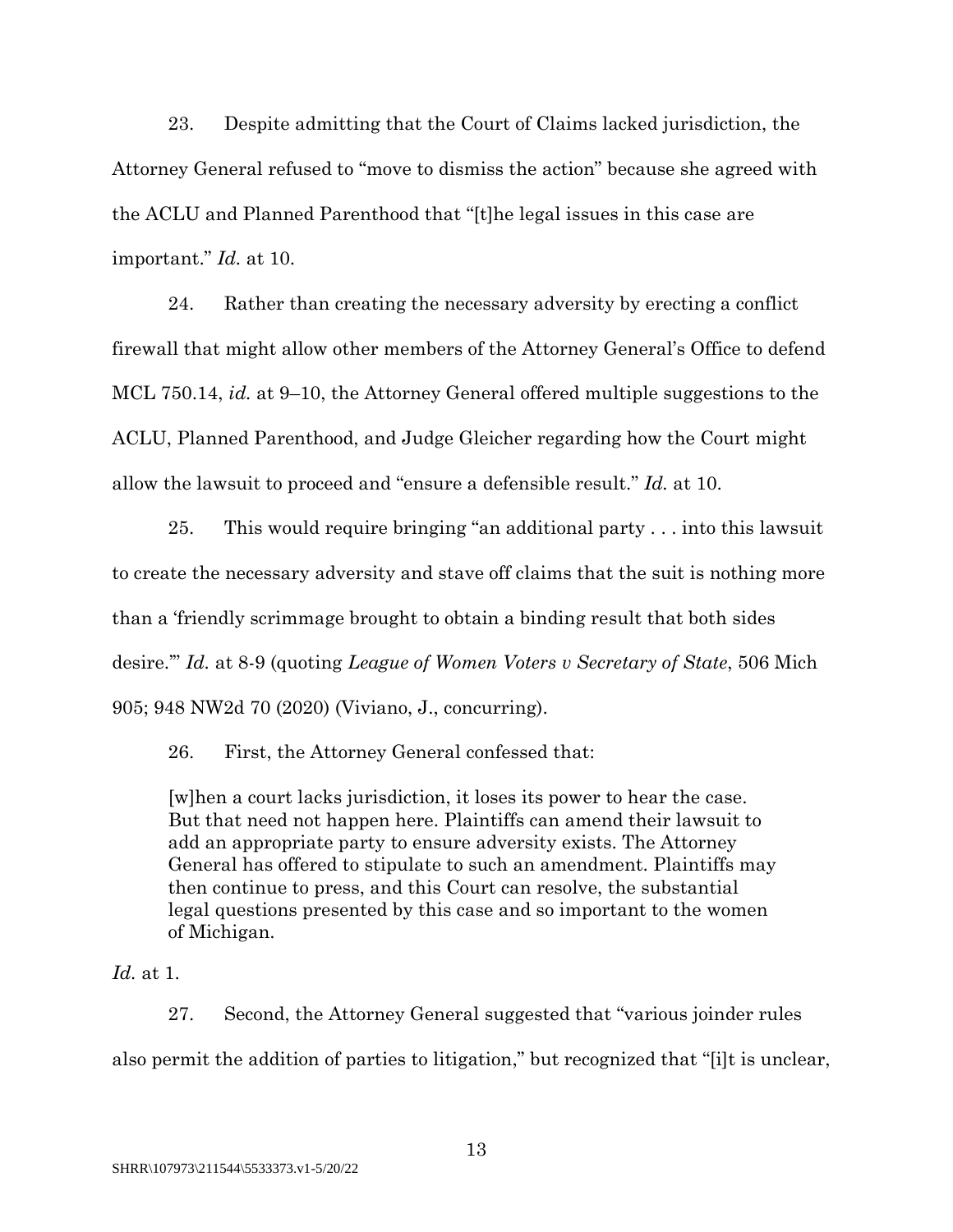however, whether these rules may be used to remedy a jurisdictional defect." *Id.* at 9.

28. Under Michigan law, however, the possibility of joinder only arises when jurisdiction already exists. Joinder cannot vest a court with jurisdiction. *Bowes v Int'l Pharmakon Labs, Inc*, 111 Mich App 410, 415; 314 NW2d 642, 644 (1981).

29. It was inappropriate for the Attorney General to refuse to defend MCL 750.14 and related laws, decline to erect a firewall in the Attorney General's Office to enable a defense, admit that the Court of Claims lacked jurisdiction, and yet suggest ways for the ACLU and Planned Parenthood to remedy the jurisdictional defect to obtain a mutually-desired result, instead of filing a motion to dismiss. The Attorney General's unusual conduct simply underscores the improper nature of the Court of Claims action.

## **III. The ACLU and Planned Parenthood refuse to create adversity and double down on their preliminary-injunction request.**

30. The ACLU and Planned Parenthood had no interest in taking the Attorney General up on any of her suggestions as to creating adversity and producing a "defensible result." Def's Resp to Pls' Mot for Prelim Inj at 10. They created a lack of adversity by suing only the Attorney General—an ally and wellknown abortion supporter—in the Court of Claims. And they did nothing to remedy that glaring jurisdictional defect.

31. Instead, the ACLU and Planned Parenthood doubled down on their preliminary-injunction request, arguing that "so long as an official-capacity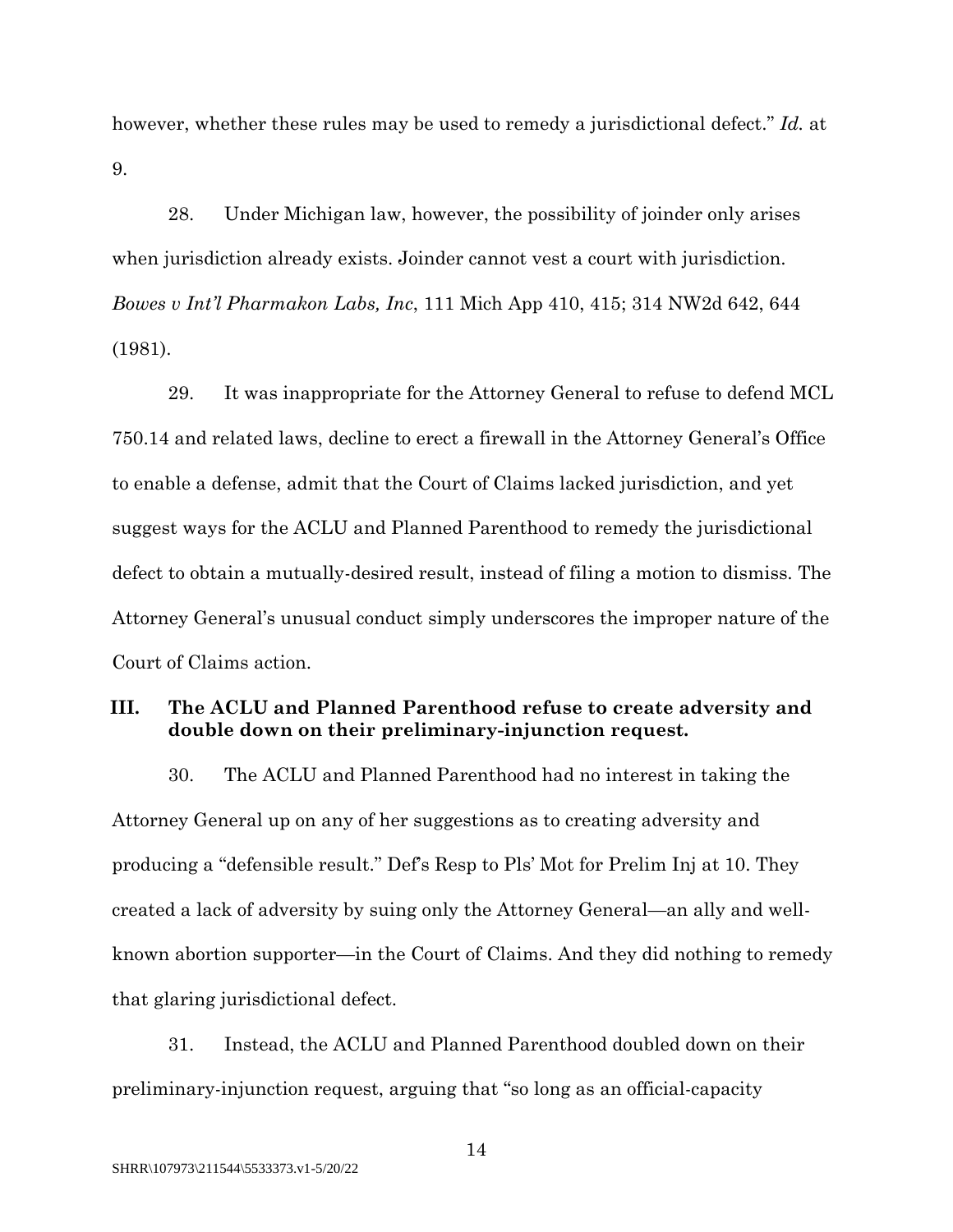defendant is an agent of the State and a plaintiff is challenging the validity of a law of the State, the parties are adverse and there is an 'actual controversy' for the Court to resolve." 5/6/22 Pl's Reply to Def's Resp to Pls' Mot for Prelim Inj at 3, attached as **Exhibit 7**. "[T]he Attorney General's overall agreement with Plaintiffs' legal arguments," in their view, made no difference. *Id.* The ACLU and Planned Parenthood failed to note that, absent a threat that the Attorney General would enforce the challenge, the case was not ripe in any event.

32. The ACLU and Planned Parenthood recognized that the Court of Claims lacked an "adversarial briefing process where legal arguments on both sides of a constitutional issue are presented." *Id.* at 9. But they urged "the Court to move expeditiously to rule on their motion for preliminary injunction" anyway. *Id.* at 12.

## **IV. The Attorney General again declares that the Court of Claims lacks jurisdiction, while refusing to file a motion to dismiss.**

33. The Attorney General sought permission to file a sur-reply, arguing again that "[a]bsent a live controversy between litigants who disagree, this Court lacks jurisdiction to rule on the constitutionality of MCL 750.14." Def's 5/12/22 Surreply Br to Pl's 5/6/22 Reply at 1, attached as **Exhibit 8**.

34. The Attorney General's sur-reply acknowledged that "[m]erely suing another party does not create the necessary actual controversy" for a court to issue declaratory relief. *Id.* at 2. It is "adversity between the parties [that] creates the controversy" and "it cannot be said that there is a genuine, live controversy between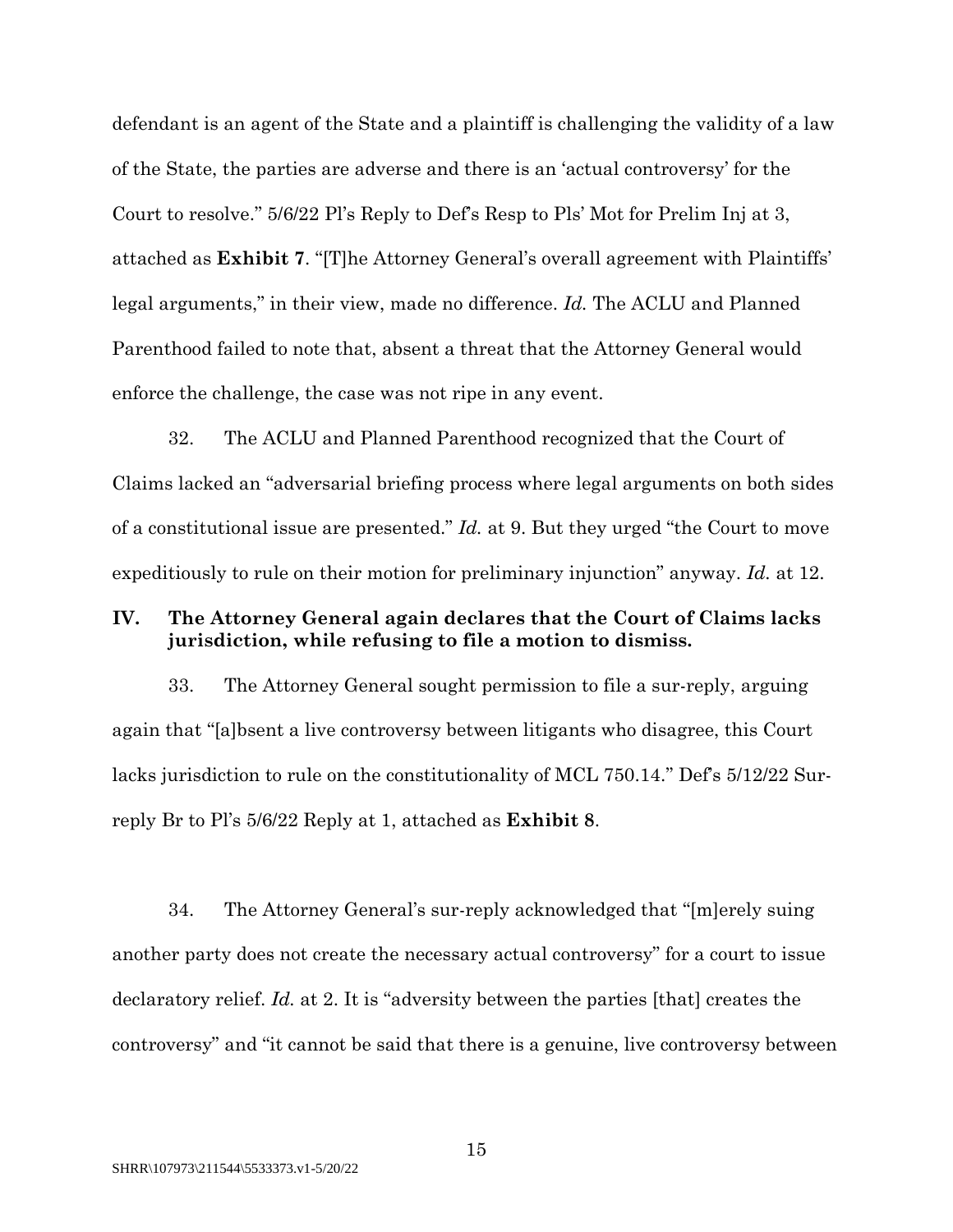Plaintiffs and the Attorney General where the Attorney General has admitted the unconstitutionality of MCL 750.14 and that she will not enforce the statute." *Id.*

35. The Attorney General recognized that a key element of adversarial litigation was "[m]issing" from the ACLU and Planned Parenthood's suit. *Id.* at 3. Specifically, "parties who support the constitutionality of MCL 750.14," as their "interests and rights . . . will necessarily be affected by the declaration of unconstitutionality sought by Plaintiffs." *Id.*

36. Because the Court of Claims lacked jurisdiction, the Attorney General argued that it could not issue declaratory or injunctive relief. *Id.*

37. Yet the Attorney General refused to file a motion to dismiss, even though she acknowledged there was a lack of adversity. She also refused to create a firewall in her office, *id.* at 3–6, or "take a substantive position with respect to the merits of Plaintiffs' motion for preliminary injunction." *Id.* at 6.

38. Instead, the Attorney General (again) urged the ACLU and Planned Parenthood to remedy the jurisdictional "defect by amending the complaint to add an appropriate [adverse] party." *Id.* at 3.

# **V. The Court of Claims preliminarily enjoins the Attorney General and anyone operating under her supervision—from enforcing MCL 750.14.**

39. Without adversarial briefing or argument, without a public hearing, and without jurisdiction or even a ripe controversy, the Court of Claims nonetheless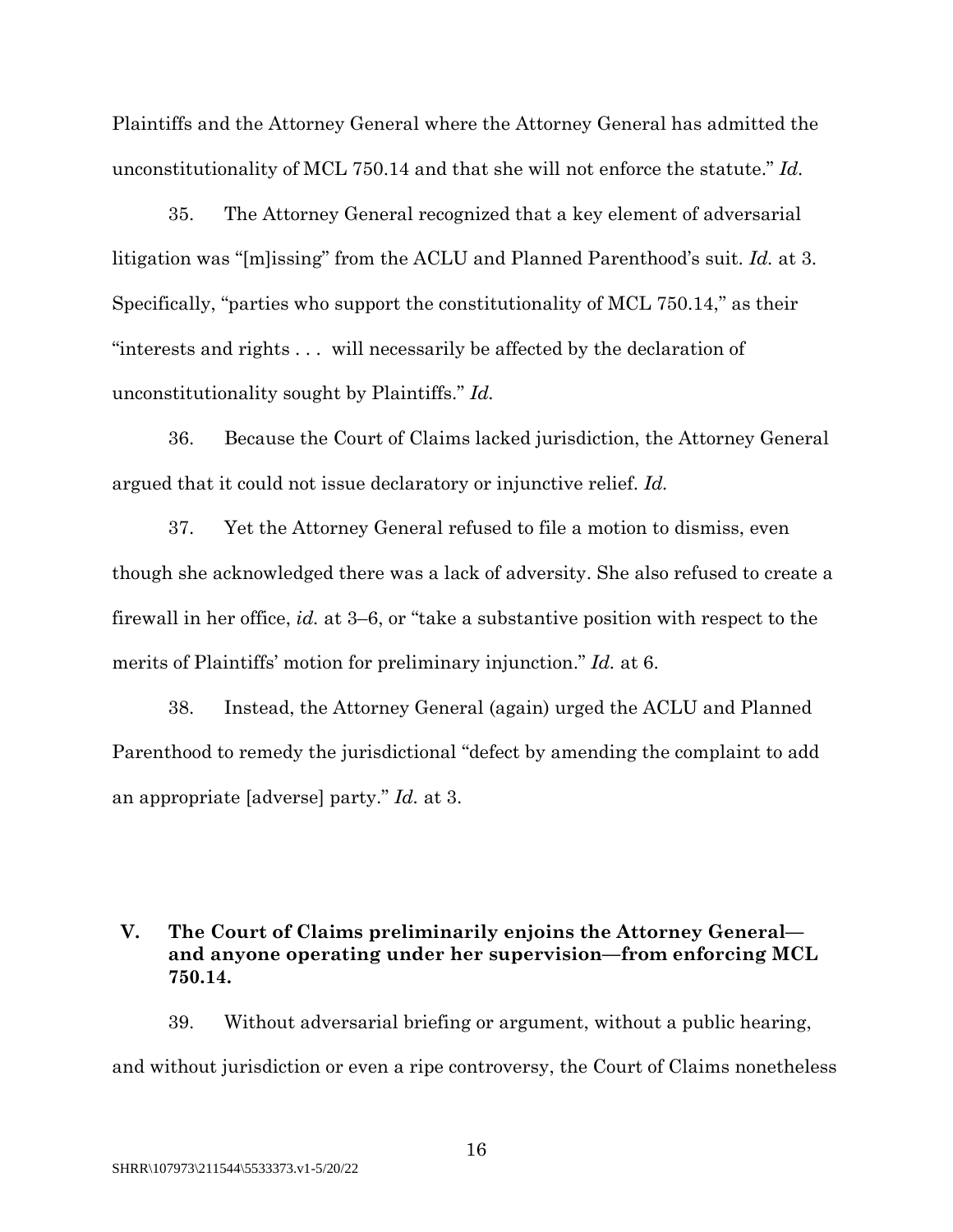issued an opinion and order on May 17, 2022, that preliminarily enjoins the Attorney General and anyone operating under her supervision from enforcing MCL 750.14. 5/17/22 Op & Order at 27.

40. The Court of Claims did so because "*Dobbs* presents an opportunity for the United States Supreme Court to overrule *Roe*" and "[a] draft opinion in *Dobbs*  purporting to overrule *Roe* was leaked to the press on May 2, 2022," even though the U.S. Supreme Court has not issued a final decision and there has been no change in federal or state law. *Id.* at 6.

41. Without considering or addressing *Vickers*, *Bricker,* and *Higuera*'s narrowing constructions of MCL 750.14, the Court of Claims accepted the ACLU and Planned Parenthood's assertion "that if the United States Supreme Court overrules *Roe v Wade*, abortion will again become illegal in Michigan except when 'necessary to preserve the life of [the] woman.'" *Id.* (quoting MCL 750.14).

42. The Court of Claims admitted that "Defendant Attorney General concurs with plaintiffs' argument that MCL 750.14 is unconstitutional," *id.* at 7, but held the case was "a justiciable declaratory judgment action" regardless. *Id.* at 9.

43. In so doing, the Court of Claims disrespected not only the law but Justice Viviano, whose well-reasoned *League of Women Voters* concurrence the Court of Claims judge wrongly disparaged as a "cut-and-pasted" job that "mischaracterized the meaning and contextual applicability" of an opinion by then-Judge Scalia. *Id.* at 7 n 6.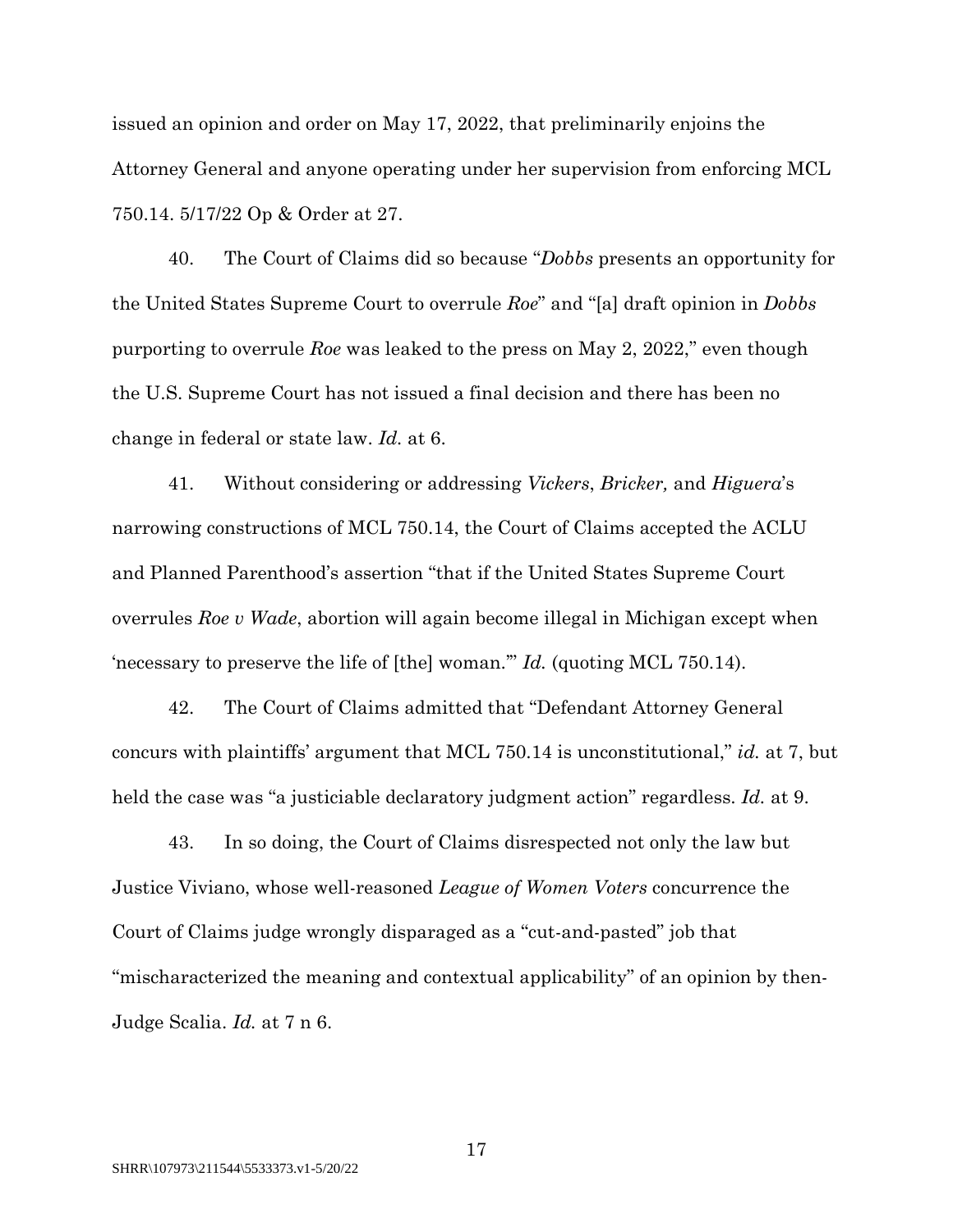44. The Court of Claims instead relied on a nonbinding treatise that suggests Michigan courts should not apply "an unduly restrictive construction of the actual controversy requirement." *Id.* at 11 (quotation omitted).

45. As further support for its justiciability holding, the Court of Claims cited *United States v Windsor*, 570 US 744; 133 S Ct 2675 (2013), where jurisdiction turned on the federal government's refusal to refund the plaintiff estate taxes that she allegedly should not have been required to pay and thus created an actual controversy. *Id.* at 12.

46. The plaintiff in *Windsor* had a justiciable case because the United States refused to provide her requested relief, *i.e.*, a refund of the estate taxes that she otherwise would not have paid. *Id.* at 759 ("the refusal of the Executive to provide the relief sought suffices to preserve a justiciable dispute"). But this case is entirely different. The Attorney General acceded to the ACLU and Planned Parenthood's requested relief, *i.e.*, non-enforcement of MCL 750.14, as a candidate for office *years before* the ACLU and Planned Parenthood filed suit. 5/5/22 Def.'s Resp. to Pls.' Mot. for Prelim. Inj. At 2. What's more, the Attorney General has "never waivered from her commitment to" abortion rights. *Id.* So Planned Parenthood faces no danger of enforcement from the Attorney General.

47. The Court of Claims replaced disagreement on the plaintiff's requested relief, which the Attorney General had already granted, with a mere procedural disagreement on whether the Attorney General should consent to the entry of a preliminary injunction—in a case where adversity, an actual controversy, and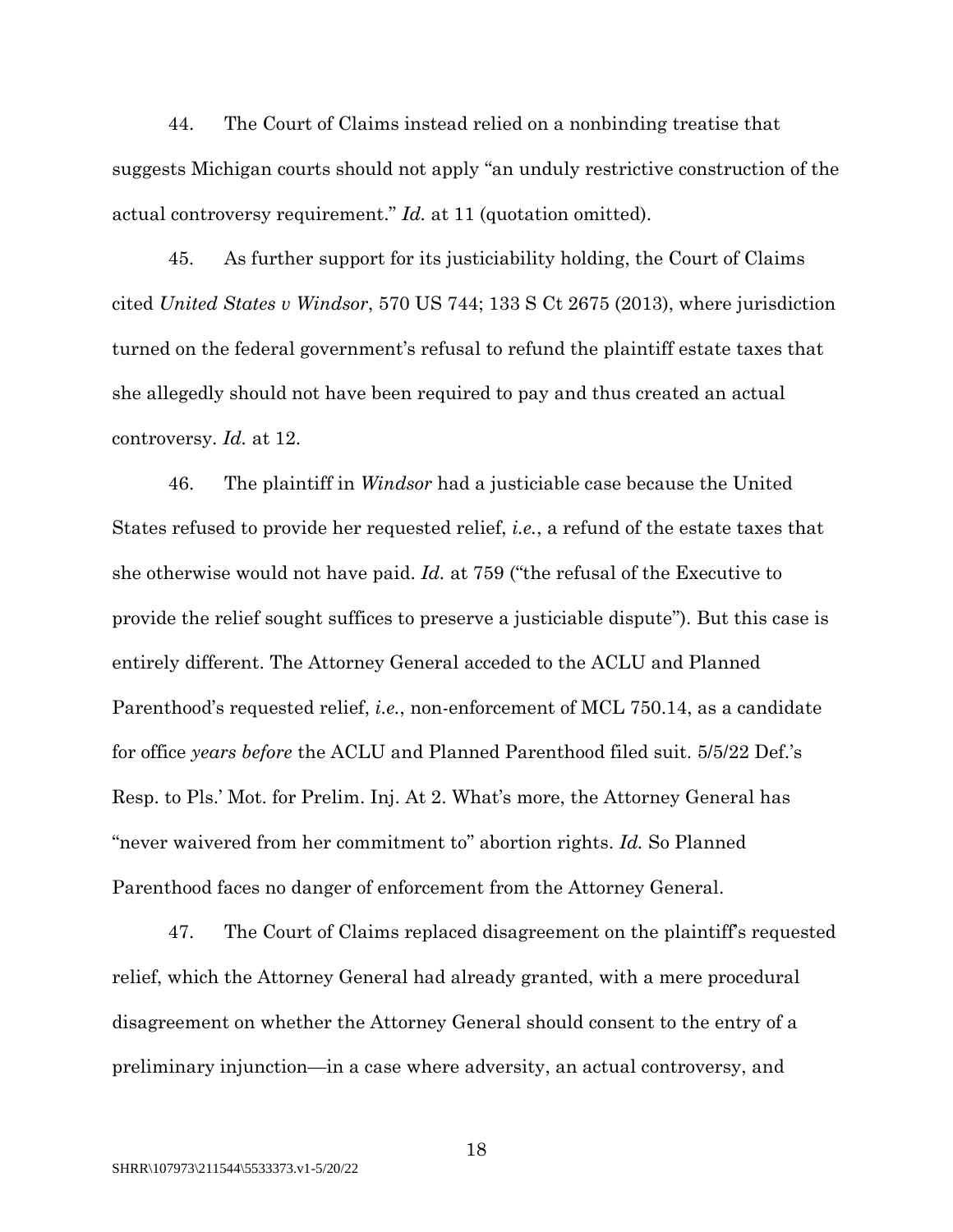jurisdiction were lacking. But the Attorney General's refusal to take a substantive position on the ACLU and Planned Parenthood's motion for preliminary injunction cannot gin up a justiciable controversy. No preliminary injunction was even necessary because the Attorney General acceded—long ago—to the ACLU and Planned Parenthood's requested relief.

48. Far from "refusing to give [her legal position in regard to MCL 750.14] effect," *id.* at 12 (quoting *Windsor*, 570 US at 756), the Attorney General has promised (repeatedly) not to enforce the law. Planned Parenthood suffered no injury—monetary or otherwise—as there has been no change in abortion law, just hypothetical and anticipatory fears. The ACLU and Planned Parenthood do not claim that anything should be different now. Their suit is simply a ploy to create a right to abortion in the Michigan Constitution free and clear of any opposition.

49. As the Court of Claims recognized, "[a]s of the date this opinion is issued, it is unknown whether the United States Supreme Court will overrule *Roe v Wade*." *Id.* at 13. The court's holding on whether the Michigan Constitution protects a right to abortion (without adversarial briefing or argument) is based on the *possibility* that event may occur and cause *speculative* harm in the future.

50. To rule on this hypothetical dispute and enjoin MCL 750.14's enforcement, the Court of Claims had to end-run this Court's binding decision in *Mahaffey*—the very case which the presiding Court of Claims judge had herself litigated and lost. The Court of Claims attempted to do so by (1) arguing that MCL 750.14 was not specifically at issue in *Mahaffey*, and (2) claiming to locate a right to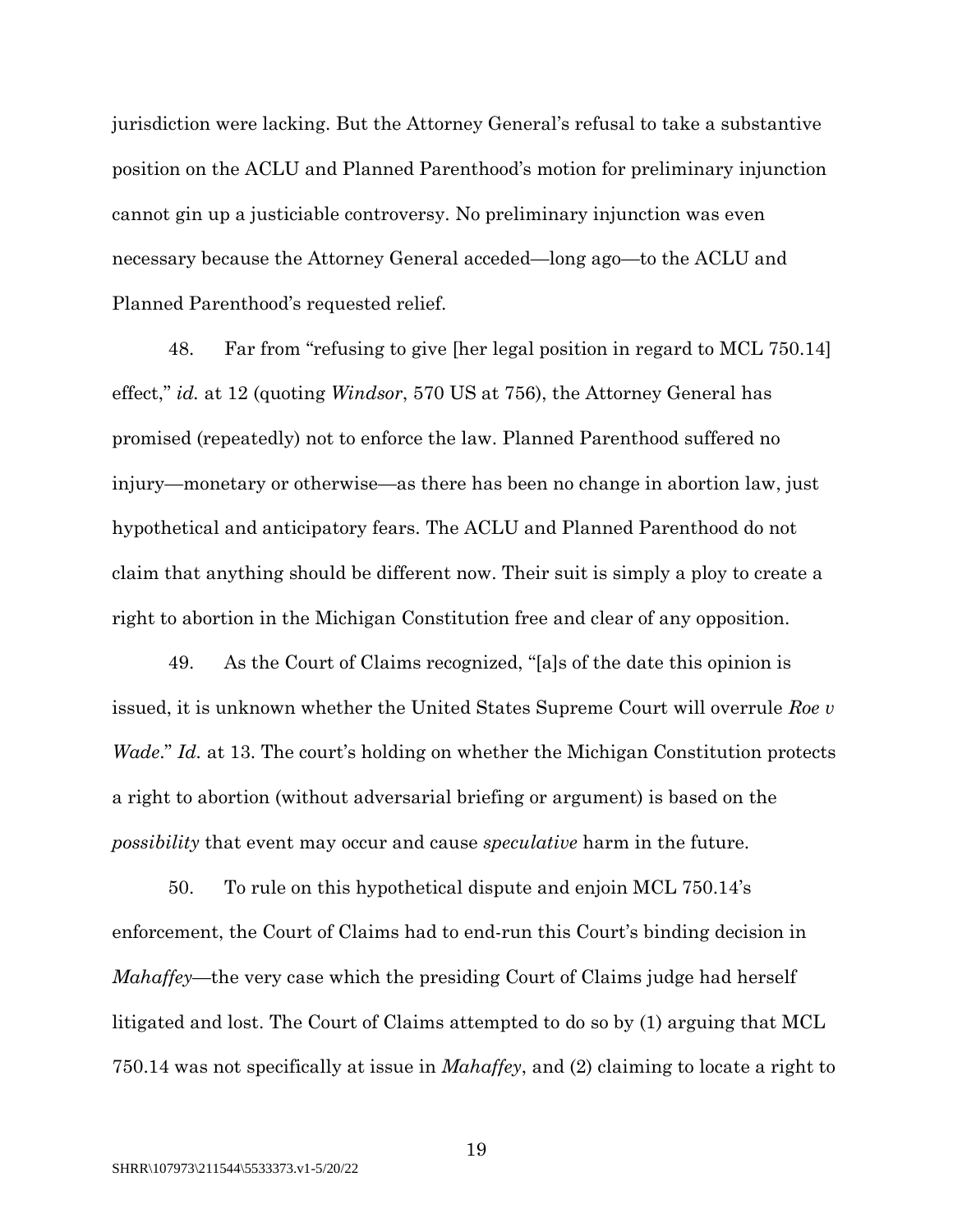abortion in the "right to bodily integrity," a substantive due process concept just like the *Mahaffey* plaintiffs' asserted right to privacy. *Id.* at 15; *accord id.* at 4, 15–16, 19–20.

51. The Court of Claims—citing predominately federal cases like *Rochin v California*, 342 US 165, 72 S Ct 205 (1952), *Cruzan v Director, Missouri Department of Health*, 497 US 261, 110 S Ct 2841 (1990), and *Casey*, *id.* at 22–24—derived from "[a] general liberty interest in *refusing* medical treatment . . . a general liberty interest in *seeking* medical treatment." *Id.* at 22 (emphasis in original).

52. Without any relevant analysis or explanation, the Court of Claims declared that "the right to obtain safe medical treatment is indistinguishable from the right of a patient to refuse treatment. *Id.* at 24.

53. Yet there are obvious differences. Generally, the right to refuse medical treatment physically impacts no one but the patient. But abortion intentionally ends another innocent human life. And, in comparable circumstances where a parent rejects life-saving medical treatment for a minor child, the law often rejects that parent's decision and commands the opposite result. *E.g.*, *In re AMB*, 248 Mich App 144, 183–85; 640 NW2d 262, 284–85 (2001).

54. Because the Court of Claims viewed abortion as medical treatment, rather than the intentional taking of innocent human life, it held that the Michigan Constitution's Due Process Clause likely protects a right to abortion that renders MCL 750.14 invalid, *id.* at 24—25, even though *Mahaffey* rejected that very result and was binding on the Court of Claims.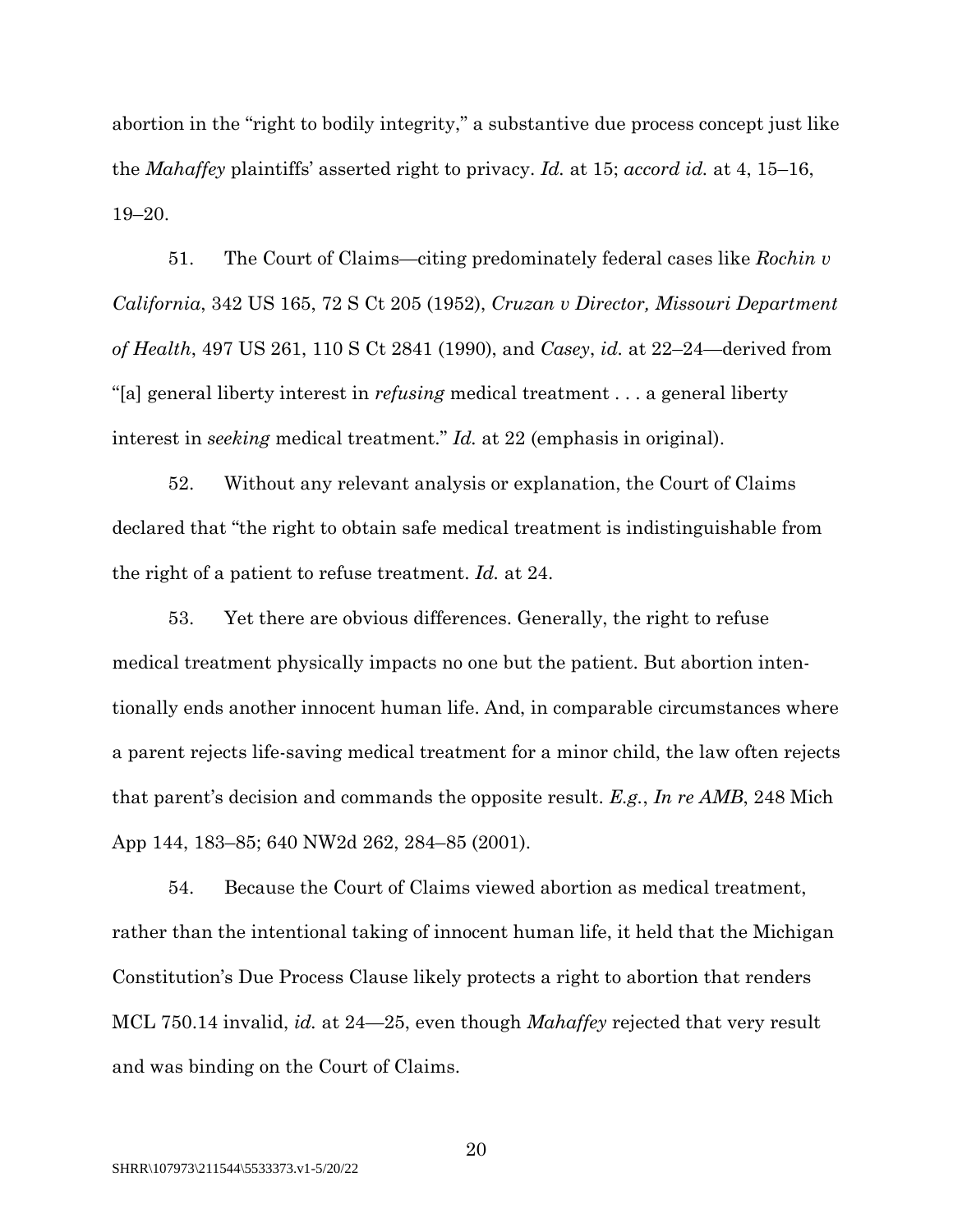55. The Court of Claims issued a preliminary injunction that purports to enjoin not only the Attorney General from enforcing MCL 750.14 but also "all state and local officials acting under [her] supervision," including all prosecuting attorneys in the State, even though they are not parties to the action. *Id.* at 27

56. MCR  $3.310(C)(4)$  allows courts to enter injunctions against parties, their officers, agents, servants, employees, attorneys and other persons in active concert or participation with them. But prosecuting attorneys are *not* the Attorney General's agents, servants, or employees, and no one argues that the Attorney General is acting in concert or participation with them.

57. As the Attorney General maintained in her response to the ACLU's and Planned Parenthood's motion for preliminary injunction, "[w]hile the Attorney General generally 'supervise[s] the work of, consult[s] and advise[s] the prosecuting attorneys,' MCL 14.30, county prosecutors have broad discretion with respect to charging determinations. See, e.g., *Genesee Prosecutor v Genesee Circuit Judge*, 386 Mich 672, 683 (1972)*.*" Def's Resp to Pls' Mot for Prelim Inj at 3 n 3.

58. Indeed, Attorney General Nessel stated: "I don't believe that I as attorney general of this state have the authority to tell duly elected prosecutors what they can and what they cannot charge . . . . If that were the case, I don't even know why we would elect our county prosecutors in the first place, if they're not allowed to make their own decisions." Beth LeBlanc, *Nessel: Dismiss Planned Parenthood abortion case; Whitmer's suit should take precedence*, The Detroit News (May 3, 2022), https://bit.ly/3LrKaZJ, attached as **Exhibit 9**.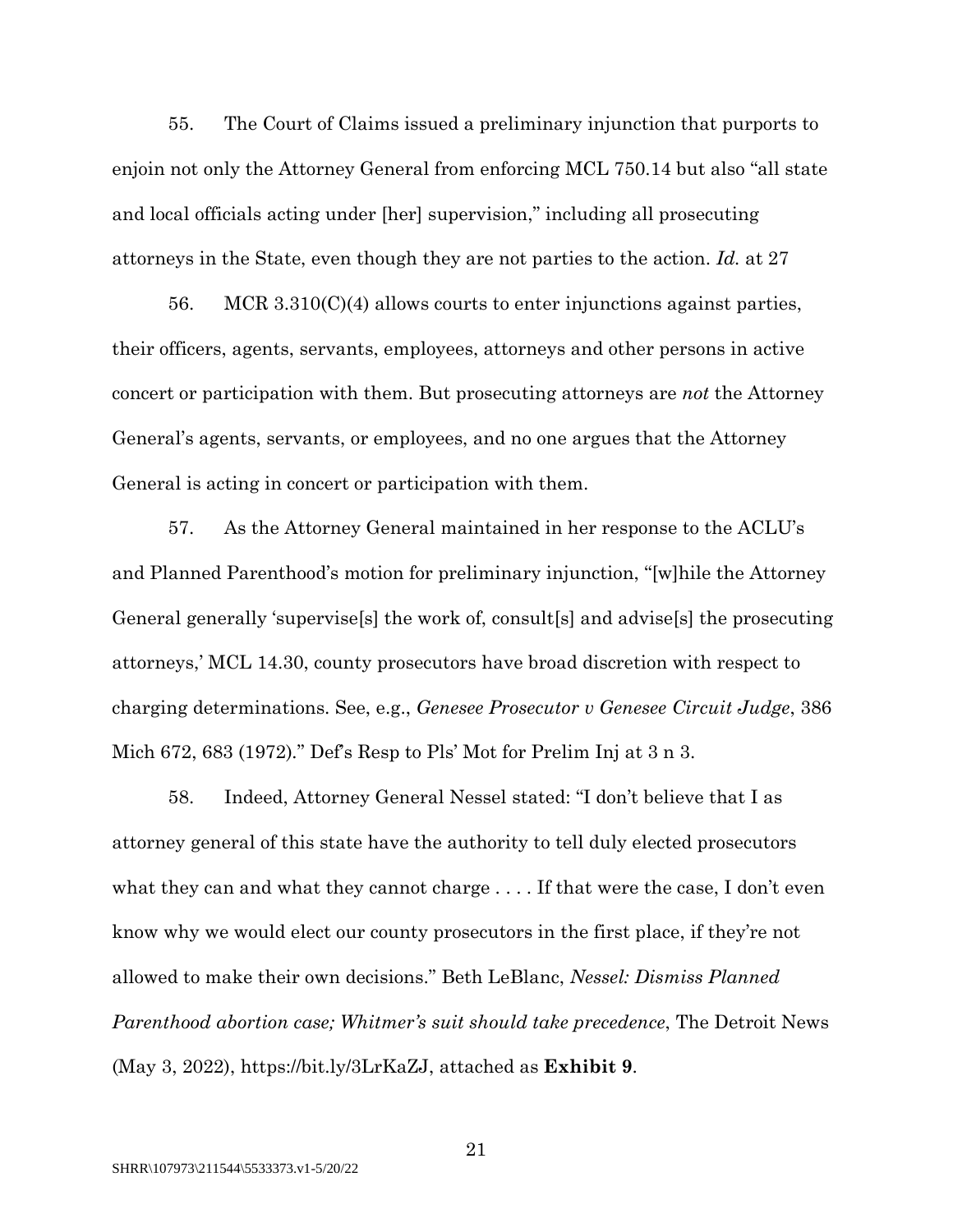## **VI. The Attorney General refuses to appeal the Court of Claim's ruling**

59. Even though the Attorney General consistently argued that the Court of Claims lacked jurisdiction, she immediately touted her loss as a victory, praising the court's rejection of her jurisdictional arguments and issuance of an overly broad preliminary injunction.

60. Attorney General Nessel issued a public statement that reads:

This injunction is a victory for the millions of Michigan women fighting for their rights. The judge acted quickly in the interest of bodily integrity and personal freedom to preserve this important right and found a likelihood of success in the state law being found unconstitutional. I have no plans to appeal and will comply with the order to provide notice to all state and local officials under my supervision. [5/18/22 Mich Dep't of Att'y Gen, AG Nessel Statement on Court of Claims Order, attached as **Exhibit 10**., https://bit.ly/3wnRnpu]

61. Despite admitting that adversity and an actual controversy are missing, the Attorney General refused to file a motion to dismiss or appeal the Court of Claim's preliminarily injunction order.

62. The Attorney General's actions ensure that no higher court will disturb the Court of Claims's order enjoining enforcement of MCL 750.14, thus locking in the ACLU, Planned Parenthood, and the Attorney General's mutually-desired result unless another State entity seeks to intervene as defendant—an action that would create adversity and the jurisdiction that the Court of Claims lacks. This is an untenable Catch-22 for any State entity considering intervention.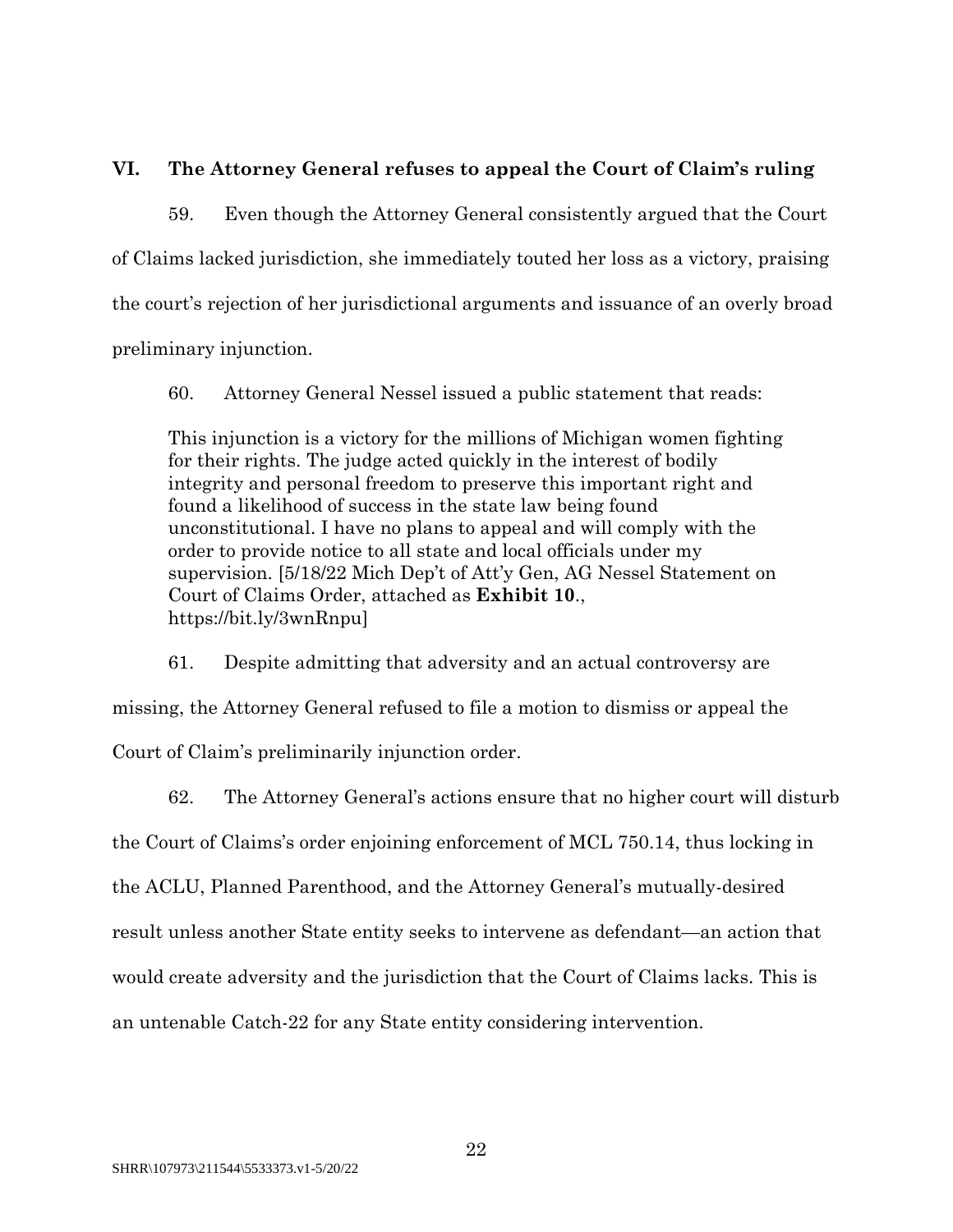63. Within hours of the issuance of Judge Gleicher's opinion and order, the Attorney General e-mailed all 83 county prosecutors a copy of the opinion and order stating that all Michigan county prosecutors are now enjoined from enforcing MCL 750.14, attached as **Exhibit 11.** This includes Plaintiffs Jarzynka and Becker.

64. But, as the Attorney General admitted, she has no authority to dictate to county prosecutors how they exercise their prosecutorial discretion. 5/5/22 Def.'s Resp. to Pls.' Mot. for Prelim. Inj. at 3 n.3. None of Michigan's 83 county prosecutors are parties to the ACLU and Planned Parenthood's action. They cannot appeal the Court of Claims's unlawful order. What's more, none of Michigan's county prosecutors had an opportunity to be heard, file briefs, attend hearings, or otherwise participate in the litigation.

65. The due process violations inherent in the Court of Claims's preliminary injunction order are striking, as is the court's flouting of MCR 3.310(C)(4). Judge Gleicher designed her injunction order specifically to cover county prosecutors who are not parties to the case and who are not working in concert with the Attorney General—the sole defendant, and did all this in an action lacking adverse parties or even a live controversy.

#### **LEGAL STANDARD**

66. This Court may, in its discretion and on terms it deems just, enter any judgment or order and grant any relief that a case may require. MCR 7.216(A)(7); *Citizens Protecting Michigan's Constitution v Secretary of State*, 280 Mich App 273;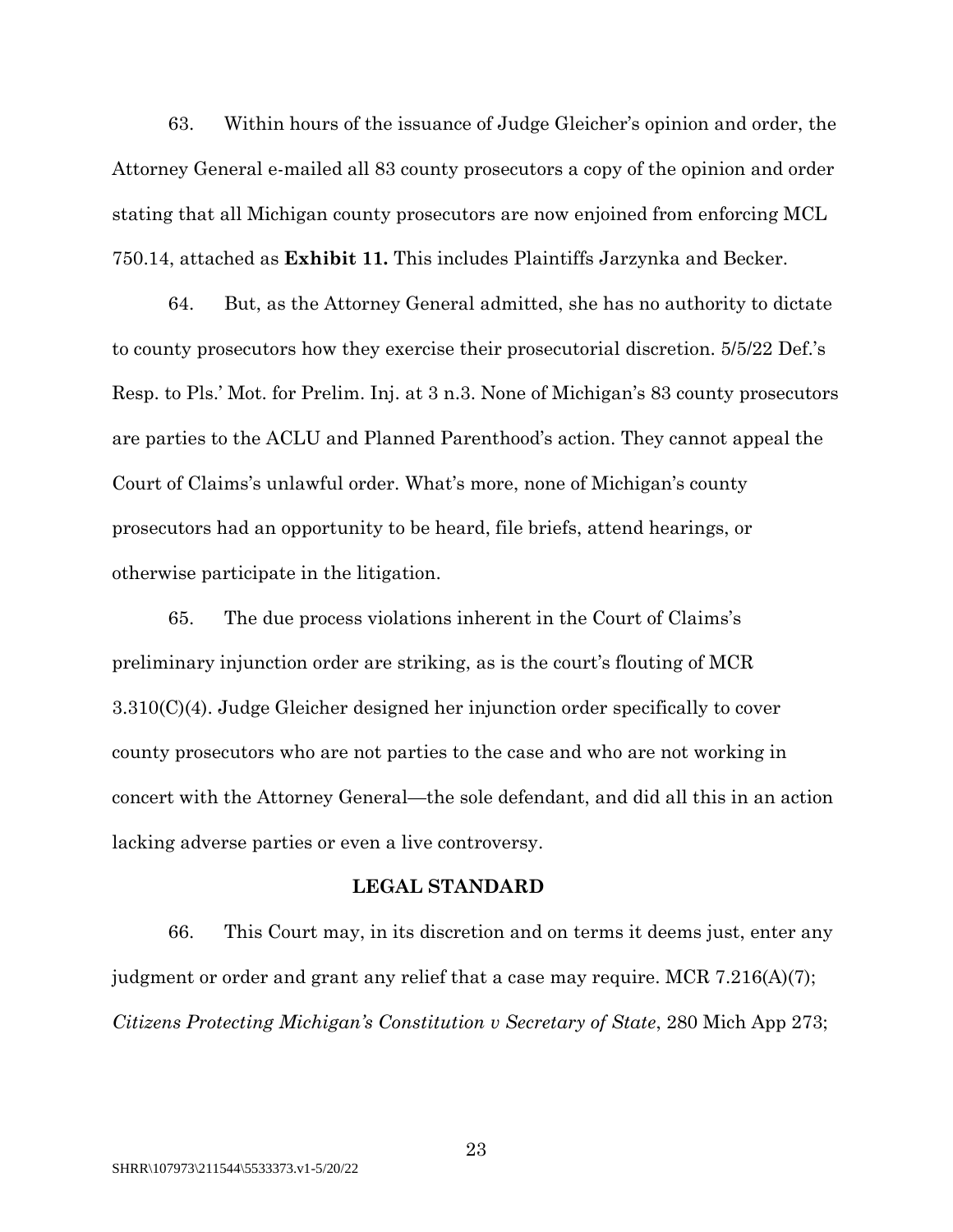761 NW2d 210 (2008), *mandamus gtd* 280 Mich App 801 (2008), *aff'd as to result* 482 Mich 960; 755 NW2d 157 (2008).

67. Complaints for orders of superintending control are "an original civil action designed to order a lower court to perform a legal duty." *Shepherd Montessori Ctr Milan v Ann Arbor Charter Twp*, 259 Mich App 315, 346–47; 675 NW2d 271, 289 (2003). Issuing such an order is appropriate when "a lower court exceeded its jurisdiction, acted in a manner inconsistent with its jurisdiction, or [otherwise] failed to proceed according to law." *In re Credit Acceptance Corp*, 273 Mich App 594, 598; 733 NW2d 65, 68 (2007). The "plaintiff seeking an order of superintending control bears the burden of establishing the grounds for issuing the order." *In re Gosnell*, 234 Mich App 326, 342; 594 NW2d 90, 98 (1999).

68. To obtain an order of superintending control, the plaintiff must show (1) that a lower court "has failed to perform a clear legal duty" and (2) "the plaintiff is otherwise without an adequate legal remedy." *Id.* A plaintiff is without an adequate legal remedy when it lacks the ability to appeal. *Fort v City of Detroit*, 146 Mich App 499, 503; 381 NW2d 754, 756 (1985).

#### **ARGUMENT**

- **I. The Court of Claims violated a clear legal duty to dismiss the case for lack of jurisdiction and failed to proceed according to law in entering a preliminary injunction that directly contradicted this Court's binding decision in** *Mahaffey***.**
	- **A. Without adversity between the parties, the Court of Claims lacks jurisdiction to issue declaratory or injunctive relief.**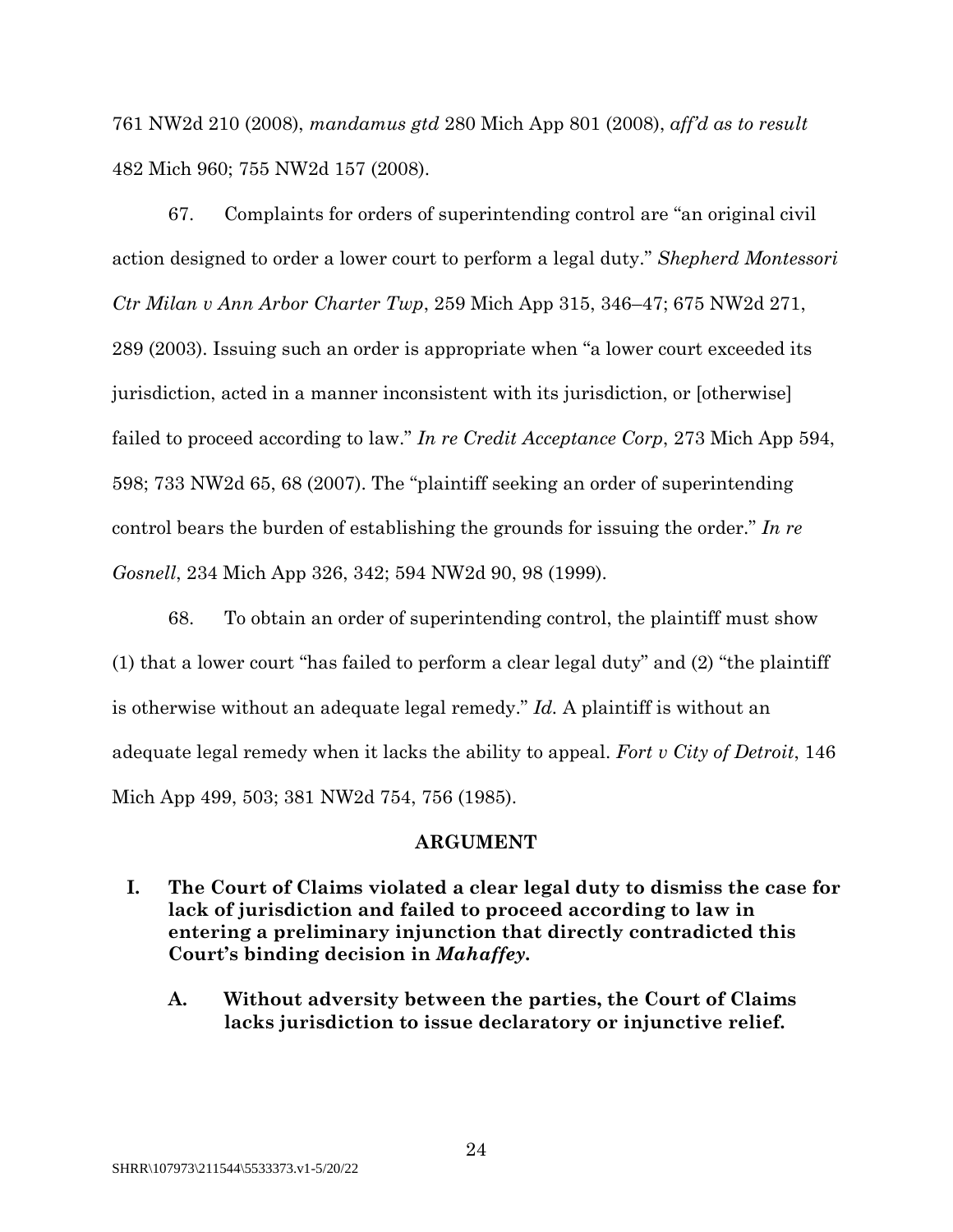69. As the Michigan Supreme Court held almost 90 years ago, "it is the duty of the court to raise the question of jurisdiction on its own motion." *Halkes v Douglas & Lomason Co*, 267 Mich 600, 602; 255 NW 343, 344 (1934).

70. But, in this case, the Court of Claims was not required to address jurisdiction on its own because the sole defendant, Attorney General Nessel, argued clearly and consistently that a lack of adversity between the parties deprived the court of jurisdiction to issue declaratory or injunctive relief. This should have ended the analysis.

71. Nonetheless, the Court of Claims refused to dismiss the action and issued a preliminary injunction without the benefit of any adversarial briefing, argument, or hearing on the merits of the ACLU and Planned Parenthood's claims, and it did so in contravention of a binding Court of Appeals decision.

72. In so doing, the Court of Claims "exceeded its jurisdiction, acted in a manner inconsistent with its jurisdiction, [and otherwise] failed to proceed according to law." *In re Credit Acceptance Corp*, 273 Mich App at 598; 733 NW2d at 68.

73. Michigan courts only have jurisdiction over actual controversies arising between adverse litigants. *In re House of Representatives Request for Advisory Op Regarding Constitutionality of 2018 PA 368 & 369*, 505 Mich 884; 936 NW2d 241, 243 (2019) (Clement, J, concurring) (quoting *People v Richmond*, 486 Mich 29, 34; 782 NW2d 187 (2010), itself quoting *Anway v Grand Rapids Ry Co*, 211 Mich 592, 616; 179 NW 350 (1920)).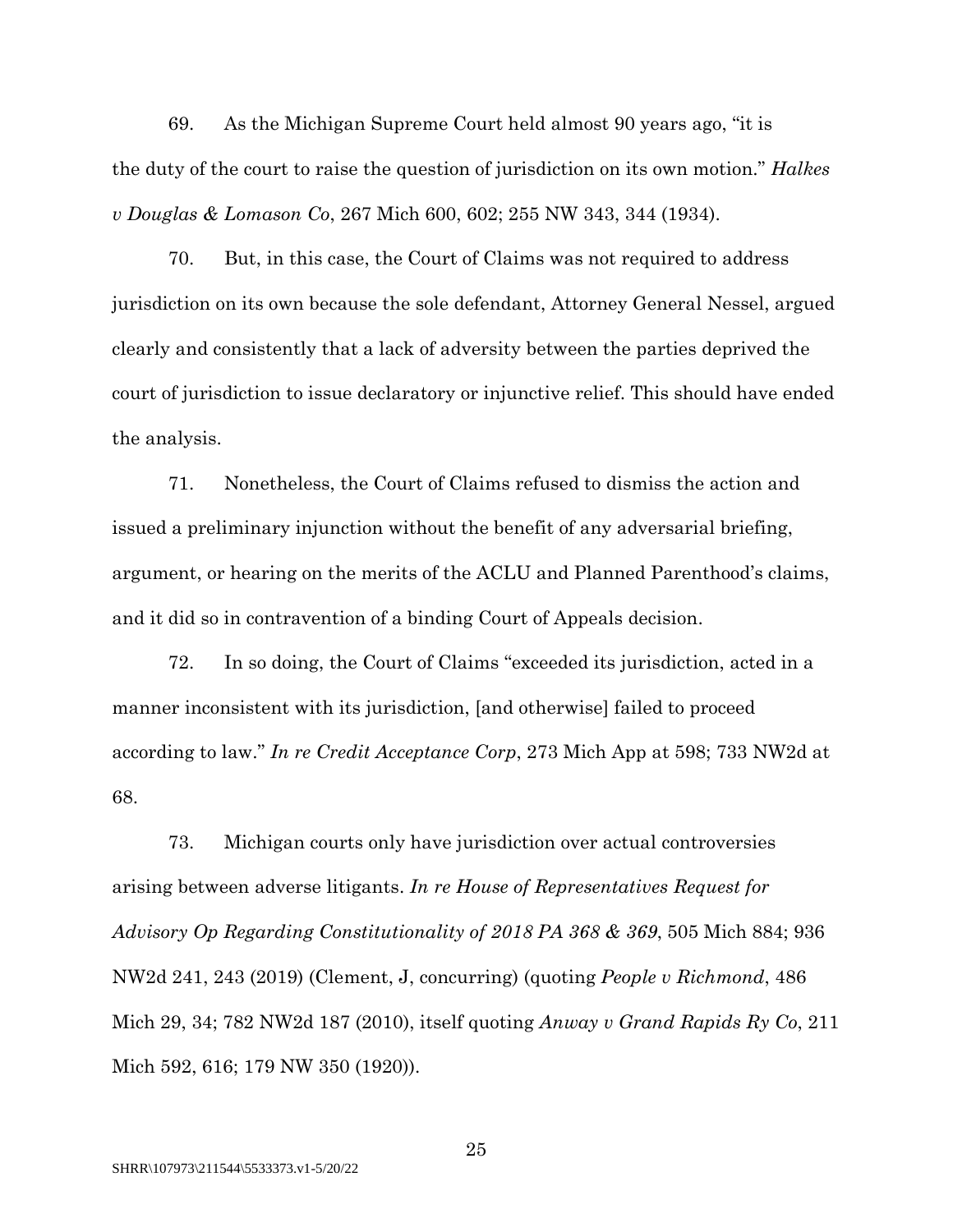74. A "controversy must be real and not *pro forma*," even when a *pro forma* case presents "real questions." *Anway*, 211 Mich at 612; 179 NW 350, 357 (cleaned up).

75. Absent adversity, a lawsuit like the ACLU and Planned Parenthood's suit against the Attorney General is nothing more than "a friendly scrimmage brought to obtain a binding result that both sides desire." *League of Women Voters*, 948 NW2d at 70 (2020) (Viviano, J, concurring).

76. "Courts are bound to take notice of the limits of their authority, and a court may, and should, on its own motion, though the question is not raised by the pleadings or by counsel, recognize its lack of jurisdiction and act accordingly by staying proceedings, dismissing the action, or otherwise disposing thereof, at any stage of the proceeding." *Fox v Board of Regents*, 375 Mich 238, 242 (1965) (citation omitted).

77. "When a court is without jurisdiction of the subject matter, any action with respect to such a cause . . . is absolutely void." *Id.*

78. Because there is no adversity between the parties, the Court of Claims issued a preliminary injunction order without any form of adversarial briefing, argument, or hearing on the critical question of whether the Michigan Constitution protects a right to abortion. There are a multitude of answers to the ACLU and Planned Parenthood's merits arguments. But none of them were ever made by a party before the Court of Claims ruled that the Michigan Constitution likely contains a right to abortion and enjoined a valid Michigan law.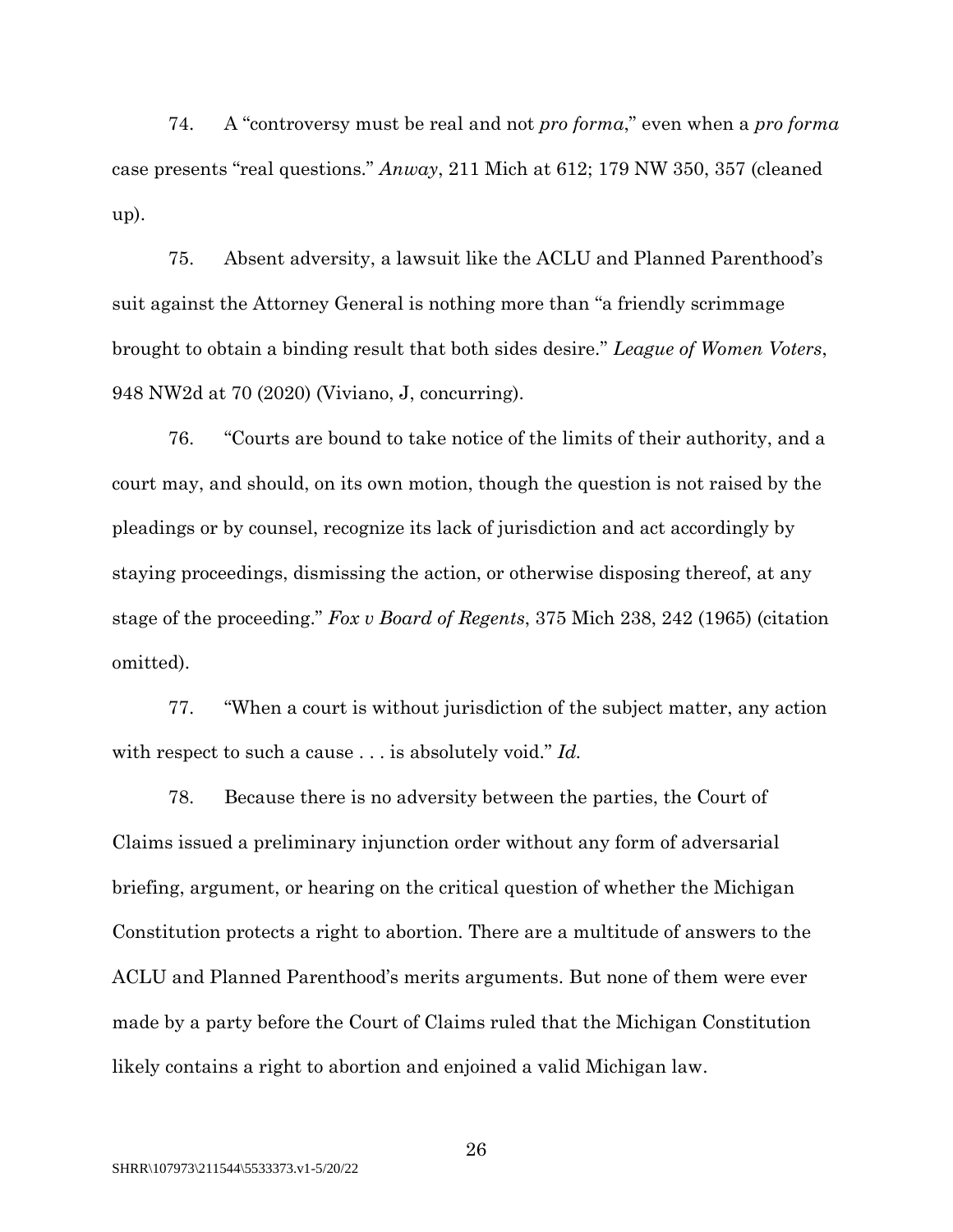79. What's more, the Court of Claims's invalid preliminary injunction purports to cover non-parties who are neither the Attorney General's agents nor acting in concert with her, in direct contravention of MCR 3.310(C)(4).

80. The Court of Claims exceeded its jurisdiction in multiple respects. This Court should declare the preliminary injunction order null and void, vacate the preliminary injunction, and direct the Court of Claims to dismiss the case.

## **B. There is no standing; there must be an "actual controversy," not just a hypothetical or anticipatory one.**

81. The Court of Claims held "that this matter is a justiciable declaratory judgment action." Op & Order at 9. But that ruling is plainly wrong.

82. In a declaratory judgment action, like this one, a plaintiff has standing "if the requirements in MCR 2.605 are met." *Lansing Schs Educ Ass'n v Lansing Bd of Educ*, 487 Mich 349, 373; 792 NW2d 686, 700 (2010).

83. MCR 2.605(A)(1) provides that "[i]n a case of *actual controversy* within its jurisdiction, a Michigan court of record may declare the rights and other legal relations of an interested party seeking a declaratory judgment . . . ." (emphasis added).

84. The statute's "essential requirement . . . is an '*actual controversy*,'" which serves as a "condition precedent," *Pontiac Police & Fire Retiree Prefunded Grp Health & Ins Trust Bd of Trustees v City of Pontiac No 2*, 309 Mich App 611, 624; 873 NW2d 783, 791 (2015) (emphasis added), or "prerequisite to declaratory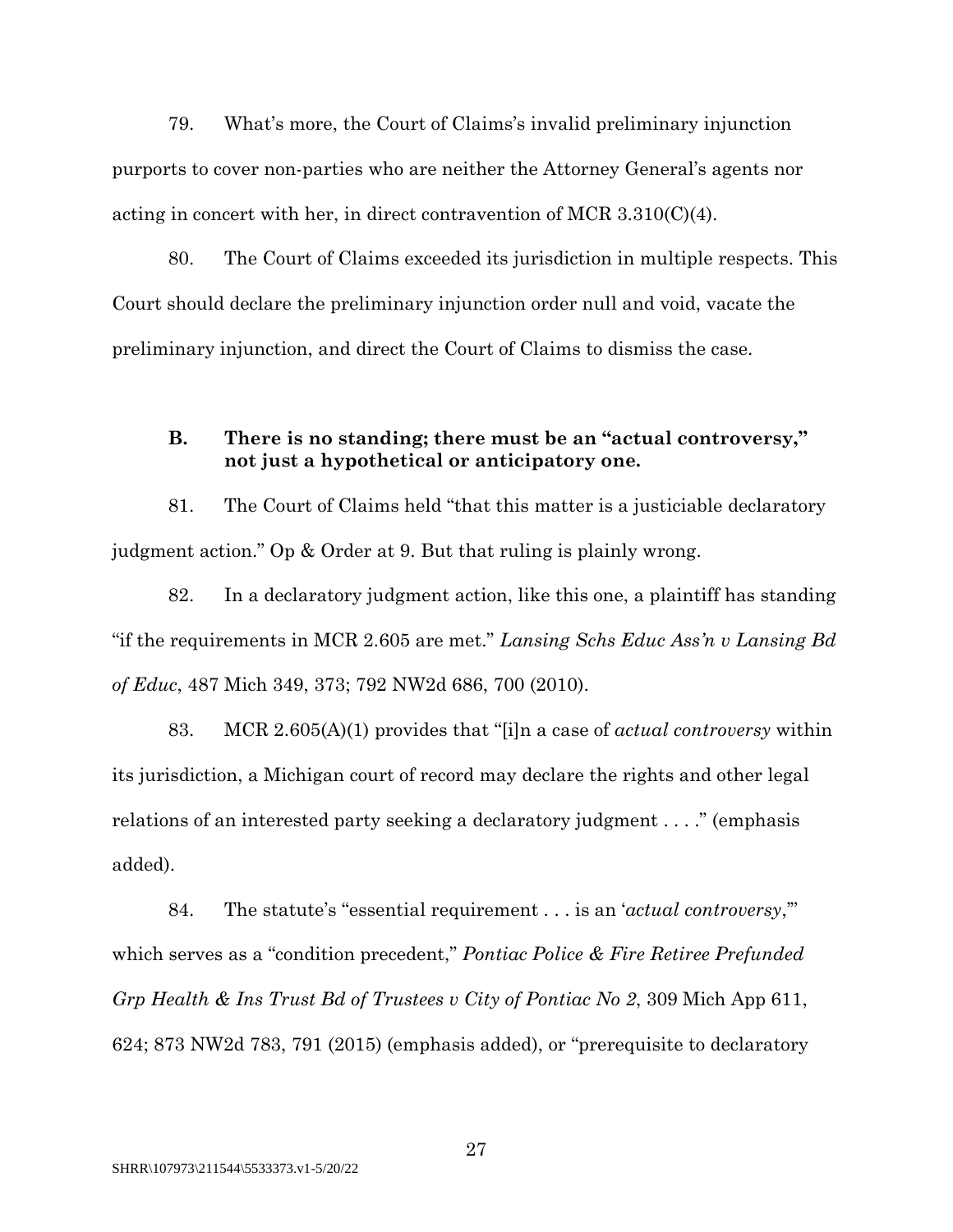relief." *Welfare Emps Union v Mich Civil Serv Comm'n*, 28 Mich App 343, 350; 184 NW2d 247, 251 (1970).

85. "An actual controversy exists when a declaratory judgment is *needed* to guide a party's future conduct in order to preserve that party's legal rights." *League of Women Voters*, 506 Mich 561, 586; 957 NW2d 731, 586 (2020) (emphasis added). Michigan courts may rule before injuries occur but "a present legal controversy, not one that is merely hypothetical or anticipated in the future," is needed for a plaintiff to have standing under MCR 2.605. *League of Women Voters,* 506 Mich at 586; 957 NW2d at 744 (quotation omitted).

86. There is no "actual controversy" here. The ACLU and Planned Parenthood's complaint focuses on a theoretical dispute regarding illusory harm that *might possibly* emerge in the future under a certain set of facts that has not occurred and may not occur as they expect. The ACLU and Planned Parenthood "cannot show a present legal controversy rather than a hypothetical or anticipated one." *League of Women Voters,* 506 Mich at 586, 957 NW2d at 744.

87. Even if *Roe* and *Casey* are overturned, in whole or in part, there is still no actual controversy between Planned Parenthood and Defendant Attorney General Nessel.

88. Planned Parenthood is not currently being prosecuted, or even threatened with prosecution, by the Attorney General for an alleged violation of MCL 750.14. To the contrary, the Attorney General has repeatedly proclaimed that she will never prosecute anyone under MCL 750.14.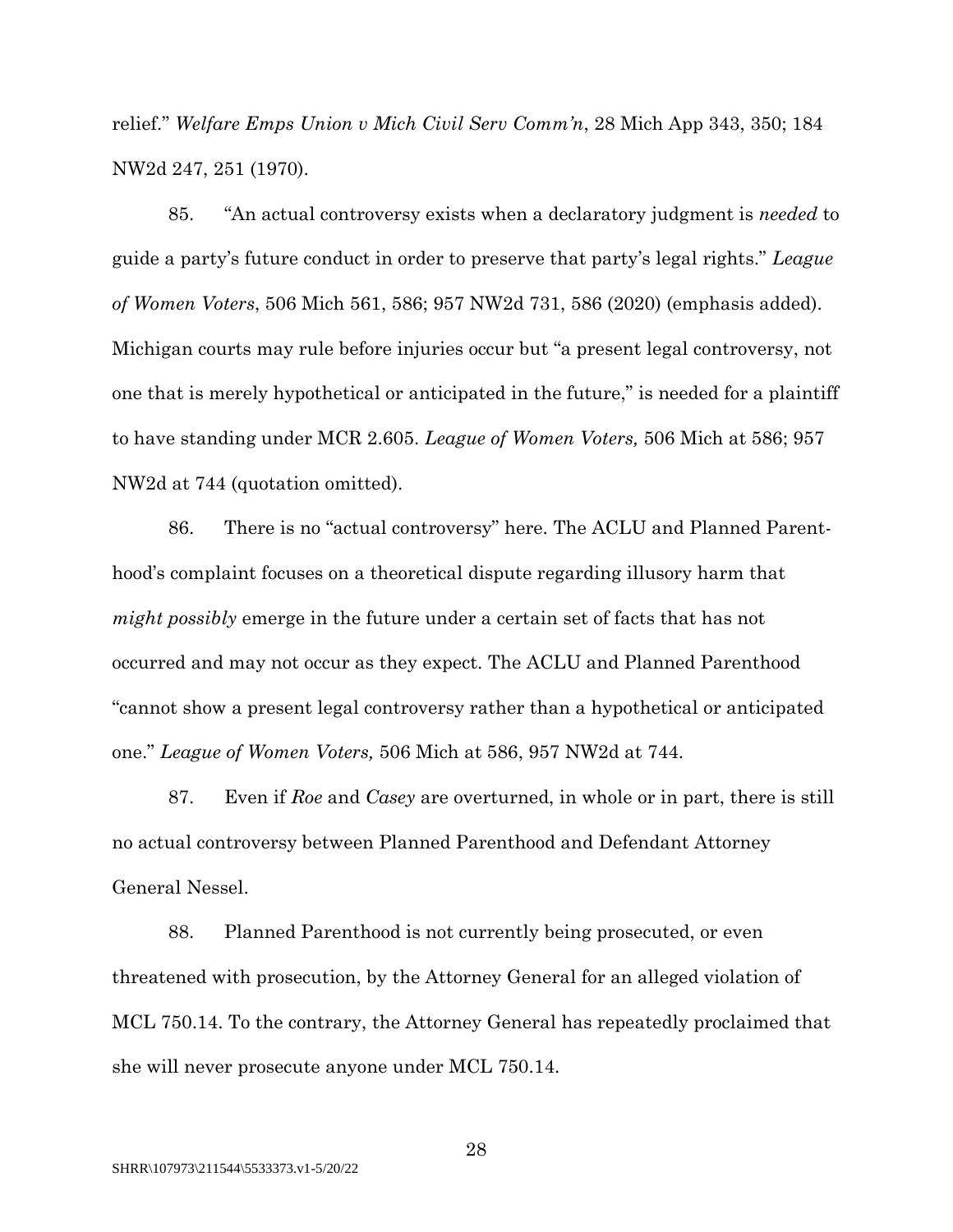89. Just as in *League of Women Voters*, where a voting rights group and individual voters lacked standing to challenge a statute governing petition drives when there was no petition drive in process, "[a] declaratory judgment is not *needed*  to guide [anyone's] future conduct" here. 506 Mich at 586, 957 NW2d at 744 (emphasis in original). Like those plaintiffs, the ACLU and Planned Parenthood ask "for a declaratory judgment because it *perhaps may be needed* in the future" should a particular chain of events occur. *Id.* (emphasis added).

90. As the Court of Claims recognized, "it is unknown whether the United States Supreme Court will overrule *Roe v Wade*." Op & Order at 13. The ACLU and Planned Parenthood's argument is that *if* the *Dobbs* Court chooses to "modify" *Roe* and *Casey*, *Bricker*'s construction of MCL 750.14 "*may* no longer protect Michigan abortion providers." 4/7/22 Planned Parenthood Verified Compl ¶ 96 (emphasis added). So the ACLU and Planned Parenthood have asked the Court of Claims to preempt this "*potential*[ ] revising" of *Bricker*, which they characterize as an "*uncertainty*." *Id.* at ¶121 (emphasis added).

91. Mays, ifs, and other hypothetical possibilities do not establish an "actual controversy." "There is no specific circumstance that [the ACLU and Planned Parenthood] claim[s] should be different" *right now. League of Women Voters*, 506 Mich at 588, 957 NW2d at 744–45. They "only want instruction going forward. And nothing in the relevant caselaw gives [a plaintiff] standing to challenge any [abortion]-related laws at any time." *Id.* This is particularly so where the only named Defendant has emphatically refused to enforce Michigan law.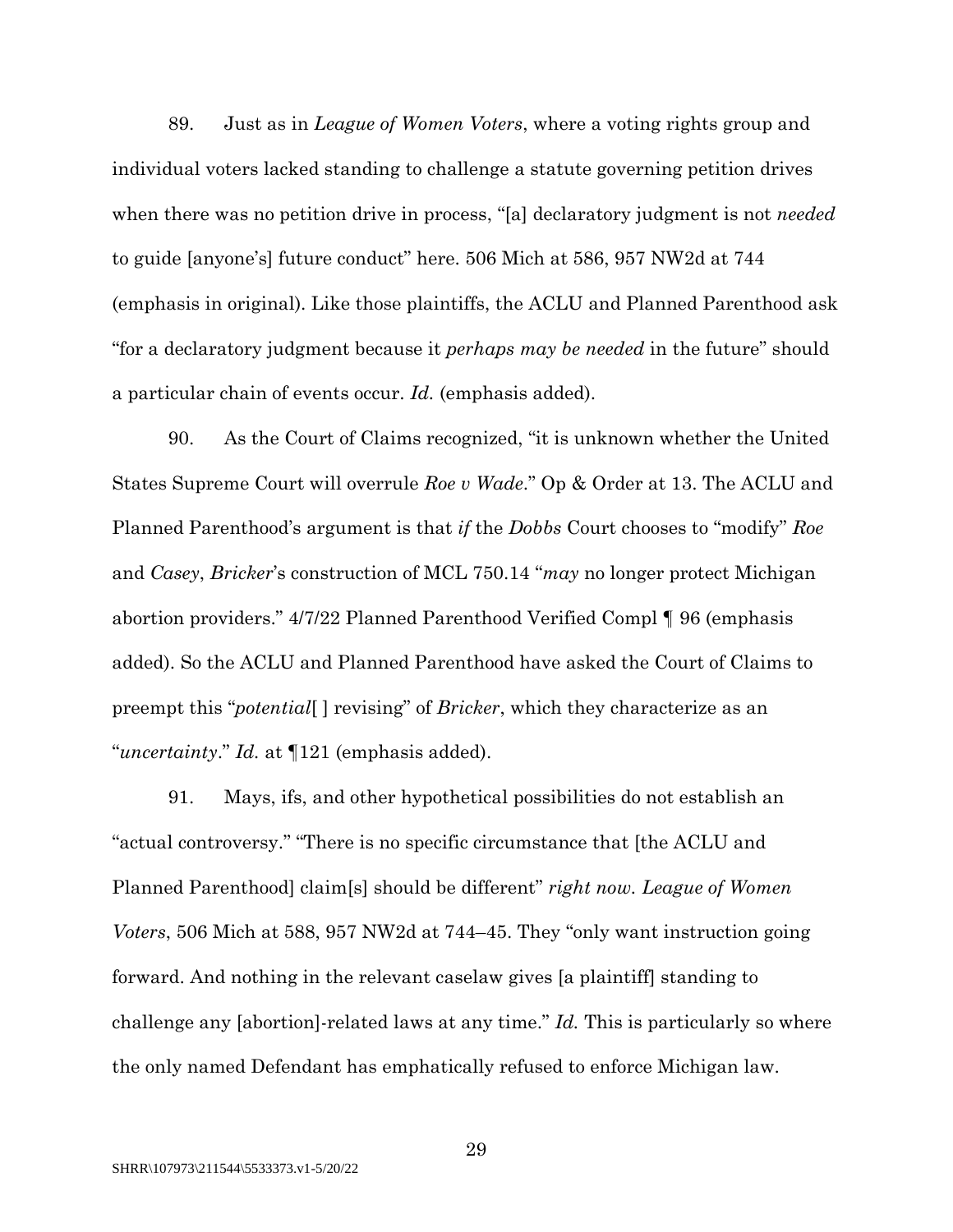92. Where an injury is "merely hypothetical, a case of actual controversy does not exist." *Citizens for Common Sense in Gov v Attorney General*, 243 Mich App 43, 55; 620 NW2d 546, 553 (2000).

93. At best, the ACLU and Planned Parenthood can cite a draft opinion in *Dobbs* that purports to overrule *Roe*. But as Planned Parenthood and the ACLU noted in response, "This is a draft opinion. . . . but it is not final," @PPFA, Twitter (5/2/22, 9:16 pm), https://bit.ly/3yaRPbV, or "an official decision. . . . Roe is still the law of the land." @ACLU, Twitter (5/2/22, 10:13 pm), https://bit.ly/3P4Z37s (both statements are attached as **Exhibit 12**.

94. Neither draft guidelines nor draft opinions create the "actual controversy" needed for the Court of Claims to issue a declaratory judgment or a preliminary injunction because their "future implications" are too "speculative and hypothetical." *Int'l Union v Cent Mich Univ Trustees*, 295 Mich App 486, 496; 815 NW2d 132, 138 (2012). And even if the draft opinion were issued as a final one, there would be no controversy where the only named Defendant has repeatedly promised not to enforce the law against Plaintiff Planned Parenthood or anyone else. 95. "Because there is no actual controversy, the [Court of Claims] lack[ed] jurisdiction to issue a declaratory judgment" or preliminary injunction. *Citizens for Common Sense*, 243 Mich App at 56; 620 NW2d at 553.

### **C. There was no dispute ripe for judicial decision.**

96. Ripeness "focuses on the timing of the action." *Van Buren Charter Twp v Visteon Corp*, 319 Mich App 538, 553; 904 NW2d 192, 201 (2017). "The question is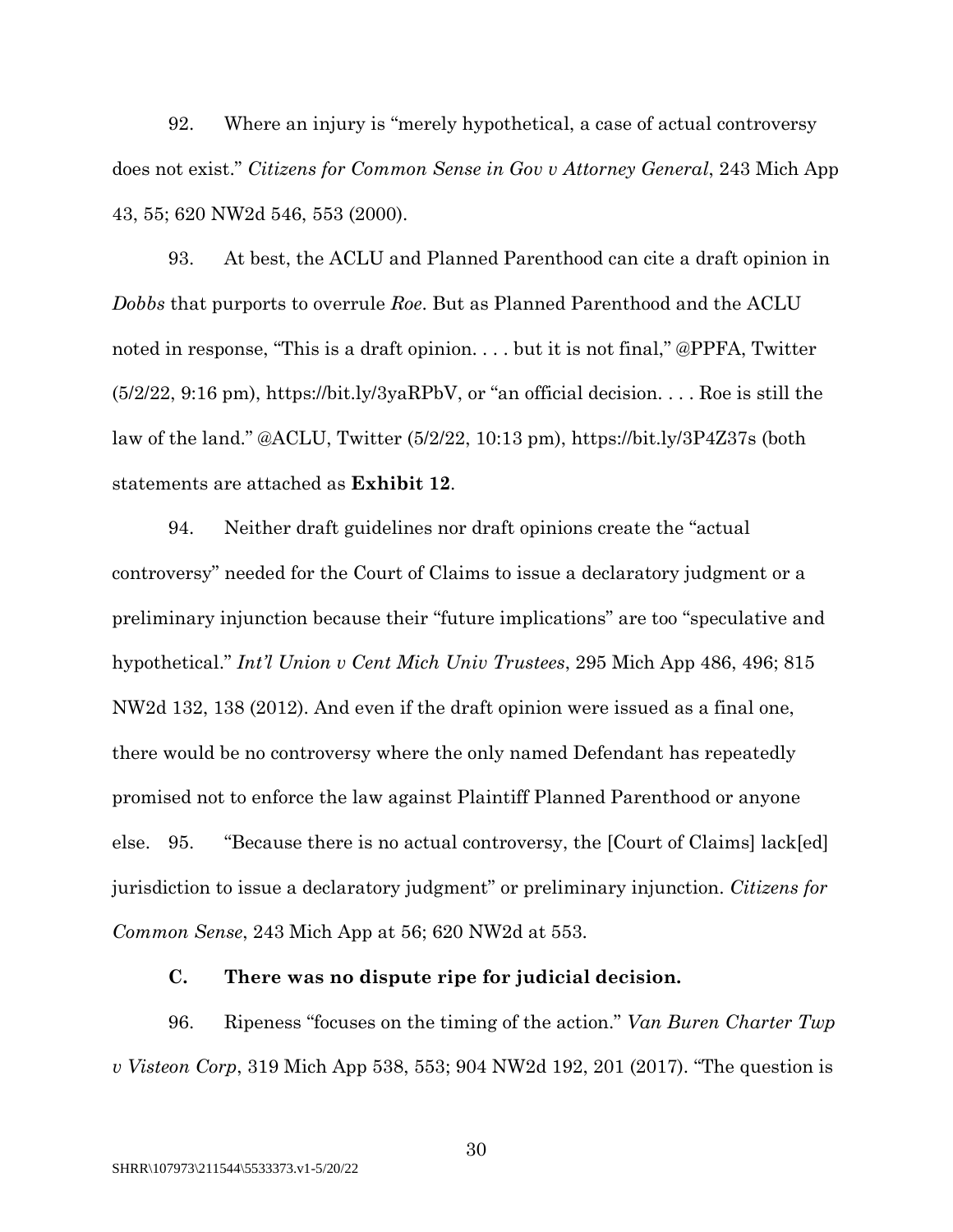whether the ACLU and Planned Parenthood's asserted harm "has matured sufficiently to warrant judicial intervention." *In re Reliability Plans of Elec Utils for 2017–2021*, 325 Mich App 207, 218; 926 NW2d 584, 592 (2018), *rev'd on other grounds*, 505 Mich 97; 949 NW2d 73 (2020) (quotation omitted).

97. The plain answer is "no." Ripeness doctrine "is designed to prevent the adjudication of hypothetical or contingent claims before an actual injury has been sustained." 325 Mich App at 217, 926 NW2d at 217. The ACLU and Planned Parenthood's lawsuit is a classic example of speculative claims based on anticipatory harms that are guesswork, not fact.

98. Even if this speculated event occurs and *Roe* is overturned, this matter is still not even potentially ripe unless Attorney General Nessel alters her longstanding position and agrees to enforce MCL 750.14.

99. The ACLU and Planned Parenthood base their claims on speculation that "if the United States Supreme Court overrules *Roe v Wade*, abortion will again become illegal in Michigan except when 'necessary to preserve the life of [the] woman.'" Op & Order at 6 (quoting MCL 750.14).

100. The Court of Claims accepted that assertion in direct conflict with this Court's binding precedent, which establishes that MCL 750.14 must be read in light of *Bricker* and other narrowing constructions imposed by state courts. *Higuera*, 244 Mich App at 432, 625 NW2d at 446.

101. What's more, the ACLU and Planned Parenthood's claims rest, as they forthrightly admit, "upon contingent future events that may not occur as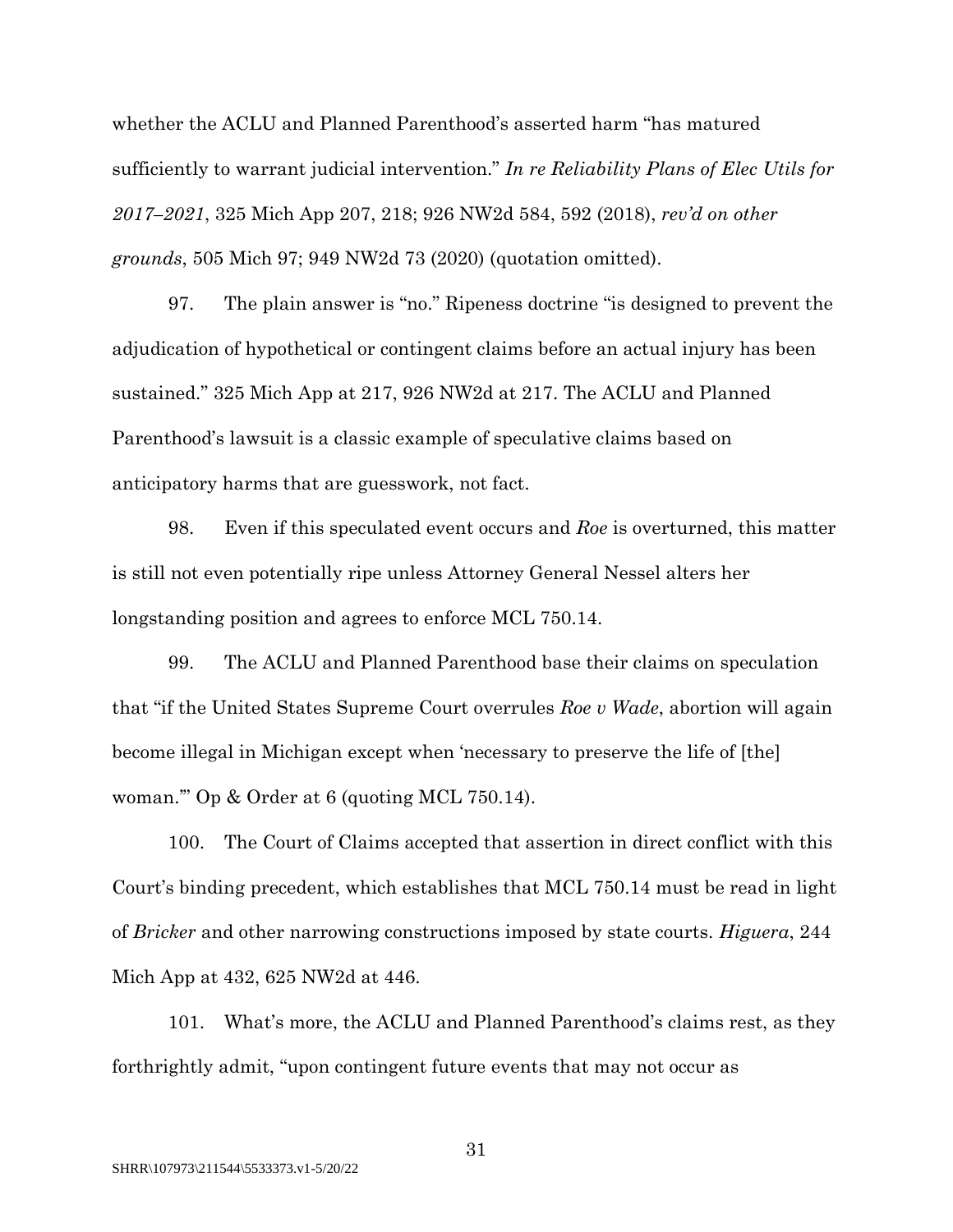anticipated, or may not occur at all." *Citizens Protecting Mich Const v Sec of State*, 280 Mich App 273, 282; 761 NW2d 210, 216 (2008).

102. For any real-world injury to occur: (1) a pregnant woman must choose to take her own child's life, (2) in one of the relevant jurisdictions, (3) in violation of MCL 750.14, (4) outside any safe harbor *Vickers*, *Bricker*, *Higuera*, or the final *Dobbs* ruling may provide, (5) an abortionist must either turn the woman away or agree to take her child's life, and, if the latter, (6) the Attorney General must choose to press charges against the doctor, something she has promised not to do.

103. Any one of these prerequisites is conjectural. When taken together, the ACLU and Planned Parenthood's alleged harms are extraordinarily unlikely, especially as the Attorney General is firmly in their corner.

104. Because the ACLU and Planned Parenthood's "challenge is premised on [a chain of] hypothetical future events" leading to equally speculative future harm, this lawsuit is "not ripe for judicial review." *Oakland Cty v State*, 325 Mich App 247, 265 n.2; 926 NW2d 11, 21 n.2 (2018).

105. "A claim that rests on contingent future events is not ripe." *King v Mich State Police Dep't*, 303 Mich App 162, 188, 841 NW2d 914, 928 (2013). And when a lawsuit is not ripe for judicial decision, the case must be dismissed. *Van Buren Charter Twp*, 319 Mich App at 556, 904 NW2d at 203.

#### **D. This dispute is moot.**

106. As the Michigan Supreme Court explained in an analogous context:

a moot case is one which seeks to get a judgment on a pretended controversy, when in reality there is none, or a decision in advance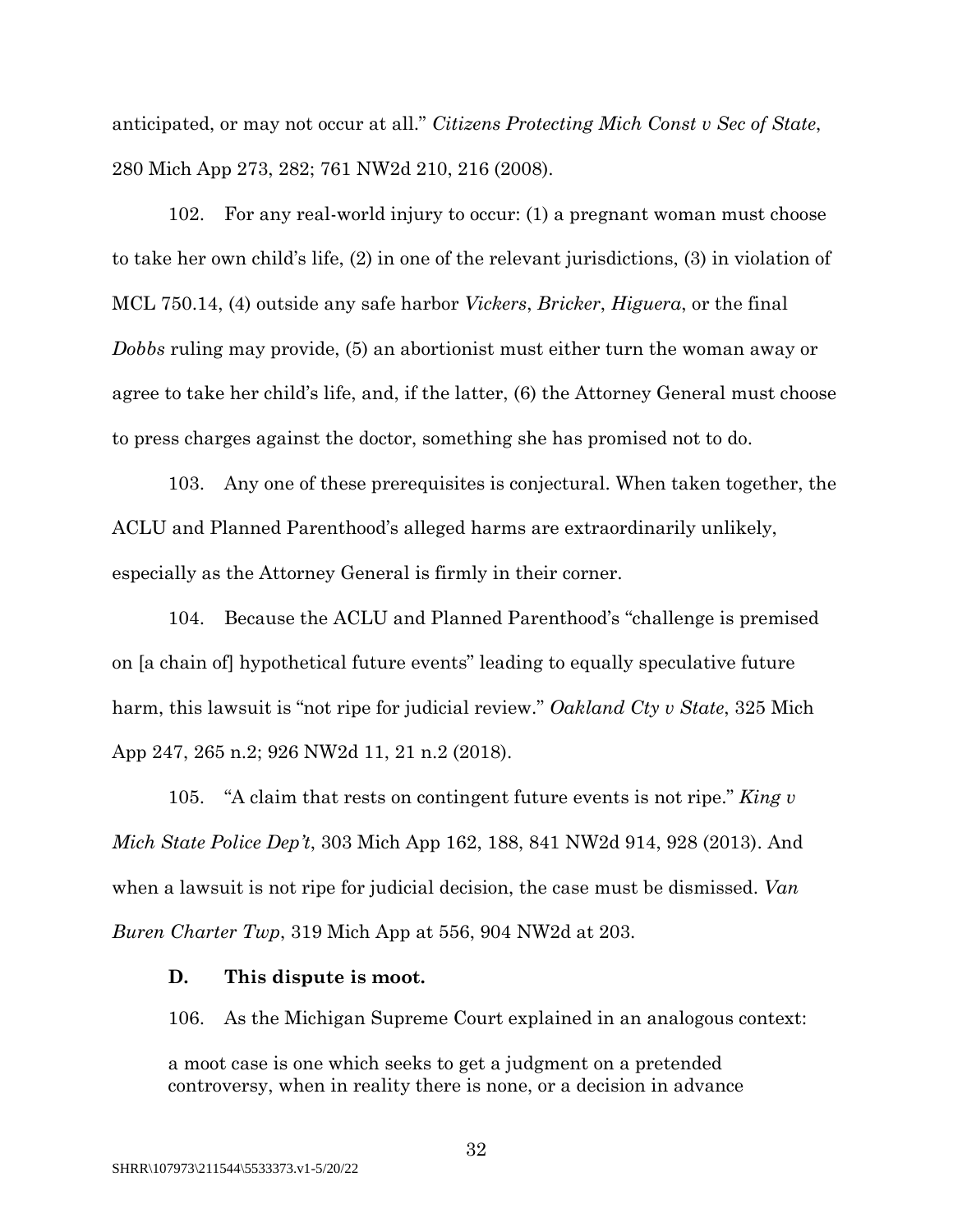about a right before it has been actually asserted and contested, or a judgment upon some matter which, when rendered, for any reason, cannot have any practical legal effect upon a then existing controversy. The only way a disputed right can ever be made subject of judicial investigation is, first, to exercise it, and then, having acted, to present a justiciable controversy in such shape that the disputed right can be passed upon in a judicial tribunal, which can pronounce the right and has the power to enforce it.

*League of Women Voters*, 506 Mich at 580, 957 NW2d at 740 (quoting *Anway*, 211 Mich at 610; 179 NW at 357).

107. A case is moot if it falls into any of these categories. The ACLU and Planned Parenthood's suit falls into all of them: it is moot in every possible way.

108. First, this case is a "pretended controversy." Attorney General Nessel has exercised no power related to MCL 750.14. The ACLU and Planned Parenthood cannot point to a single person or entity who she has prosecuted under MCL 750.14. In fact, Attorney General Nessel has repeatedly affirmed that she will never enforce MCL 750.14. This case is not a real controversy in any sense of the word.

109. Second, Planned Parenthood seeks a "'decision in advance about a right'" to abortion before it has been actually asserted or contested by anyone. *League of Women Voters*, 506 Mich at 580, 957 NW2d at 740 (quoting *Anway*, 211 Mich at 610; 179 NW at 357). The ACLU and Planned Parenthood do not claim that Attorney General Nessel has violated any Michigander's rights, nor could they, even if the Supreme Court overrules *Roe*.

110. Third, any decision by this Court "cannot have any practical legal effect upon a then existing controversy." *Id*. The ACLU and Planned Parenthood's allegations rely upon a string of hypothetical assumptions, as outlined above, and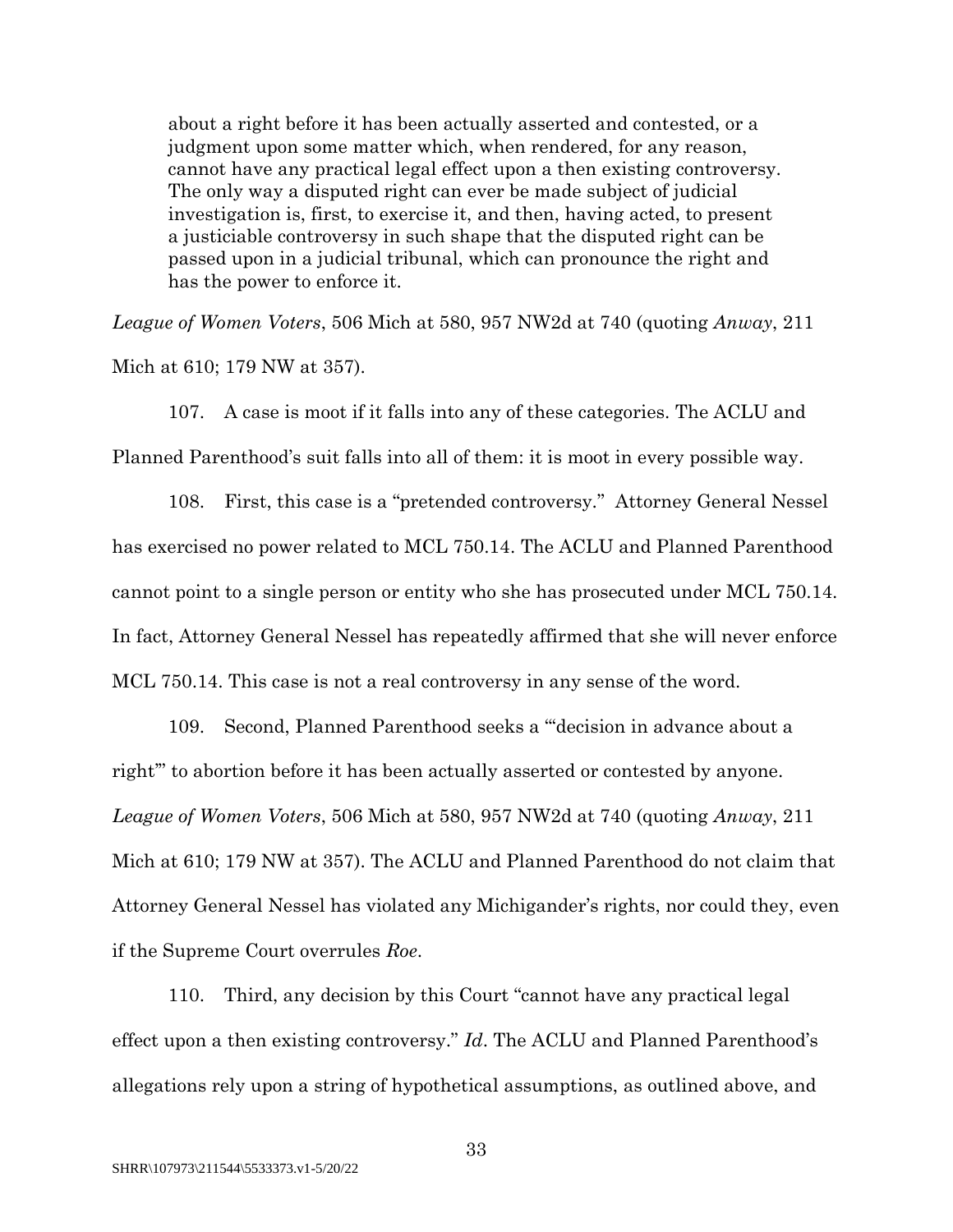no one knows if they will ever occur. In addition, the Court of Claims's injunctive order has no practical effect on Attorney General Nessel in any way. The Attorney General was not enforcing MCL 750.14 prior to the ACLU and Planned Parenthood's lawsuit, and she would continue that non-enforcement today regardless of any ruling by the Court of Claims.

111. Even if the U.S. Supreme Court changes federal abortion jurisprudence, there is no instantaneous controversy because the precise nature of that alteration is unknown, as is the Attorney General response. The Attorney General declines to enforce MCL 750.14 now under *Roe*. If the Attorney General continues refusing to enforce MCL 750.14 without *Roe* (as she has pledged), the ACLU and Planned Parenthood's litigation makes no difference.

112. Fourth, a live case requires a "'disputed right.'" *Id.* (quoting *Anway*, 211 Mich at 610; 179 NW at 357). But the ACLU, Planned Parenthood, and the Attorney General dispute nothing. They all agree that MCL 750.14 violates the Michigan Constitution. Nor does Planned Parenthood claim that anyone (least of all the Attorney General) has sought to violate its rights. As a result, no party has "anything at stake in this dispute," judicial intervention is moot, and the case must be dismissed. 506 Mich at 583, 957 NW2d at 742.

113. "[B]ecause reviewing a moot question would be a purposeless proceeding, appellate courts will *sua sponte* refuse to hear cases that they do not have the power to decide, including cases that are moot." *People v Richmond*, 486 Mich 29, 35, 782 NW2d 187, 190 (2010). "Whether a case is moot is a threshold issue that a court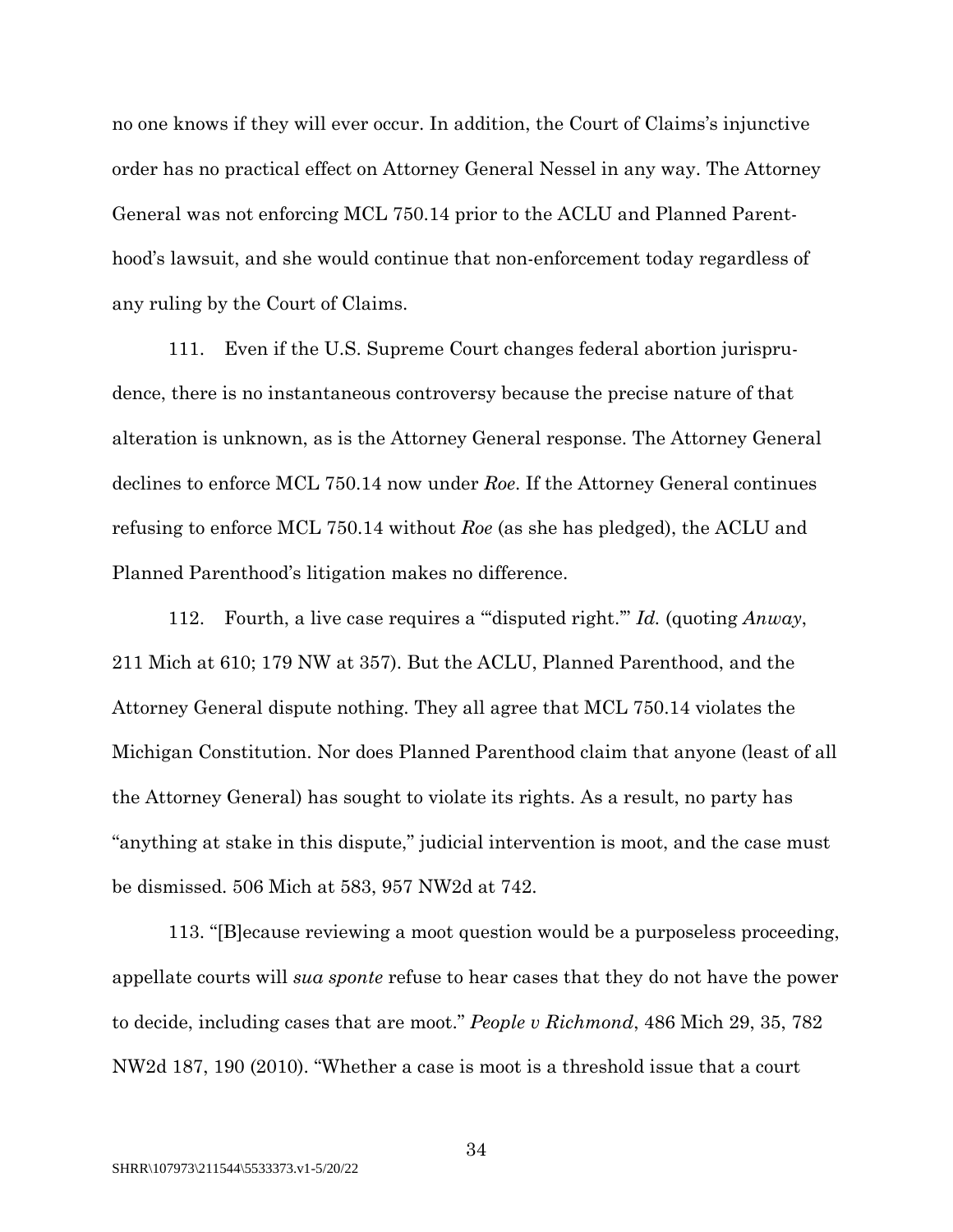addresses before it reaches the substantive issues of the case itself." *Id*. But the Court of Claims ignored all these issues.

114. For instance, there are no facts. Attorney General Nessel has not exercised any power relating to MCL 750.14. The ACLU and Planned Parenthood cannot (and do not) allege that the Attorney General has violated the Michigan Constitution. What's more, it is false that Defendant Nessel's non-enforcement of MCL 750.14 presents a "real and imminent danger of irreparable injury" sufficient to warrant injunctive relief. *Davis v City of Detroit Fin Review Team*, 296 Mich App 568, 614, 821 NW2d 896, 919 (2012) (quotation omitted). The ACLU and Planned Parenthood have grounded this litigation on the "mere apprehension of future injury" because they believe that *Roe* may hypothetically be struck down. *Sandstone Creek Solar, LLC v Twp of Benton*, 335 Mich App 683,706, 967 NW2d 890, 903 (2021). But such fears "cannot be the basis for injunctive relief," which proves this case is moot and must be dismissed. *Id.*

115. The Supreme Court discerns the same infirmity in Governor Whitmer's part of the three-pronged attack on *Mahaffey*. It ordered her to file a supplemental brief by June 3, 2022, that—among other things—provides "a further and better statement of the questions and the facts." 5/20/22 Order in *In re Exec Message of the Governor*, Sup Ct No 164256, attached as **Exhibit 13**.

# **E.** *Mahaffey* **required the Court of Claims to reject the ACLU and Planned Parenthood's claims.**

116. The ACLU and Planned Parenthood asked the Court of Claims to declare that various provisions of the Michigan Constitution protect a right to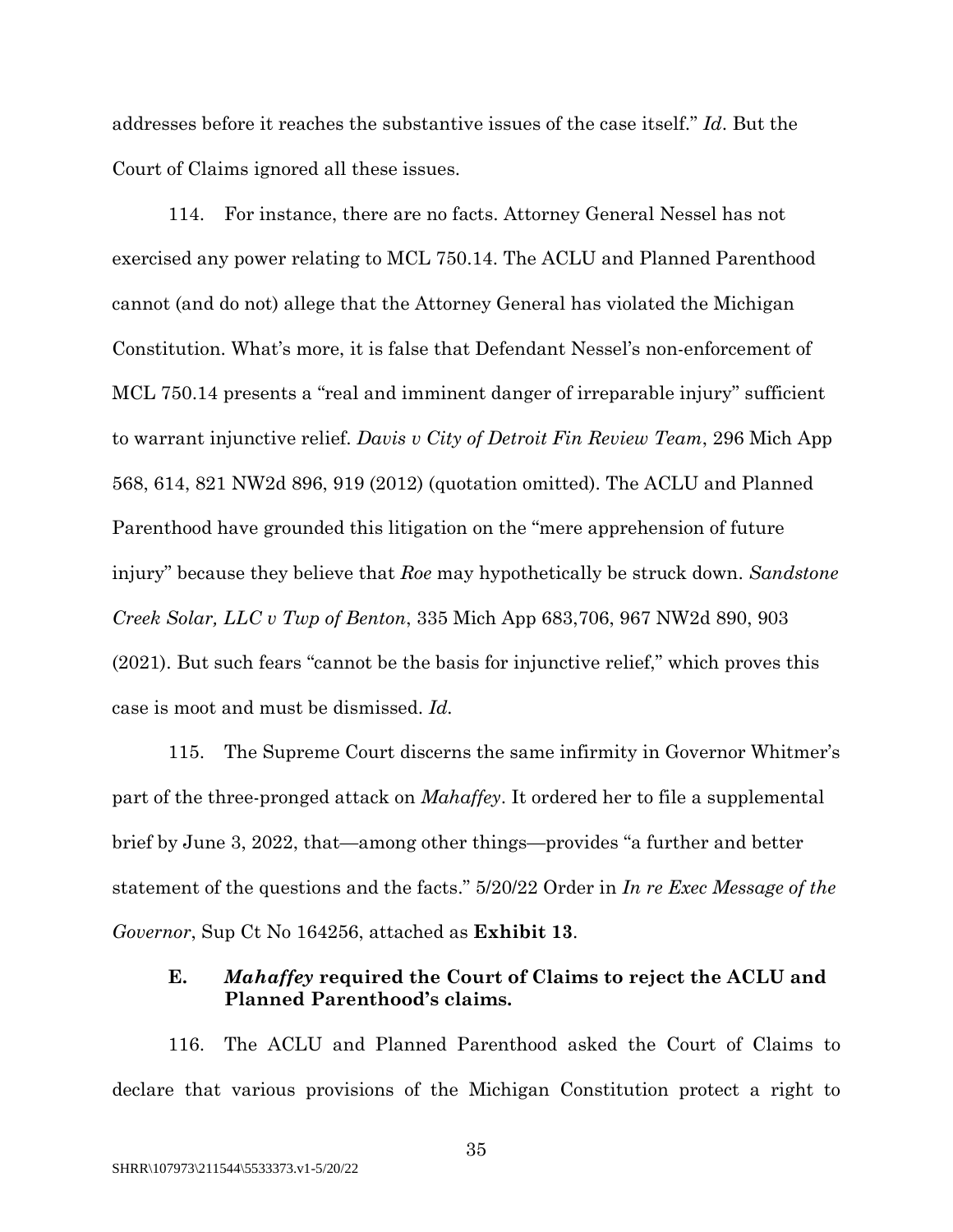abortion and enjoin MCL 750.14's enforcement on that basis. *E.g.*, Ver Compl ¶¶ 7, 26, pp. 34–35.

117. The Court of Claims accepted this invitation based on the ACLU's and Planned Parenthood's argument concerning a right to bodily privacy anchored in the Michigan Constitution's Due Process Clause. Ver Compl ¶¶ 125–27.

118. In *Mahaffey*, Michigan courts encountered a similar claim by abortion advocates that a statute requiring pregnant women to receive information about their unborn children and wait 24 hours to decide whether to review that information before obtaining an abortion—and intentionally ending an innocent human life—"violates a woman's [state constitutional] right to privacy and due process." *Mahaffey,* 222 Mich App at 332, 564 NW2d at 108.

119. The *Mahaffey* trial court ruled that "the Michigan Constitution guarantees a right to abortion, which is separate and distinct from the federal guarantee" and that "the proper test for evaluati[ng] [any] legislation related to abortion under state law," whether a broad ban or a narrow regulation, "is strict scrutiny." 222 Mich App at 333, 564 NW2d at 108–09.

120. In *Mahaffey*, this Court answered the trial court's broad ruling under the Michigan Constitution with an expansive holding of its own. It reversed the trial court's grant of summary disposition in the abortion advocates' favor and stated unambiguously "that the Michigan Constitution does not guarantee a right to abortion that is separate and distinct from the federal right." 222 Mich App at 339, 564 NW2d at 111.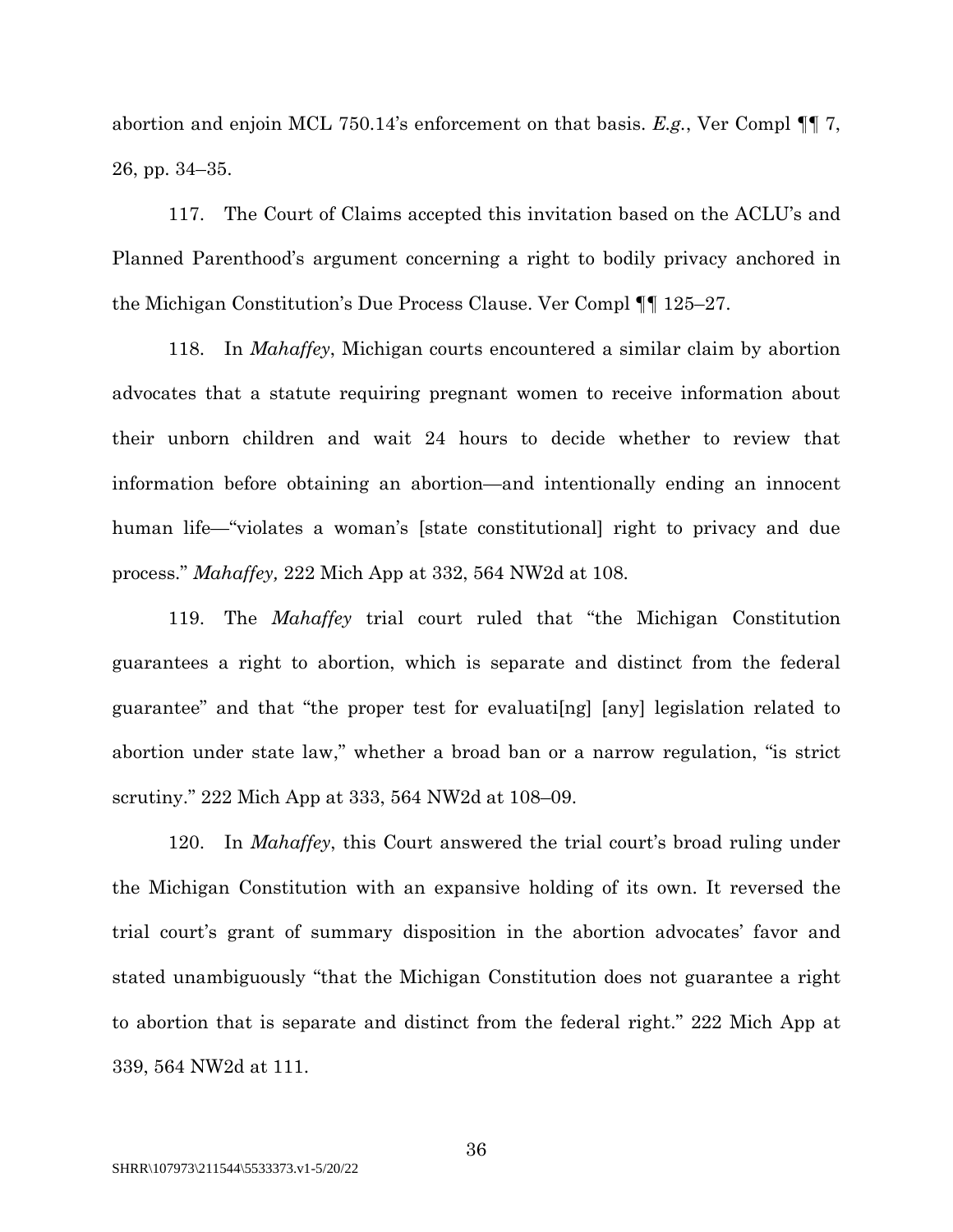121. *Mahaffey*'s holding is clear-cut. This Court ruled that "neither application of traditional rules of constitutional interpretation nor examination of Supreme Court precedent supports the conclusion that there is a right to abortion under the Michigan Constitution." 222 Mich App at 334, 564 NW2d at 109.

122. A few times the *Mahaffey* Court spoke in terms of "whether the constitutional right to privacy encompasses the right to abortion." *Id.* But none of the Court's reasoning was specific to any constitutional right to privacy.

123. Instead, this Court's *Mahaffey* decision was based on four overarching factors that apply to the 1963 Constitution as a whole:

- First, the Michigan Constitution itself and the debates surrounding it "are silent regarding the question of abortion." 222 Mich App at 335–36, 564 NW2d at 110.
- Second, abortion "was a criminal offense" when the 1963 Constitution was ratified and the ratifiers demonstrated "no intention of altering the existing law." 222 Mich App at 335–36, 564 NW at 109–10. Creating a constitutional right to abortion would have "elicited major debate among the delegates to the Constitutional convention as well as the public at large." 222 Mich App at 336, 564 NW at 110 (quotation omitted). But no major debate occurred because the 1963 Constitution left Michigan's abortion laws—including MCL 750.14, which predated the constitutional convention by roughly 30 years—untouched. *Id.*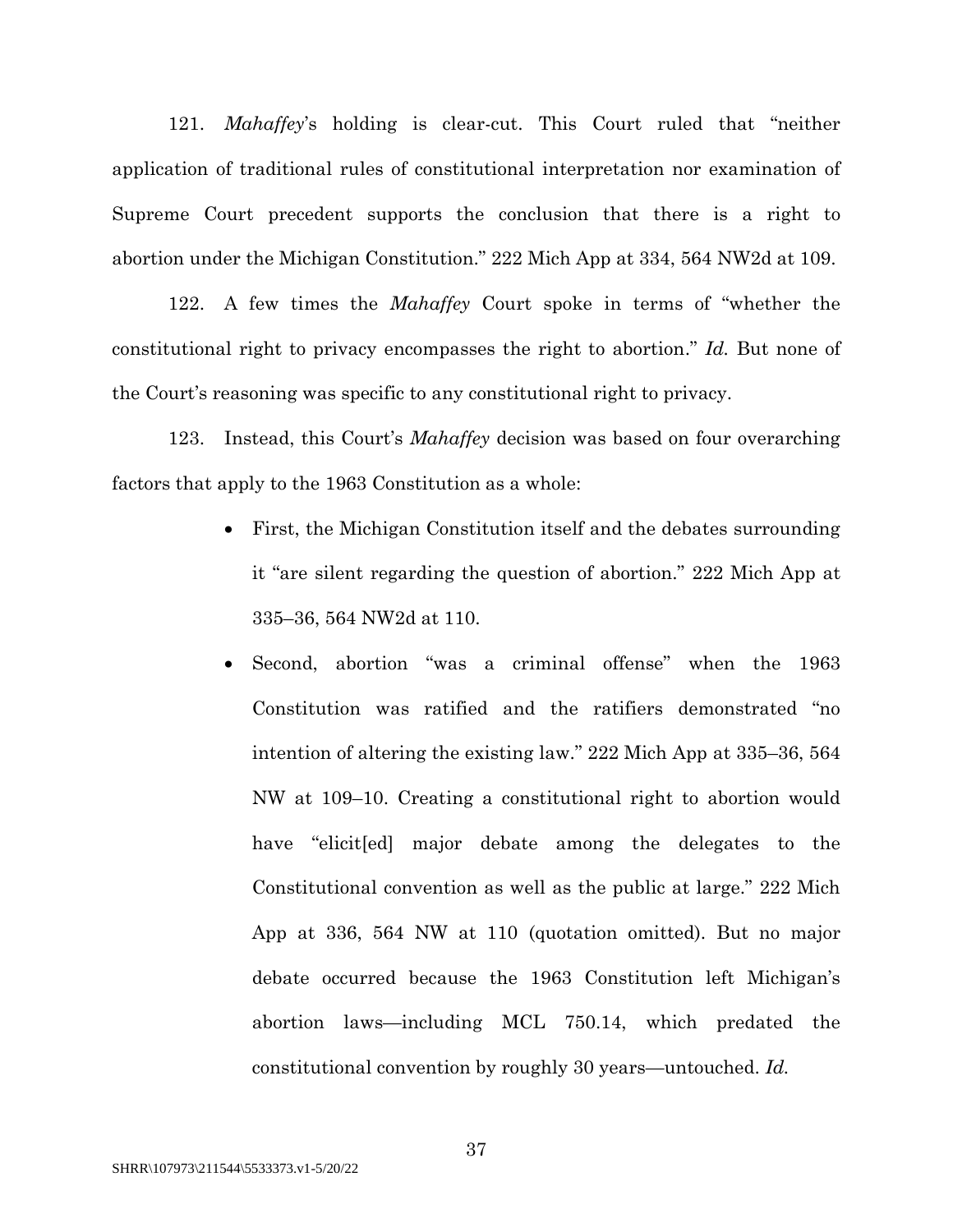- Third, less than a decade after the constitution was adopted, "essentially the same electorate that approved the constitution rejected a proposal brought by proponents of abortion reform to amend the Michigan abortion statute." *Id.*
- Last, Michigan's public policy "does not favor abortion" either in 1963 or now. 222 Mich App at 337, 564 NW at 110.

124. MCR 7.215(C)(2) provides that "[a] published opinion of the Court of Appeals has precedential effect under the rule of *stare decisis*." As a result, *Mahaffey*'s holding that the Michigan Constitution contains no right to an abortion is controlling precedent for proceedings in the Court of Claims. In short, *Mahaffey*  held that the Michigan Constitution does not include a right to abortion. Judge Gleicher ruled that it likely does. That is a violation of *stare decisis*.

125. The "filing of an application for leave to appeal to the Supreme Court," as occurred in *Mahaffey*, "does not diminish the precedential effect of a published opinion of the Court of Appeals." *Id.* What's more, the Supreme Court unanimously denied leave. *Mahaffey v Attorney General*, 456 Mich 948; 616 NW2d 168 (1998).

126. Because *Mahaffey* is "a prior published decision of the Court of Appeals issued on or after November 1, 1990, that has not been reversed or modified by the Supreme Court, or by a special panel of the Court of Appeals," Judge Gleicher was required to apply *Mahaffey*'s holding to the ACLU and Planned Parenthood's case. MCR 7.215(J)(1). This was so even though then-attorney Gleicher was on the losing side of *Mahaffey*.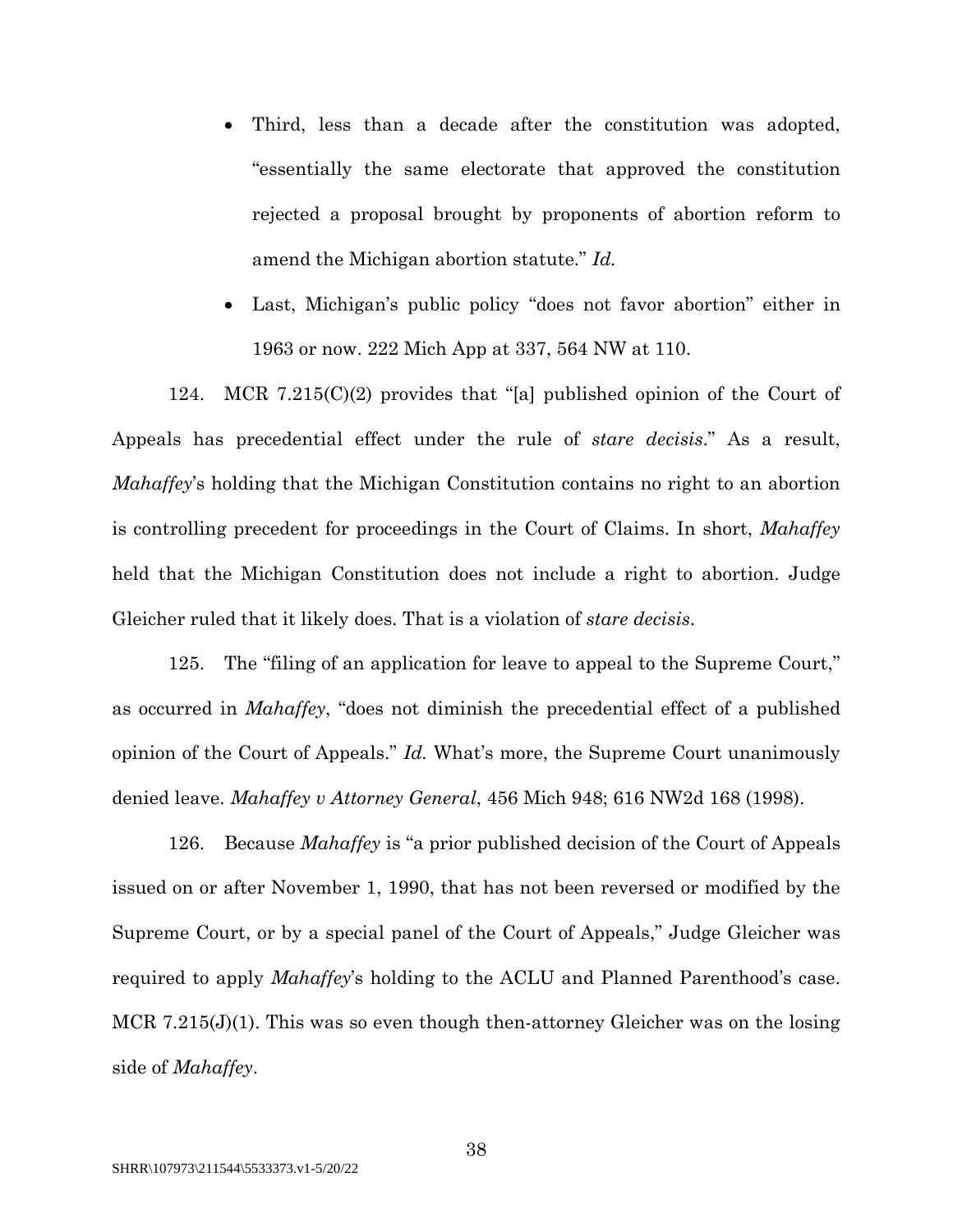127. *Stare decisis* requires courts "to reach the same result in a case that presents the same *or substantially similar issues* as a case that another panel of this Court has decided." *Pew v Mich State Univ*, 307 Mich App 328, 334; 859 NW2d 246, 250 (2014) (emphasis added).

128. *Mahaffey*, at the least, considered substantially similar issues to those presented in the ACLU and Planned Parenthood's suit. As a result, *Mahaffey*'s holding that there is no right to abortion under the Michigan Constitution controls in the Court of Claims and here. *Mahaffey,* 222 Mich App at 334, 564 NW2d at 109.

129. The Court of Claims's refusal to (1) apply *Mahaffey* and (2) reject the ACLU and Planned Parenthood's claims under the Michigan Constitution is a failure to proceed according to law. Op  $\&$  Order at 15–16. It is an especially egregious failure given that Judge Gleicher was one of the ACLU attorneys who represented the *Mahaffey* plaintiffs, and thus received this Court's unambiguous, published decision that "the Michigan Constitution does not guarantee a right to abortion that is separate and distinct from the federal right." 222 Mich App at 339, 564 NW2d at 111. This also calls for issuance of an order of superintending control directing the Court of Claims to dissolve its preliminary injunction order, which directly contradicts *Mahaffey*.

#### **II. Plaintiffs are without an adequate legal remedy.**

130. Prosecutors Jarzynka and Becker are not parties in the Planned Parenthood case and have their own prosecutorial discretion. They are elected officials and take their own oath of office to faithfully discharge their duties. They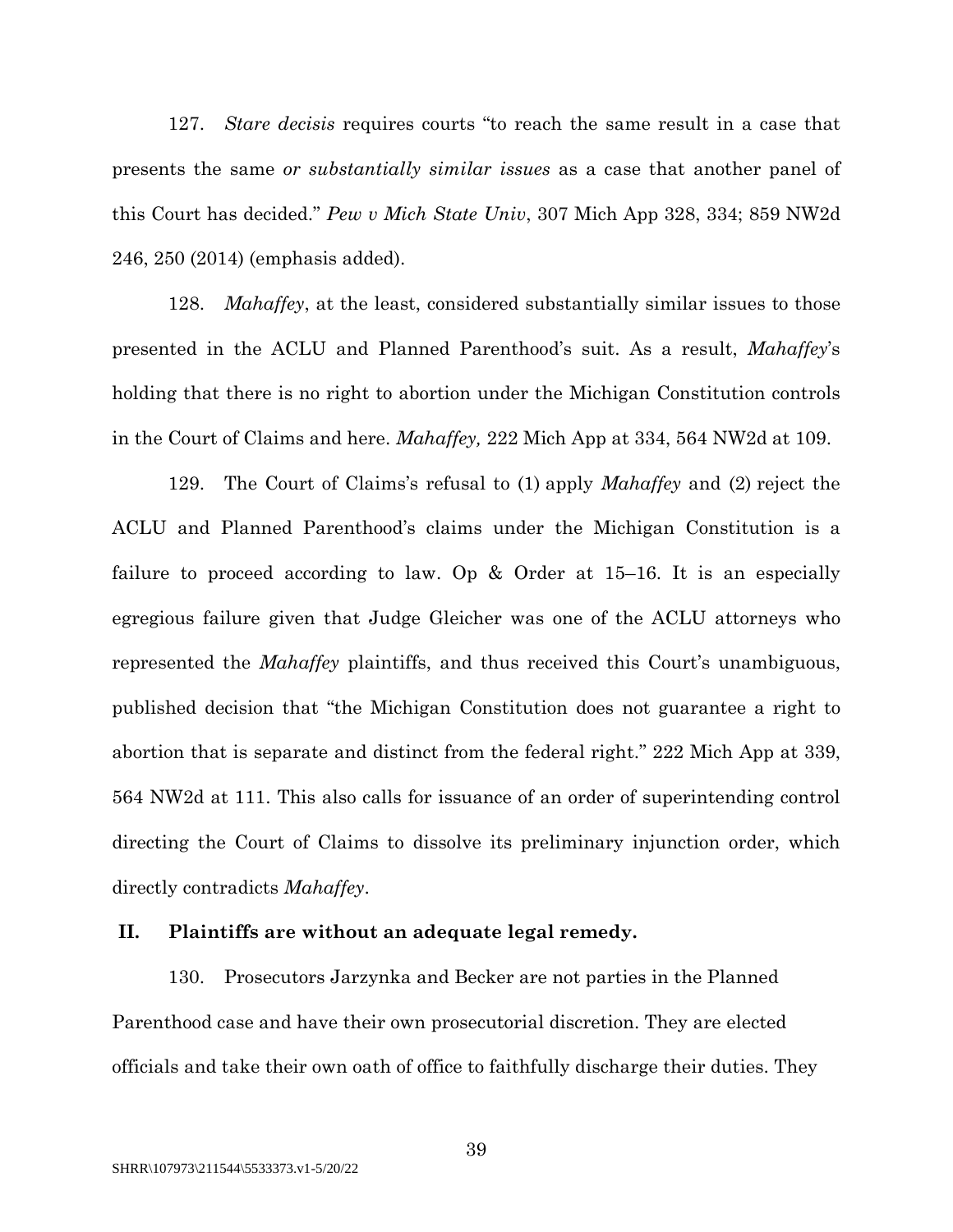have no recourse or right to appeal Judge Gleicher's unlawful injunctive order and they have no other adequate remedy at law.

131. Right to Life of Michigan is a nonpartisan, nonsectarian, nonprofit organization of caring people, united to protect the precious gift of human life from fertilization to natural death. Right to Life encourages community participation in programs that foster respect and protection for human life. Right to Life gives a voice to the voiceless on life issues like abortion, infanticide, euthanasia, and physician-assisted suicide. Right to Life educates people on these issues and motivates them to action, including support for laws like MCL 750.14.

132. The Michigan Catholic Conference serves as the official voice of the Catholic Church in Michigan on matters of public policy. Its mission is to promote a social order that respects the dignity of all persons and to serve the common good in accordance with the teachings of the Catholic Church. Its board of directors includes the active bishops of Michigan's seven Catholic dioceses. The Michigan Catholic Conference has a deep, abiding interest in this matter—the dignity and sanctity of all human life. The Conference is dedicated to preserving and protecting human life at all stages, including by supporting laws like MCL 750.14.

133. On April 20, 2022, Right to Life of Michigan and the Michigan Catholic Conference filed a motion for leave to file an amicus brief in the Court of Claims, as well as a motion for immediate consideration. 4/20/22 Mot of Right to Life of Michigan and the Michigan Catholic Conference for Leave to File Amicus Curiae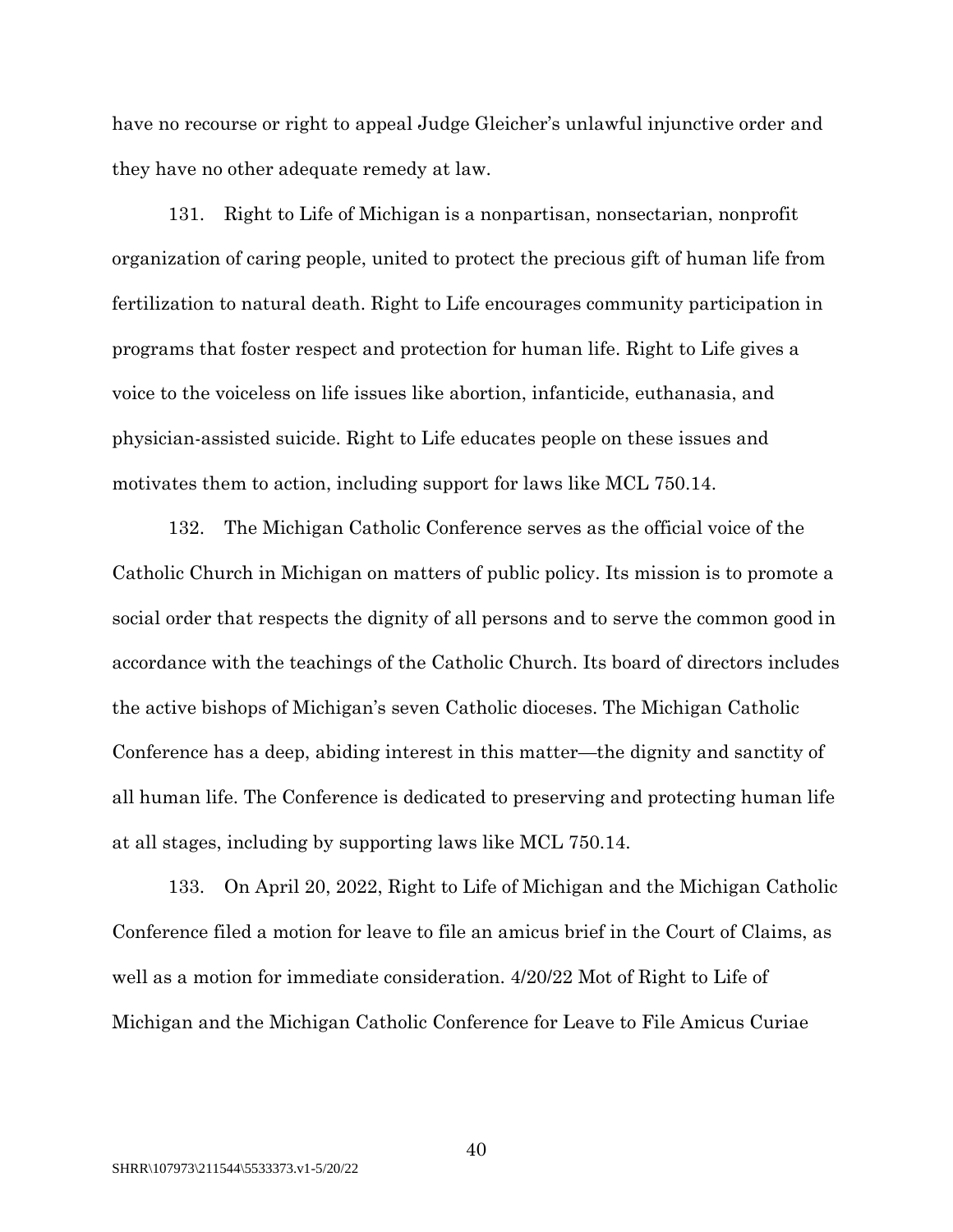Br, attached as **Exhibit 14**, and 4/20/22 Mot for Immediate Consideration, attached as **Exhibit 15**.

134. The Court of Claims granted Right to Life of Michigan and the Michigan Catholic Conference's motion to file an amicus brief and motion for immediate consideration that same day, and accepted their amicus brief for filing. 4/20/22 Order Granting Leave to File Amicus Curiae Briefing at 1, attached as **Exhibit 16**; *accord* 5/17/22 Op & Order at 7 n.5 ("The Court has had the benefit of two amicus curiae briefs filed in opposition to the relief requested, one signed by Right to Life of Michigan and the Michigan Catholic Conference . . . .").

135. Right to Life of Michigan and the Michigan Catholic Conference's amicus brief maintained that the Court of Claims was obligated to dismiss the ACLU and Planned Parenthood's case for lack of jurisdiction due to (1) a lack of adversity between the parties (because the ACLU, Planned Parenthood, and the Attorney General agree that MCL 750.14 is unconstitutional and should be enjoined), (2) the lack of any actual controversy (because there is no present injury or dispute on which a court could opine), and (3) the lack of ripeness (because the U.S. Supreme Court has not overruled *Roe*). *Id.* at 5-8.

136. Moreover, Right to Life of Michigan and the Michigan Catholic Conference have moved to intervene as defendants in Governor Whitmer's corresponding action in the Michigan Supreme Court, as well as in the Governor's related action in the Oakland County Circuit Court. 4/22/22 Proposed Intervenors Right to Life of Mich & Mich Catholic Conference's Mot to Intervene, attached as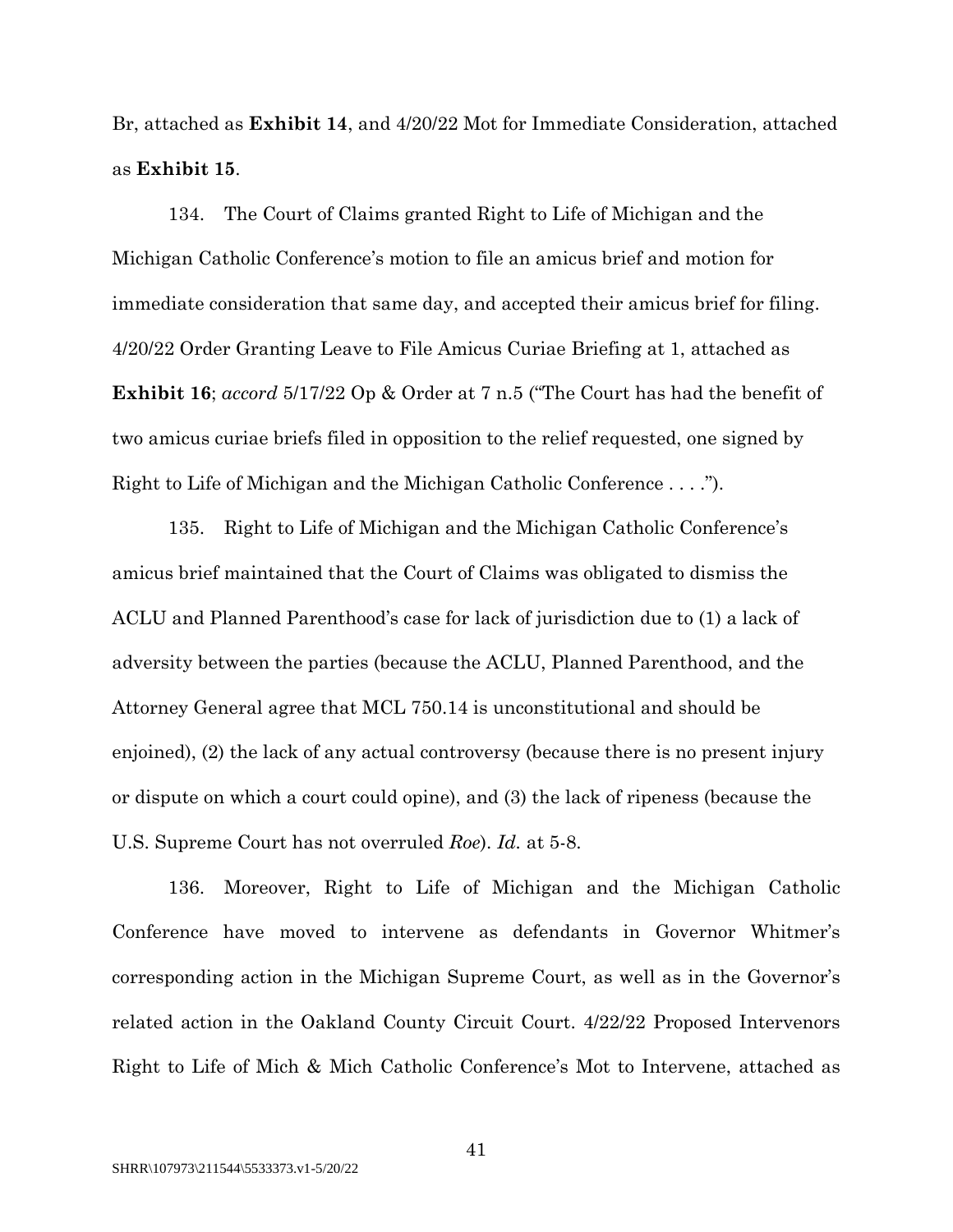**Exhibit 17**; 5/4/22 Proposed Intervenors Right to Life of Mich & Mich Catholic Conference's Mot to Intervene, attached as **Exhibit 18**.

137. Adversity exists in Governor Whitmer's lawsuit because Prosecutors Jarzynka and Becker contest that MCL 750.14 violates the Michigan Constitution and should be enjoined. If Planned Parenthood wants to challenge MCL 750.14, Governor Whitmer's lawsuit is an appropriate matter in which to do so.

138. The Court of Claims's order enjoining MCL 750.14's enforcement preempts Right to Life of Michigan and the Michigan Catholic Conference's interest in the constitutionality of MCL 750.14 and other abortion laws. Right to Life of Michigan and the Michigan Catholic Conference have worked for decades to see many pro-life measures become law. And they have already moved to intervene in Governor Whitmer's adverse actions to defend MCL 750.14 in court.

139. As non-parties in the Court of Claims, Prosecutors Jarzynka and Becker, Right to Life of Michigan, and the Michigan Catholic Conference cannot (1) move to dismiss the ACLU and Planned Parenthood's action for lack of jurisdiction, or (2) apply for leave to file an interlocutory appeal of the court's preliminary injunction order.

140. This leaves Prosecutors Jarzynka and Becker, Right to Life of Michigan and the Michigan Catholic Conference without an adequate legal remedy. Filing a complaint for an order of superintending control is their only option.

# **III. At a minimum, this Court should vacate the preliminary injunction order and correct Judge Gleicher's failure to recuse.**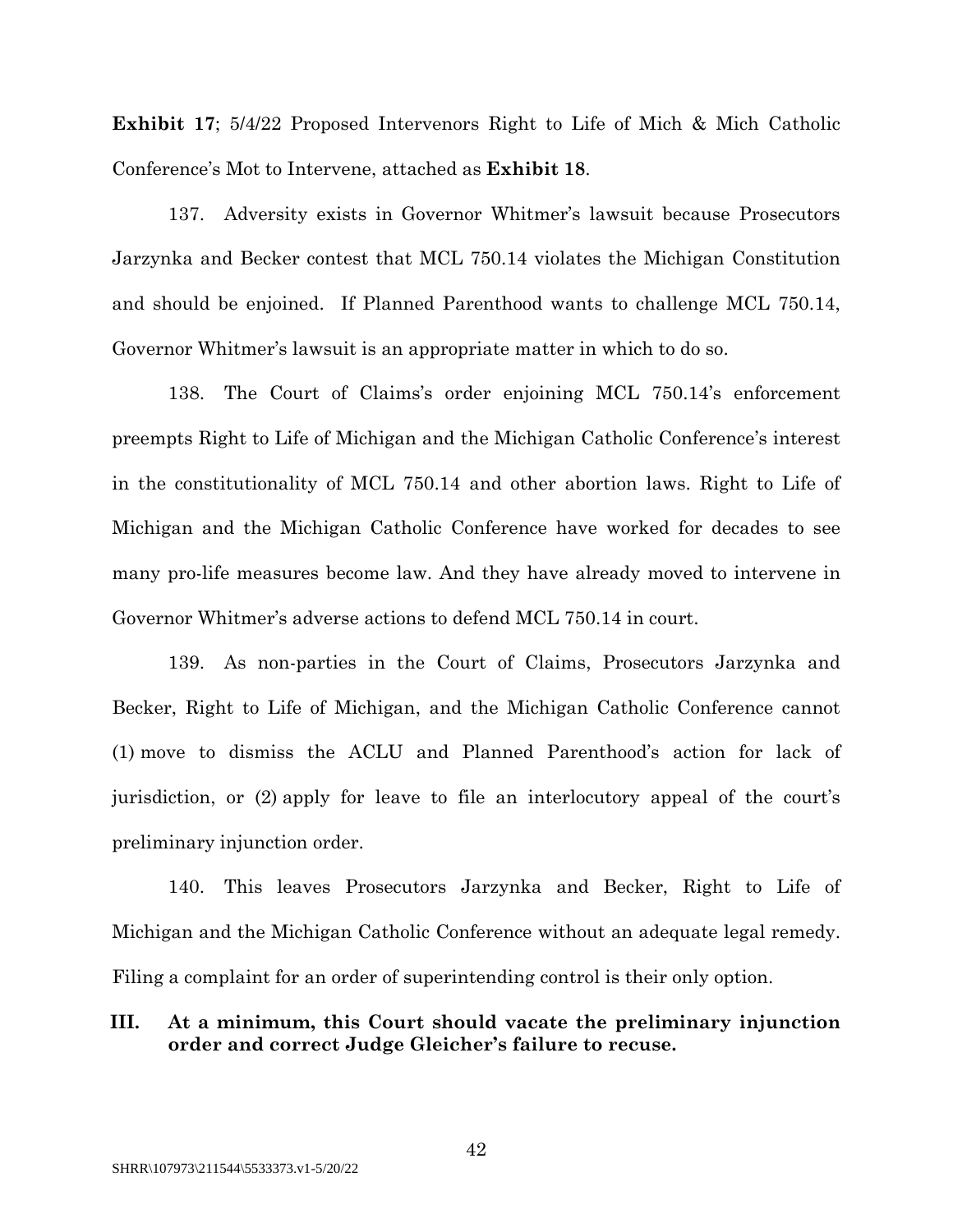141. Michigan has a compelling interest in maintaining public confidence in the judiciary's fairness and integrity. *Williams-Yulee v Fla Bar*, 575 US 433, 445; 135 S Ct 1656, 1666 (2015).

142. As a result, Canon 2 of the Michigan Code of Judicial Conduct requires judges to "avoid all impropriety and appearance of impropriety." Mich Code of Judicial Conduct, Canon 2, https://bit.ly/3lpRf2r.

143. The Court of Claims judge assigned to *Planned Parenthood of Michigan v Attorney General* is the Hon. Elizabeth Gleicher.

144. On April 14, 2022, the Clerk of the Court of Claims sent a letter to the parties at Judge Gleicher's direction. This letter disclosed that Judge Gleicher makes yearly donations to Planned Parenthood of Michigan—the plaintiff in this action—and that she represented Planned Parenthood as an ACLU attorney—the same firm that represents Planned Parenthood in the Court of Claims. 4/14/22 Letter of Clerk Jerome W. Zimmer, Jr. at 1, attached as **Exhibit 19**.

145. Nonetheless, the letter indicated that Judge Gleicher "is certain that she can sit on this case with requisite impartiality and objectivity." She declined to recuse, continued to preside over the ACLU and Planned Parenthood's lawsuit, and invited the non-adverse parties to file a recusal motion. *Id.*

146. Predictably, the non-adverse parties, who want to enjoin MCL 750.14 under the Michigan Constitution, did not file a MCR 2.003(D) motion.

147. Right to Life of Michigan and the Michigan Catholic Conference's amicus brief in the Court of Claims urged Judge Gleicher to recuse to avoid the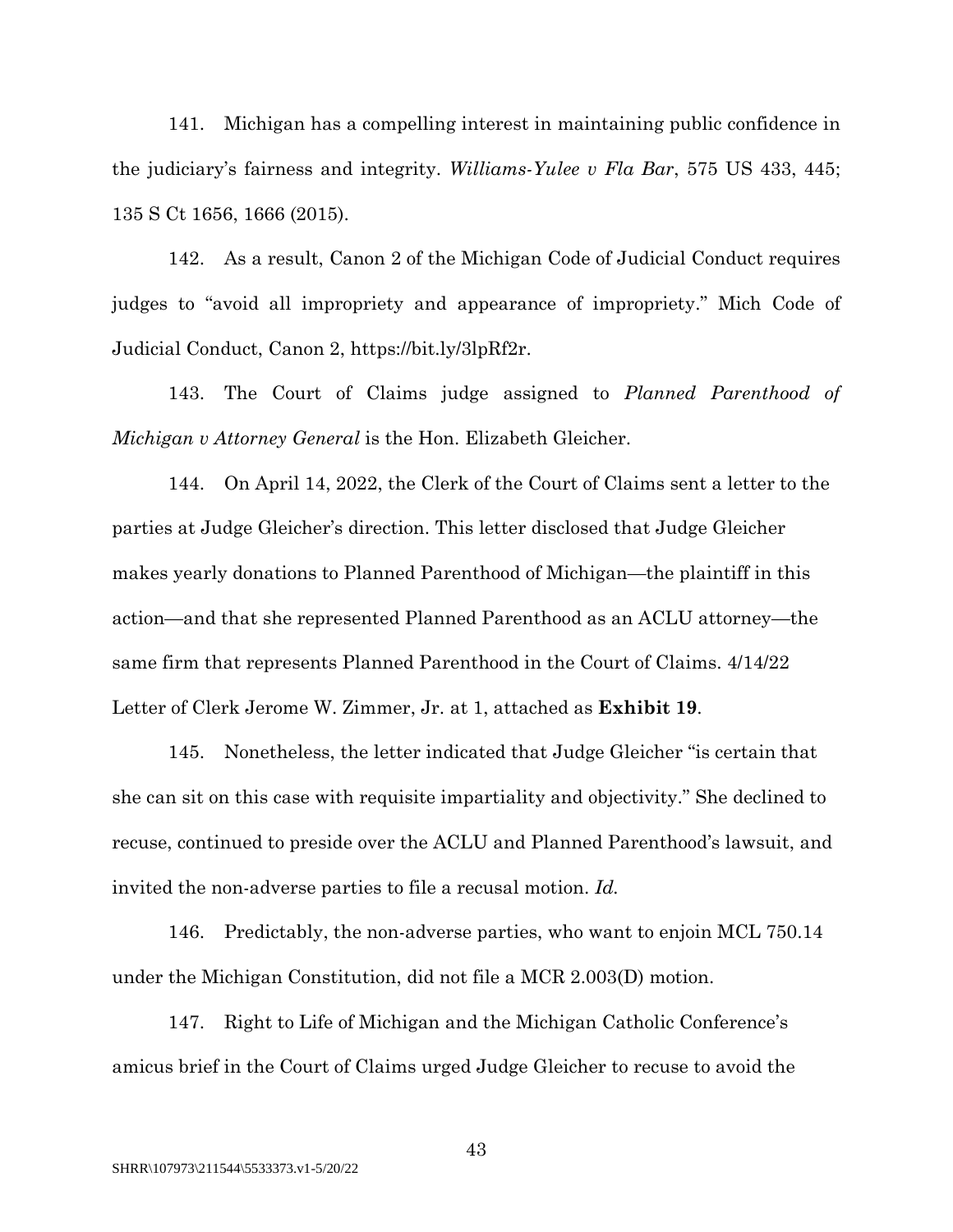appearance of impropriety, especially given her personal advocacy of the ACLU and Planned Parenthood's legal theories in *Mahaffey*. 4/20/22 Amici Curiae Br of Right to Life of Mich & the Mich Catholic Conference at 2, 9.

148. Right to Life of Michigan and the Michigan Catholic Conference emphasized that recusal analysis is objectively focused on public perception, not a judge's own subjective beliefs. *Id*. at 9–10.

149. The question is whether a judge's conduct "would create *in reasonable minds a perception* that the judge's ability to carry out judicial responsibilities with integrity, impartiality and competence is impaired," regardless of whether a judge subjectively believes that she can act objectively. *Caperton v A T Massey Coal Co*, 556 US 868, 888; 129 S Ct 2252, 2266 (2009) (quoting ABA Model Code, Canon 2A, Commentary) (emphasis added).

150. Right to Life of Michigan and the Michigan Catholic Conference identified objective reasons why Judge Gleicher should recuse to avoid an appearance of impropriety, several of which the court's letter failed to disclose:

> • Judge Gleicher served as a lawyer for the ACLU and represented Planned Parenthood, unsuccessfully arguing that the Michigan Constitution includes a right to abortion in *Mahaffey*, the controlling Court of Appeals decision that Judge Gleicher's preliminary injunction order refused to apply. 4/14/22 Letter of Clerk Jerome W. Zimmer, Jr. at 1; 5/17/22 Op & Order at 15–16.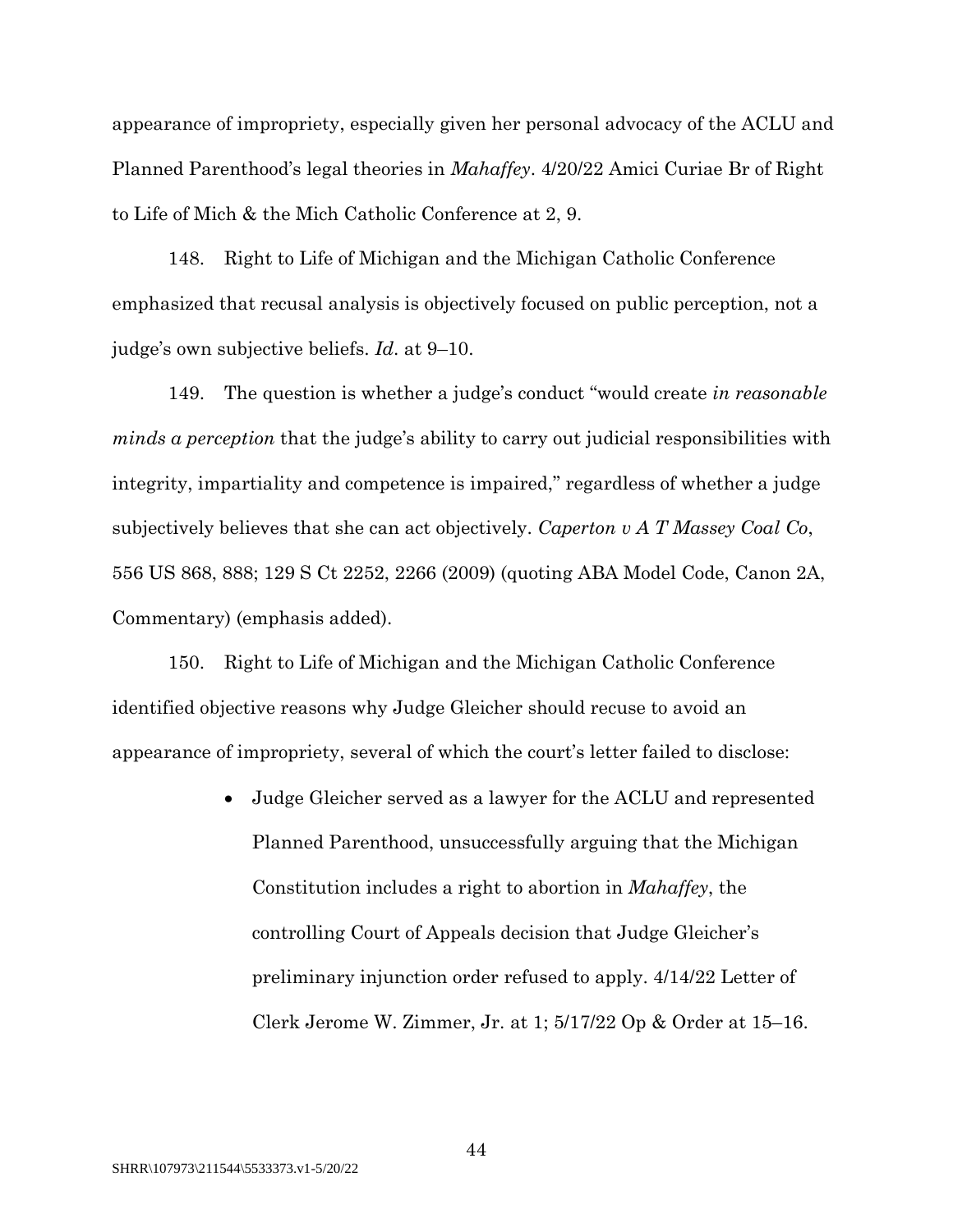- Judge Gleicher makes yearly donations to Planned Parenthood and ostensibly continues to do so. *Id.*
- Judge Gleicher received the "Planned Parenthood Advocate Award" from Plaintiff following her advocacy in *Mahaffey*. ICLE *Contributor Directory*, https://bit.ly/3t7WCHZ (**undisclosed**).
- Judge Gleicher served as a lawyer for the ACLU and represented Planned Parenthood in challenging a Michigan law requiring minors to obtain the consent of their parents before obtaining an abortion. UPI, *Judge strikes down parental consent law* (Aug. 5, 1992), https://bit.ly/3lnphV9 (**undisclosed**).
- Judge Gleicher served as a lawyer for the ACLU in challenging a Michigan pro-life law that prohibited the use of public funds to pay for abortion unless abortion was necessary to save the mother's life. *Doe v Dep't of Soc Servs*, 439 Mich 650; 487 NW2d 166 (1992)

# (**undisclosed**).

• Judge Gleicher served as a lawyer for the ACLU to sue federal officials who tried to prevent a halfway-house resident from taking her baby's life after the first trimester had expired. ACLU of Michigan, *Federal Prisoner Almost Denied Reproductive Rights*, CIVIL LIBERTIES NEWSLETTER, Winter 2001, at 7, https://bit.ly/3sLm5Xm (**undisclosed**).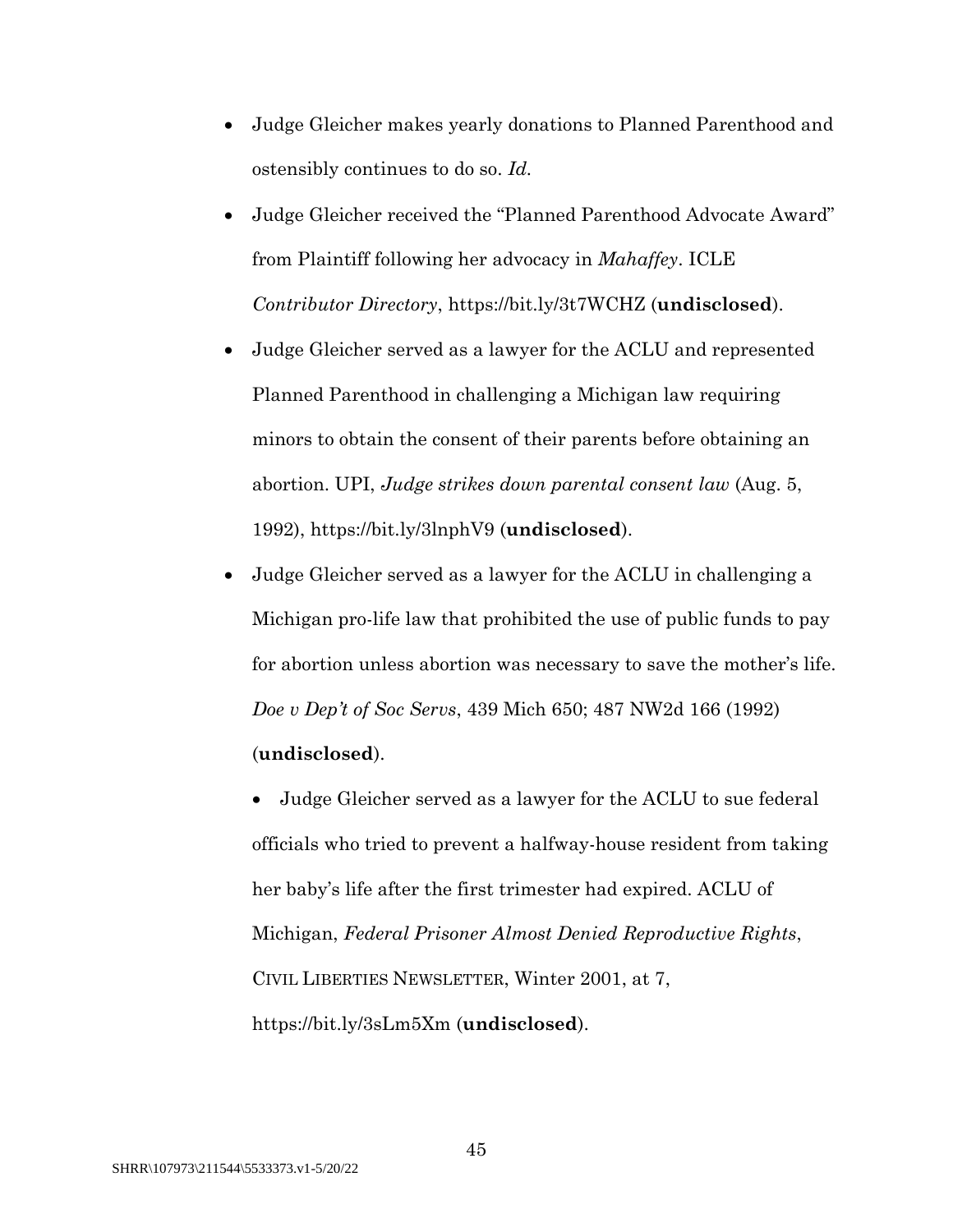151. Counsel for Right to Life of Michigan and the Michigan Catholic Conference, John Bursch, received an electronic invitation to a status conference on May 2, 2022, which the non-adverse parties jointly requested right before the Attorney General's response to the ACLU and Planned Parenthood's preliminary injunction motion was due. But Judge Gleicher barred Mr. Bursch from silently observing the status conference and had him ejected from the Zoom meeting shortly after the proceedings began.

152. Judge Gleicher then issued a preliminary injunction order about two weeks later *without* holding the hearing her scheduling order indicated would be held approximately two weeks after the ACLU and Planned Parenthood filed their reply. Her order specifies that "[t]he parties have waived the requirement of a hearing under MCR 3.310(A)(1)," presumably at the status conference from which Judge Gleicher had counsel for Right to Life of Michigan and the Michigan Catholic Conference removed. 5/17/22 Op & Order at 25.

153. Judge Gleicher refused to dismiss the case for lack of jurisdiction even though there is no adversity between the parties or actual controversy, and the ACLU and Planned Parenthood's claims are moot and not ripe.

154. Judge Gleicher purported to find a right to abortion in the Michigan Constitution and enjoined the Attorney General—and all prosecuting attorneys under her "supervision"—from enforcing MCL 750.14. *Id.* at 27. She did so without the benefit of any adversarial briefing, argument, or hearing on the crucial question of whether the Michigan Constitution creates a right to abortion. And her injunction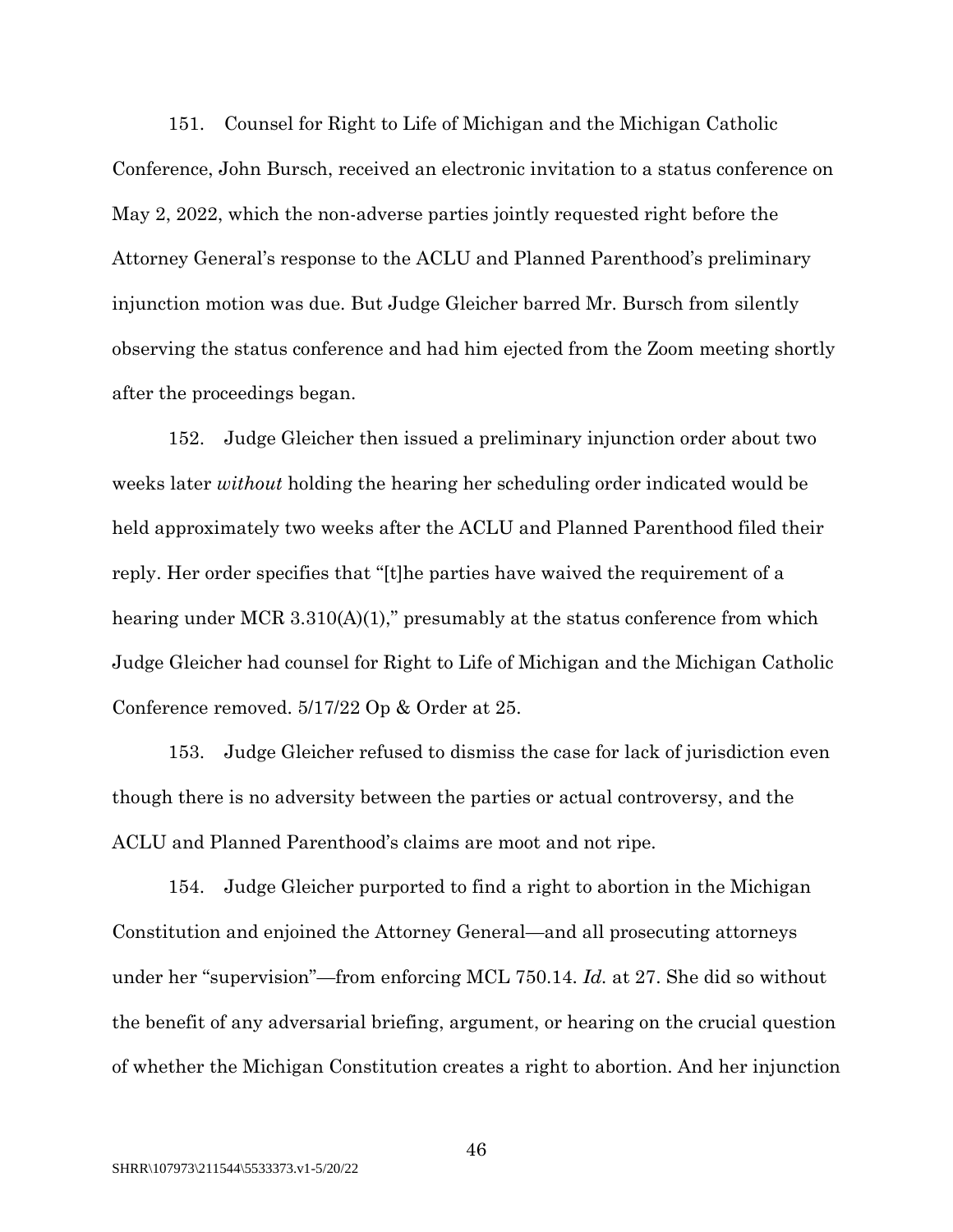order purports to bind non-parties who are not acting in concert with the Attorney General, in clear violation of MCR 3.310(C)(4).

155. Judge Gleicher's preliminary injunction order refuses to abide by this Court's published decision in *Mahaffey*, a case she personally litigated and lost on behalf of the same plaintiff, even though it has binding precedential effect under MCR 7.215. 5/17/22 Op & Order at 15–16.

156. Judge Gleicher's deep personal connections with the plaintiff (Planned Parenthood) and plaintiff's counsel (the ACLU), personal role in advocating their legal theories in *Mahaffey* and other cases designed to create an unrestricted right to abortion, as well as her conduct during the present litigation—all combined creates an objective appearance of impropriety.

157. If this Court does not order the Court of Claims to dismiss this case in its entirety, it should issue an order vacating the Preliminary Injunction order and requiring Judge Gleicher to adhere to the objective appearance-of-impropriety standard and recuse herself from the case.

158. This Court is authorized to grant peremptory relief on preliminary hearing of an original action in lieu of proceeding to a full hearing on the merits. MCR 7.206(B)(4). Given the ongoing harm being caused by the Court of Claims's injunction and refusal to dismiss a collusive action over which it plainly lacks jurisdiction, Plaintiffs request that the Court grant peremptory relief.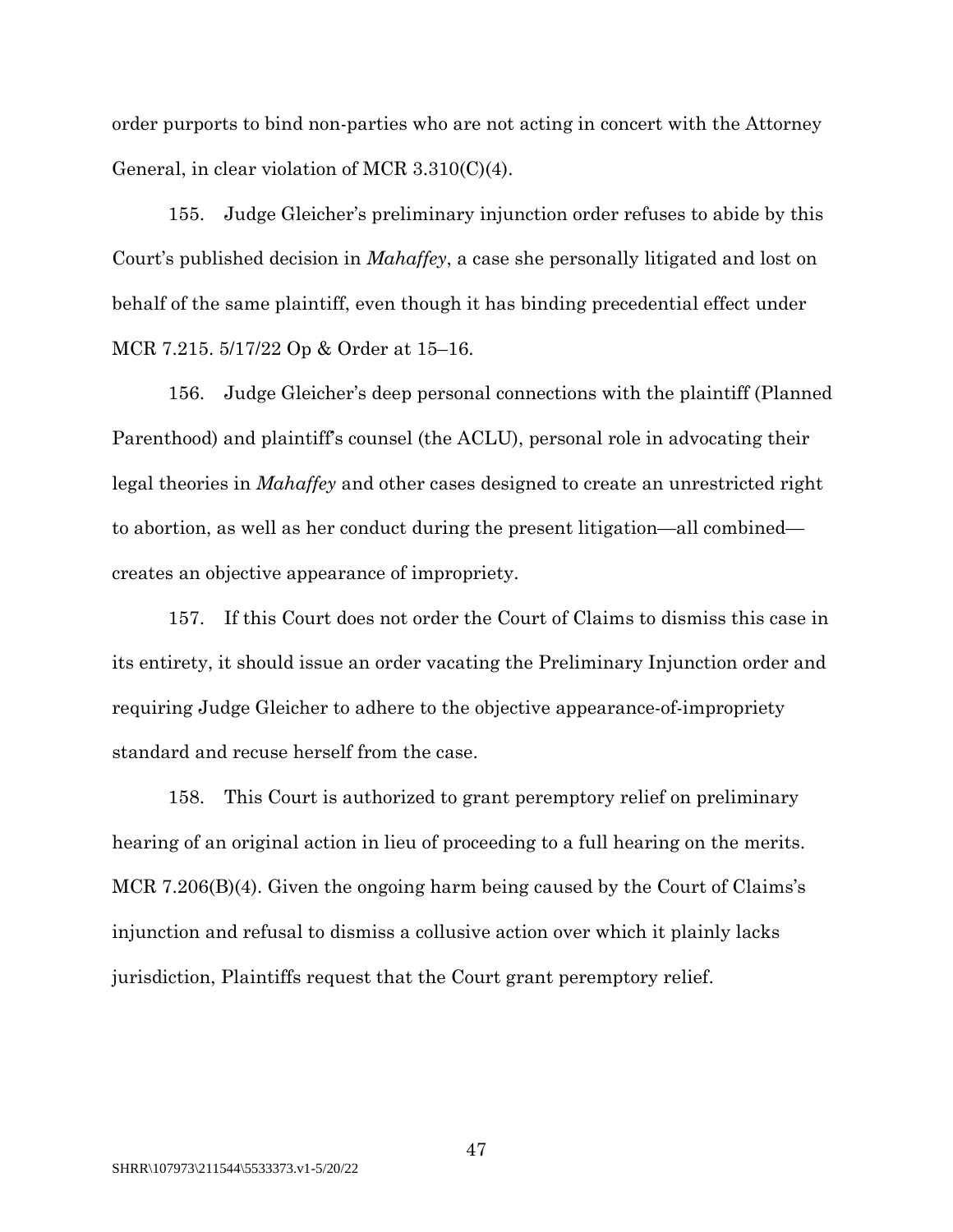#### **CONCLUSION AND RELIEF SOUGHT**

Judge Gleicher refused to dismiss the case for lack of jurisdiction even though the Attorney General—a preeminent supporter of abortion rights—admits there is no adversity between the parties or actual controversy because the Attorney General refuses to defend or enforce the challenged law. The ACLU and Planned Parenthood's claims are obviously moot and not ripe.

Prosecutors Jarzynka and Becker, Right to Life of Michigan, and the Michigan Catholic Conference respectfully ask this Court to issue an order of superintending control requiring the Hon. Elizabeth Gleicher of the Court of Claims to dismiss the case for lack of jurisdiction. Doing so will not prevent *other* adverse cases from moving forward. As the Attorney General noted, "Planned Parenthood would be better off if they were focusing on the governor's case and filing an amicus on behalf of the governor and her actions." Beth LeBlanc, *Nessel: Dismiss Planned Parenthood abortion case; Whitmer's suit should take precedence*, The Detroit News (May 3, 2022), https://bit.ly/3LrKaZJ.

At a minimum, Prosecutors Jarzynka and Becker, Right to Life of Michigan, and the Michigan Catholic Conference respectfully ask the Court to issue an order vacating the preliminary injunction order and requiring Judge Gleicher to adhere to the objective appearance-of-impropriety standard and recuse herself.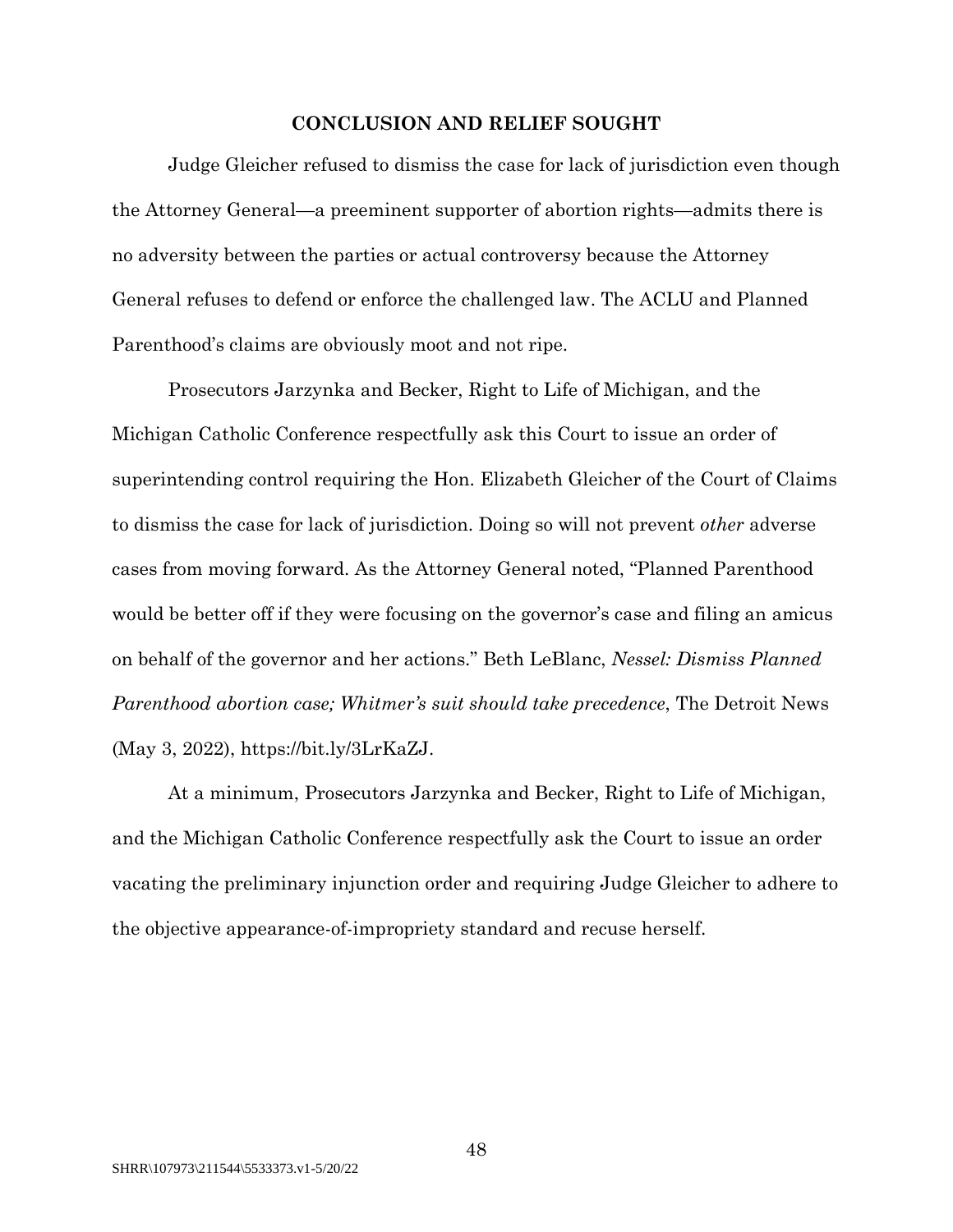By */s/ David A. Kallman* By */s/ John J. Bursch* David A. Kallman (P34200) John J. Bursch (P57679)

 */s/ Stephen P. Kallman* Washington, DC 20001 Stephen P. Kallman (P75622) (616) 450-4235

*/s/ Jack C. Jordan* 

William R. Wagner (P79021) Suite 1025

 5600 W. Mount Hope Hwy. (202) 454-2860 Lansing, MI 48917 smith@smithpllc.com (517) 993-9123

 *Attorneys for Plaintiffs Prosecutors* Smith Haughey Rice & Roegge *Jarzynka and Becker* 100 Monroe Center NW

Respectfully submitted,

## GREAT LAKES JUSTICE CENTER ALLIANCE DEFENDING FREEDOM

440 First Street NW, Suite 600 jbursch@ADFlegal.org

 Jack C. Jordan (P46551) Michael F. Smith (P49472) The Smith Appellate Law Firm */s/ William R. Wagner* 1717 Pennsylvania Avenue NW Washington, DC 20006

dave@greatlakesjc.org Rachael M. Roseman (P78917) Jonathan B. Koch (P80408) Grand Rapids, MI 49503 (616) 458-3620 rroseman@shrr.com jkoch@shrr.com

> *Attorneys for Plaintiffs Right to Life of Michigan and the Michigan Catholic Conference*